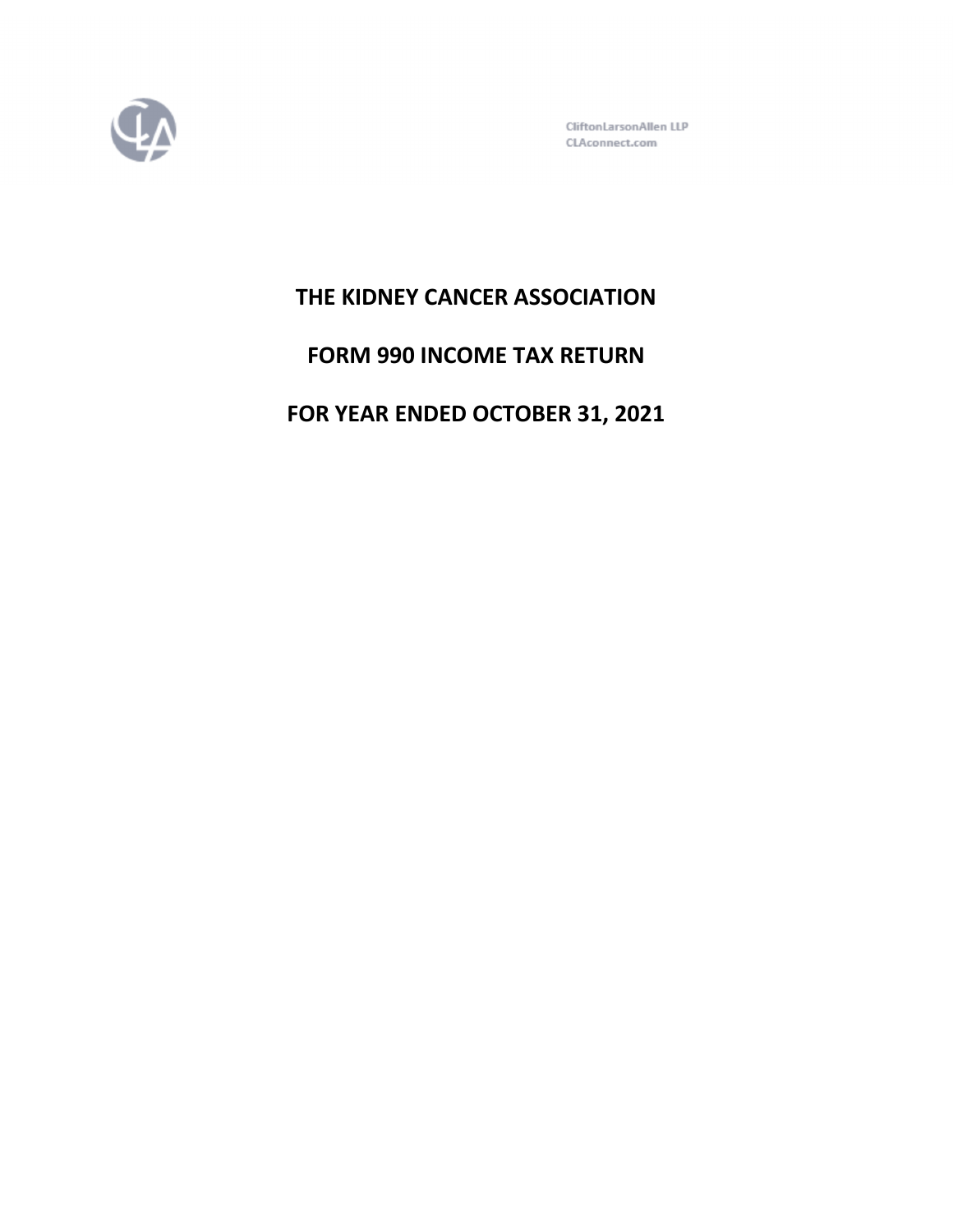(Rev. January 2020)

## **Application for Automatic Extension of Time To File an Exempt Organization Return**

Department of the Treasury Internal Revenue Service

**| File a separate application for each return.**

**| Go to www.irs.gov/Form8868 for the latest information.**

**Electronic filing (e-file).**  You can electronically file Form 8868 to request a 6-month automatic extension of time to file any of the filing of this form, visit www.irs.gov/e-file-providers/e-file-for-charities-and-non-profits. forms listed below with the exception of Form 8870, Information Return for Transfers Associated With Certain Personal Benefit Contracts, for which an extension request must be sent to the IRS in paper format (see instructions). For more details on the electronic

## **Automatic 6-Month Extension of Time.** Only submit original (no copies needed).

All corporations required to file an income tax return other than Form 990-T (including 1120-C filers), partnerships, REMICs, and trusts must use Form 7004 to request an extension of time to file income tax returns.

| Type or                                                                                                                                                                                                                                                | Name of exempt organization or other filer, see instructions.                                                                                                                                                                                                                                                                                                                                                                                                                                                                                                                                                                                 | Taxpayer identification number (TIN) |                                                                                                                                                                  |              |    |                                              |  |  |
|--------------------------------------------------------------------------------------------------------------------------------------------------------------------------------------------------------------------------------------------------------|-----------------------------------------------------------------------------------------------------------------------------------------------------------------------------------------------------------------------------------------------------------------------------------------------------------------------------------------------------------------------------------------------------------------------------------------------------------------------------------------------------------------------------------------------------------------------------------------------------------------------------------------------|--------------------------------------|------------------------------------------------------------------------------------------------------------------------------------------------------------------|--------------|----|----------------------------------------------|--|--|
| print                                                                                                                                                                                                                                                  | THE KIDNEY CANCER ASSOCIATION                                                                                                                                                                                                                                                                                                                                                                                                                                                                                                                                                                                                                 | 36-3719712                           |                                                                                                                                                                  |              |    |                                              |  |  |
| File by the                                                                                                                                                                                                                                            | Number, street, and room or suite no. If a P.O. box, see instructions.                                                                                                                                                                                                                                                                                                                                                                                                                                                                                                                                                                        |                                      |                                                                                                                                                                  |              |    |                                              |  |  |
| due date for<br>filing your<br>return. See                                                                                                                                                                                                             | 9450 SW GEMINI DRIVE, NO. 38269                                                                                                                                                                                                                                                                                                                                                                                                                                                                                                                                                                                                               |                                      |                                                                                                                                                                  |              |    |                                              |  |  |
| City, town or post office, state, and ZIP code. For a foreign address, see instructions.<br>instructions.<br>BEAVERTON, OR<br>97008<br>Enter the Return Code for the return that this application is for (file a separate application for each return) |                                                                                                                                                                                                                                                                                                                                                                                                                                                                                                                                                                                                                                               |                                      |                                                                                                                                                                  |              |    |                                              |  |  |
|                                                                                                                                                                                                                                                        |                                                                                                                                                                                                                                                                                                                                                                                                                                                                                                                                                                                                                                               |                                      |                                                                                                                                                                  |              |    | $\mathbf 0$<br>1                             |  |  |
| Application                                                                                                                                                                                                                                            |                                                                                                                                                                                                                                                                                                                                                                                                                                                                                                                                                                                                                                               | Return                               | Application                                                                                                                                                      |              |    | Return                                       |  |  |
| Is For                                                                                                                                                                                                                                                 |                                                                                                                                                                                                                                                                                                                                                                                                                                                                                                                                                                                                                                               | Code                                 | Is For                                                                                                                                                           |              |    | Code                                         |  |  |
|                                                                                                                                                                                                                                                        | Form 990 or Form 990-EZ                                                                                                                                                                                                                                                                                                                                                                                                                                                                                                                                                                                                                       | 01                                   | Form 990-T (corporation)                                                                                                                                         |              |    | 07                                           |  |  |
| Form 990-BL                                                                                                                                                                                                                                            |                                                                                                                                                                                                                                                                                                                                                                                                                                                                                                                                                                                                                                               | 02                                   | Form 1041-A                                                                                                                                                      |              |    | 08                                           |  |  |
|                                                                                                                                                                                                                                                        | Form 4720 (individual)                                                                                                                                                                                                                                                                                                                                                                                                                                                                                                                                                                                                                        | 03                                   | Form 4720 (other than individual)                                                                                                                                |              |    | 09                                           |  |  |
| Form 990-PF                                                                                                                                                                                                                                            |                                                                                                                                                                                                                                                                                                                                                                                                                                                                                                                                                                                                                                               | 04                                   | Form 5227                                                                                                                                                        |              |    | 10                                           |  |  |
|                                                                                                                                                                                                                                                        | Form 990-T (sec. 401(a) or 408(a) trust)                                                                                                                                                                                                                                                                                                                                                                                                                                                                                                                                                                                                      | 05                                   | Form 6069                                                                                                                                                        |              |    | 11                                           |  |  |
|                                                                                                                                                                                                                                                        | Form 990-T (trust other than above)<br><b>LARANDA BURKE</b>                                                                                                                                                                                                                                                                                                                                                                                                                                                                                                                                                                                   | 06                                   | Form 8870                                                                                                                                                        |              |    | 12                                           |  |  |
| $box \blacktriangleright$<br>1<br>$\mathbf{2}$                                                                                                                                                                                                         | Telephone No. > 800 850 9132<br>If this is for a Group Return, enter the organization's four digit Group Exemption Number (GEN) [164]. If this is for the whole group, check this<br>. If it is for part of the group, check this box $\blacktriangleright$<br>I request an automatic 6-month extension of time until<br>the organization named above. The extension is for the organization's return for:<br>calendar year ________ or<br>$\blacktriangleright$ $ \underline{X} $ tax year beginning $\overline{N}$ OV 1, 2020<br>If the tax year entered in line 1 is for less than 12 months, check reason:<br>Change in accounting period |                                      | Fax No.<br>and attach a list with the names and TINs of all members the extension is for.<br>SEPTEMBER 15, 2022<br>, and ending $OCT$ 31, 2021<br>Initial return | Final return |    | , to file the exempt organization return for |  |  |
| За                                                                                                                                                                                                                                                     | If this application is for Forms 990-BL, 990-PF, 990-T, 4720, or 6069, enter the tentative tax, less<br>any nonrefundable credits. See instructions.                                                                                                                                                                                                                                                                                                                                                                                                                                                                                          |                                      |                                                                                                                                                                  | За           | \$ | $0$ .                                        |  |  |
| b                                                                                                                                                                                                                                                      | If this application is for Forms 990-PF, 990-T, 4720, or 6069, enter any refundable credits and                                                                                                                                                                                                                                                                                                                                                                                                                                                                                                                                               |                                      |                                                                                                                                                                  |              |    |                                              |  |  |
|                                                                                                                                                                                                                                                        | estimated tax payments made. Include any prior year overpayment allowed as a credit.                                                                                                                                                                                                                                                                                                                                                                                                                                                                                                                                                          |                                      |                                                                                                                                                                  | Зb           | \$ | 0.                                           |  |  |
| c                                                                                                                                                                                                                                                      | <b>Balance due.</b> Subtract line 3b from line 3a. Include your payment with this form, if required, by                                                                                                                                                                                                                                                                                                                                                                                                                                                                                                                                       |                                      |                                                                                                                                                                  |              |    |                                              |  |  |
| using EFTPS (Electronic Federal Tax Payment System). See instructions.<br>3c<br>\$                                                                                                                                                                     |                                                                                                                                                                                                                                                                                                                                                                                                                                                                                                                                                                                                                                               |                                      |                                                                                                                                                                  |              |    |                                              |  |  |
| instructions.<br>LHA                                                                                                                                                                                                                                   | Caution: If you are going to make an electronic funds withdrawal (direct debit) with this Form 8868, see Form 8453-EO and Form 8879-EO for payment<br>For Privacy Act and Paperwork Reduction Act Notice, see instructions.                                                                                                                                                                                                                                                                                                                                                                                                                   |                                      |                                                                                                                                                                  |              |    | Form 8868 (Rev. 1-2020)                      |  |  |

023841 04-01-20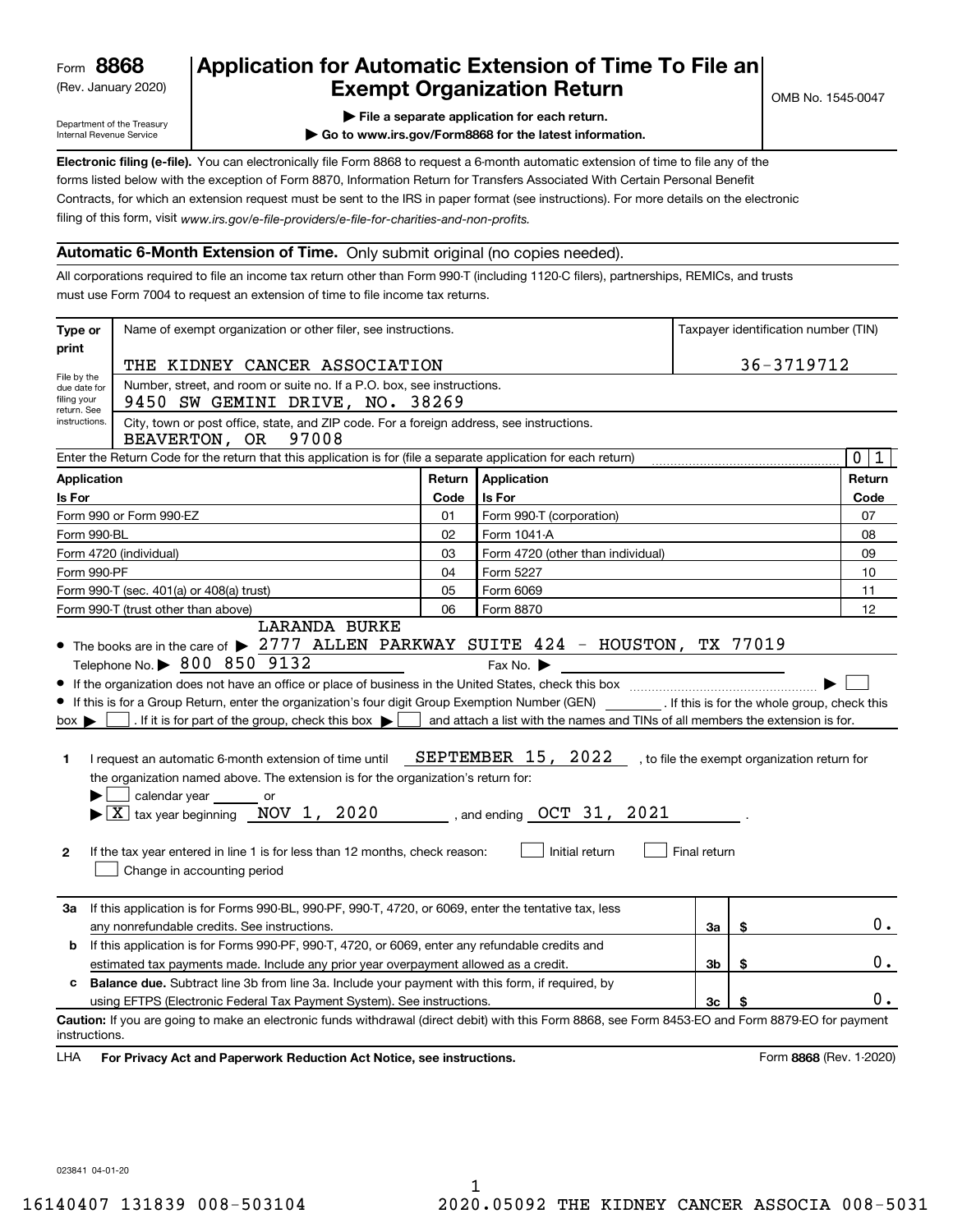| ** PUBLIC DISCLOSURE COPY **                                                                                                                                           |                             |                |                                                                                                                  | OMB No. 1545-0047                                                                                                              |
|------------------------------------------------------------------------------------------------------------------------------------------------------------------------|-----------------------------|----------------|------------------------------------------------------------------------------------------------------------------|--------------------------------------------------------------------------------------------------------------------------------|
| <b>Return of Organization Exempt From Income Tax</b><br>Form 990<br>Under section 501(c), 527, or 4947(a)(1) of the Internal Revenue Code (except private foundations) |                             |                |                                                                                                                  |                                                                                                                                |
| Do not enter social security numbers on this form as it may be made public.                                                                                            |                             |                |                                                                                                                  |                                                                                                                                |
| Department of the Treasury<br>Go to www.irs.gov/Form990 for instructions and the latest information.<br>Internal Revenue Service                                       |                             |                |                                                                                                                  | <b>Open to Public</b><br>Inspection                                                                                            |
| NOV 1, 2020<br>A For the 2020 calendar year, or tax year beginning                                                                                                     |                             |                | and ending OCT 31, 2021                                                                                          |                                                                                                                                |
| C Name of organization<br><b>B</b> Check if<br>applicable:                                                                                                             |                             |                | D Employer identification number                                                                                 |                                                                                                                                |
| Address                                                                                                                                                                |                             |                |                                                                                                                  |                                                                                                                                |
| THE KIDNEY CANCER ASSOCIATION<br>change<br>Name                                                                                                                        |                             |                |                                                                                                                  |                                                                                                                                |
| Doing business as<br>change<br>Initial                                                                                                                                 |                             |                | 36-3719712                                                                                                       |                                                                                                                                |
| Number and street (or P.O. box if mail is not delivered to street address)<br>return<br>Final                                                                          |                             | Room/suite     | E Telephone number                                                                                               |                                                                                                                                |
| 9450 SW GEMINI DRIVE<br>return/<br>termin-                                                                                                                             |                             | 38269          | $800 - 850 - 9132$                                                                                               |                                                                                                                                |
| City or town, state or province, country, and ZIP or foreign postal code<br>ated<br>Amended                                                                            |                             |                | G Gross receipts \$                                                                                              | 14, 352, 147.                                                                                                                  |
| BEAVERTON, OR 97008<br>return<br> Applica-                                                                                                                             |                             |                | H(a) Is this a group return                                                                                      |                                                                                                                                |
| F Name and address of principal officer: GRETCHEN E. VAUGHAN<br>tion<br>pending                                                                                        |                             |                | for subordinates?                                                                                                | $\sqrt{}$ Yes $\sqrt{}$ X $\sqrt{}$ No                                                                                         |
| SAME AS C ABOVE<br>Tax-exempt status: $\boxed{\mathbf{X}}$ 501(c)(3)                                                                                                   |                             |                | $H(b)$ Are all subordinates included? $\Box$ Yes                                                                 | No                                                                                                                             |
| $501(c)$ (<br>$\sqrt{\frac{1}{1}}$ (insert no.)<br>J Website: WWW.KIDNEYCANCER.ORG                                                                                     | $4947(a)(1)$ or             | 527            |                                                                                                                  | If "No," attach a list. See instructions                                                                                       |
| K Form of organization: X Corporation<br>Trust<br>Association                                                                                                          | Other $\blacktriangleright$ |                | $H(c)$ Group exemption number $\blacktriangleright$<br>L Year of formation: 1990   M State of legal domicile: IL |                                                                                                                                |
| Part I<br><b>Summary</b>                                                                                                                                               |                             |                |                                                                                                                  |                                                                                                                                |
| Briefly describe the organization's mission or most significant activities: A GLOBAL COMMUNITY DEDICATED TO<br>1.                                                      |                             |                |                                                                                                                  |                                                                                                                                |
| SERVING AND EMPOWERING PATIENTS, AND LEADING CHANGE THROUGH                                                                                                            |                             |                |                                                                                                                  |                                                                                                                                |
|                                                                                                                                                                        |                             |                |                                                                                                                  |                                                                                                                                |
| Check this box $\blacktriangleright$ $\Box$ if the organization discontinued its operations or disposed of more than 25% of its net assets.<br>2                       |                             |                | 3                                                                                                                | 15                                                                                                                             |
| Number of voting members of the governing body (Part VI, line 1a)<br>з                                                                                                 | $\overline{\mathbf{4}}$     | 15             |                                                                                                                  |                                                                                                                                |
| 4<br>5                                                                                                                                                                 |                             | $\overline{5}$ | 10                                                                                                               |                                                                                                                                |
| Activities & Governance                                                                                                                                                |                             | $\bf{6}$       | 69                                                                                                               |                                                                                                                                |
|                                                                                                                                                                        |                             |                | 7a                                                                                                               | $-527.$                                                                                                                        |
|                                                                                                                                                                        |                             |                | 7b                                                                                                               | 0.                                                                                                                             |
|                                                                                                                                                                        |                             |                | <b>Prior Year</b>                                                                                                | <b>Current Year</b>                                                                                                            |
| Contributions and grants (Part VIII, line 1h)<br>8                                                                                                                     |                             |                | 770,325.                                                                                                         | 2,826,146.                                                                                                                     |
| Revenue<br>Program service revenue (Part VIII, line 2g)<br>9                                                                                                           |                             |                | 86,950.                                                                                                          | 230,080.                                                                                                                       |
| 10                                                                                                                                                                     |                             |                | 738, 200.                                                                                                        | 1,527,620.                                                                                                                     |
| Other revenue (Part VIII, column (A), lines 5, 6d, 8c, 9c, 10c, and 11e)<br>11                                                                                         |                             |                | 1,405.                                                                                                           | $\overline{251}$ , 142.                                                                                                        |
| Total revenue - add lines 8 through 11 (must equal Part VIII, column (A), line 12)<br>12                                                                               |                             |                | 1,596,880.                                                                                                       |                                                                                                                                |
| Grants and similar amounts paid (Part IX, column (A), lines 1-3)<br>13                                                                                                 |                             |                | 1,300,000.                                                                                                       |                                                                                                                                |
| Benefits paid to or for members (Part IX, column (A), line 4)<br>14                                                                                                    |                             |                |                                                                                                                  |                                                                                                                                |
| Salaries, other compensation, employee benefits (Part IX, column (A), lines 5-10)<br>15                                                                                |                             |                |                                                                                                                  |                                                                                                                                |
|                                                                                                                                                                        |                             |                | 0.                                                                                                               |                                                                                                                                |
|                                                                                                                                                                        |                             |                | 1,044,165.<br>$\mathbf 0$ .                                                                                      |                                                                                                                                |
|                                                                                                                                                                        |                             |                |                                                                                                                  |                                                                                                                                |
|                                                                                                                                                                        |                             |                |                                                                                                                  |                                                                                                                                |
|                                                                                                                                                                        |                             |                | 1,641,207.                                                                                                       |                                                                                                                                |
| Total expenses. Add lines 13-17 (must equal Part IX, column (A), line 25) [11, 11, 1201, 1301, 1301, 1301, 130<br>18                                                   |                             |                | 3,985,372.                                                                                                       |                                                                                                                                |
| Revenue less expenses. Subtract line 18 from line 12<br>19                                                                                                             |                             |                | $-2,388,492.$                                                                                                    |                                                                                                                                |
|                                                                                                                                                                        |                             |                | <b>Beginning of Current Year</b>                                                                                 | 4,834,988.<br>$\overline{1,375}$ ,000.<br>0.<br>1,497,497.<br>0.<br>1,577,100.<br>4,449,597.<br>385,391.<br><b>End of Year</b> |
| Expenses<br>Total assets (Part X, line 16)<br>20                                                                                                                       |                             |                | 26,386,607.                                                                                                      | 30,008,041.                                                                                                                    |
| Net Assets or<br>Total liabilities (Part X, line 26)<br>21<br>22                                                                                                       |                             |                | 1,683,612.<br>24,702,995.                                                                                        | 2,195,668.<br>$\overline{27}$ , 812, 373.                                                                                      |

true, correct, and complete. Declaration of preparer (other than officer) is based on all information of which preparer has any knowledge.

| <b>PTIN</b>                                                                                               |  |  |  |  |  |  |  |  |  |
|-----------------------------------------------------------------------------------------------------------|--|--|--|--|--|--|--|--|--|
| P00895728                                                                                                 |  |  |  |  |  |  |  |  |  |
| Firm's EIN $\blacktriangleright$ 41-0746749                                                               |  |  |  |  |  |  |  |  |  |
|                                                                                                           |  |  |  |  |  |  |  |  |  |
| 877-5000<br>Phone no. $(817)$                                                                             |  |  |  |  |  |  |  |  |  |
| ΧI<br><b>No</b><br>Yes<br>May the IRS discuss this return with the preparer shown above? See instructions |  |  |  |  |  |  |  |  |  |
| Form 990 (2020)                                                                                           |  |  |  |  |  |  |  |  |  |
|                                                                                                           |  |  |  |  |  |  |  |  |  |

SEE SCHEDULE O FOR ORGANIZATION MISSION STATEMENT CONTINUATION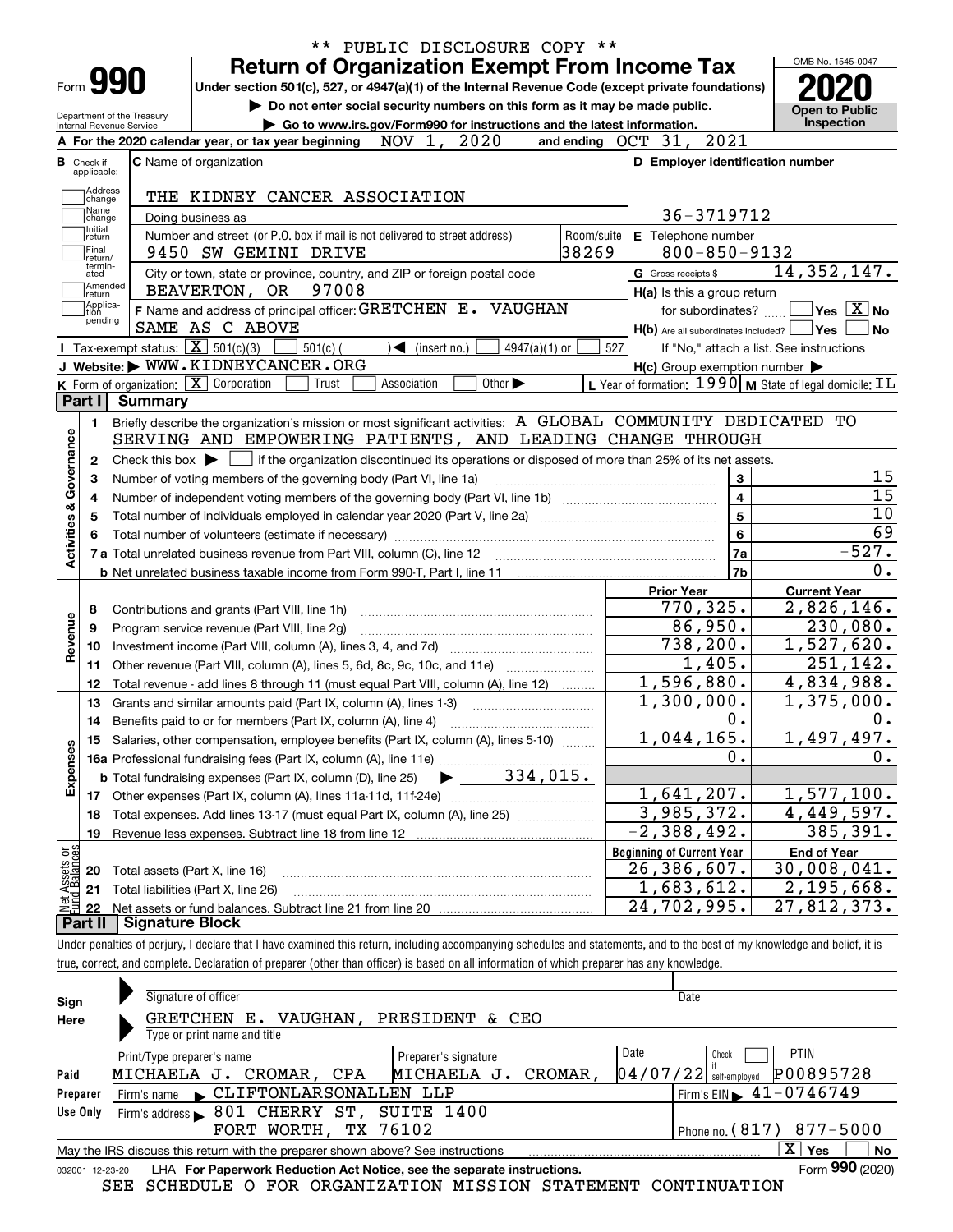|                  | 36-3719712<br>THE KIDNEY CANCER ASSOCIATION<br>Form 990 (2020)<br>Part III Statement of Program Service Accomplishments                      |                                     | Page 2                  |
|------------------|----------------------------------------------------------------------------------------------------------------------------------------------|-------------------------------------|-------------------------|
|                  |                                                                                                                                              |                                     | $\overline{\mathbf{X}}$ |
|                  |                                                                                                                                              |                                     |                         |
| 1                | Briefly describe the organization's mission:<br>THE KIDNEY CANCER ASSOCIATION IS A GLOBAL COMMUNITY DEDICATED TO                             |                                     |                         |
|                  | SERVING AND EMPOWERING PATIENTS, AND LEADING CHANGE THROUGH ADVOCACY,                                                                        |                                     |                         |
|                  | RESEARCH, AND EDUCATION IN ORDER TO BE THE UNIVERSAL LEADER IN FINDING                                                                       |                                     |                         |
|                  | THE CURE FOR KIDNEY CANCER.                                                                                                                  |                                     |                         |
| $\mathbf{2}$     | Did the organization undertake any significant program services during the year which were not listed on the                                 |                                     |                         |
|                  | prior Form 990 or 990-EZ?                                                                                                                    | $\boxed{\text{X}}$ Yes $\boxed{\ }$ | ∣No                     |
|                  | If "Yes," describe these new services on Schedule O.                                                                                         |                                     |                         |
| 3                | Did the organization cease conducting, or make significant changes in how it conducts, any program services?                                 | $\sqrt{Y}$ es $\boxed{X}$ No        |                         |
|                  | If "Yes," describe these changes on Schedule O.                                                                                              |                                     |                         |
| 4                | Describe the organization's program service accomplishments for each of its three largest program services, as measured by expenses.         |                                     |                         |
|                  | Section 501(c)(3) and 501(c)(4) organizations are required to report the amount of grants and allocations to others, the total expenses, and |                                     |                         |
|                  | revenue, if any, for each program service reported.                                                                                          |                                     |                         |
| 4a               | $1,750,596$ . including grants of \$<br>$1,375,000.$ ) (Revenue \$<br>) (Expenses \$<br>(Code:                                               |                                     |                         |
|                  | RESEARCH - THE KIDNEY CANCER ASSOCIATION IS COMMITTED TO SUPPORTING                                                                          |                                     |                         |
|                  | HEALTHCARE PROFESSIONALS, FOSTERING PROFESSIONAL COLLABORATION, AND                                                                          |                                     |                         |
|                  | FUNDING RESEARCH THAT ADVANCES OUR UNDERSTANDING OF KIDNEY CANCER. THE                                                                       |                                     |                         |
|                  | ORGANIZATION AWARDED GRANTS TO PHYSICIANS AND SCIENTISTS ENGAGED IN                                                                          |                                     |                         |
|                  | RESERACH TARGETING EARLY DETECTION AND INNOVATIVE TREATMENTS FOR KIDNEY                                                                      |                                     |                         |
|                  | CANCER.                                                                                                                                      |                                     |                         |
|                  |                                                                                                                                              |                                     |                         |
|                  |                                                                                                                                              |                                     |                         |
|                  |                                                                                                                                              |                                     |                         |
|                  |                                                                                                                                              |                                     |                         |
|                  |                                                                                                                                              |                                     |                         |
|                  |                                                                                                                                              |                                     |                         |
| 4b l             | $872, 619$ including grants of \$<br>(Expenses \$<br>(Code:<br>) (Revenue \$                                                                 |                                     |                         |
|                  | PATIENT SUPPORT AND ADVOCACY - THE KIDNEY CANCER ASSOCIATION SEEKS TO                                                                        |                                     |                         |
|                  | BE A SOURCE OF EDUCATION AND RESOURCES FOR PATIENTS, CAREGIVERS, AND                                                                         |                                     |                         |
|                  |                                                                                                                                              |                                     |                         |
|                  | ANYONE IMPACTED BY KIDNEY CANCER. THE KCA PROVIDES PATIENT RESOURCES                                                                         |                                     |                         |
|                  | FOR EACH STAGE OF THE KIDNEY CANCER JOURNEY INCLUDING OUR JUST                                                                               |                                     |                         |
|                  | DIAGNOSED TOOLKIT, PATIENT NAVIGATOR PROGRAM, VIRTUAL PATIENT                                                                                |                                     |                         |
|                  | SYMPOSIUM, KCA CONNECT, PATIENT ASSISTANCE FUND, AND EDUCATIONAL                                                                             |                                     |                         |
|                  | RESOURCES INCLUDING INFORMATION ON TREATMENTS, DRUGS, CLINICAL TRIALS,                                                                       |                                     |                         |
|                  | AND CAREGIVING TO NAME A FEW.                                                                                                                |                                     |                         |
|                  |                                                                                                                                              |                                     |                         |
|                  |                                                                                                                                              |                                     |                         |
|                  |                                                                                                                                              |                                     |                         |
|                  |                                                                                                                                              |                                     |                         |
|                  | 667, 485.<br>including grants of \$<br>(Code:<br>Expenses \$<br>(Revenue \$                                                                  | 230,080.                            |                         |
|                  | THE KIDNEY CANCER ASSOCIATION PROVIDES OPPORTUNITIES FOR<br>EDUCATION -                                                                      |                                     |                         |
|                  | PHYSICIANS, RESEARCHERS, ACADEMICS, AND INDUSTRY PROFESSIONALS FROM                                                                          |                                     |                         |
|                  | GLOBE TO COME TOGETHER AND EXCHANGE IDEAS THAT<br>ACROSS THE<br>WILL DIRECT                                                                  |                                     |                         |
|                  | <b>THE FUTURE</b><br>OF KIDNEY CANCER RESEARCH AND TREATMENT<br>IN THE<br>ULTIMATE                                                           |                                     |                         |
|                  | PURSUIT OF A CURE. THE PRIMARY OPPORTUNITIES ARE DURING THE TWO ANNUAL                                                                       |                                     |                         |
|                  | SYMPOSIA, IKCS NORTH AMERICA AND IKCS EUROPE, HELD BOTH IN PERSON AND                                                                        |                                     |                         |
|                  | VIRTUALLY. IKCS MEETINGS PROMOTE LEARNING, NETWORKING, AND UNPARALLELED                                                                      |                                     |                         |
|                  | OPPORTUNITIES FOR MENTORSHIP AND COLLABORATION.                                                                                              |                                     |                         |
|                  |                                                                                                                                              |                                     |                         |
|                  |                                                                                                                                              |                                     |                         |
|                  |                                                                                                                                              |                                     |                         |
|                  |                                                                                                                                              |                                     |                         |
|                  | Other program services (Describe on Schedule O.)                                                                                             |                                     |                         |
|                  | (Revenue \$<br>(Expenses \$<br>including grants of \$                                                                                        |                                     |                         |
| 4c<br>4d -<br>4е | 3, 290, 700.<br>Total program service expenses ▶                                                                                             |                                     |                         |
|                  |                                                                                                                                              |                                     | Form 990 (2020)         |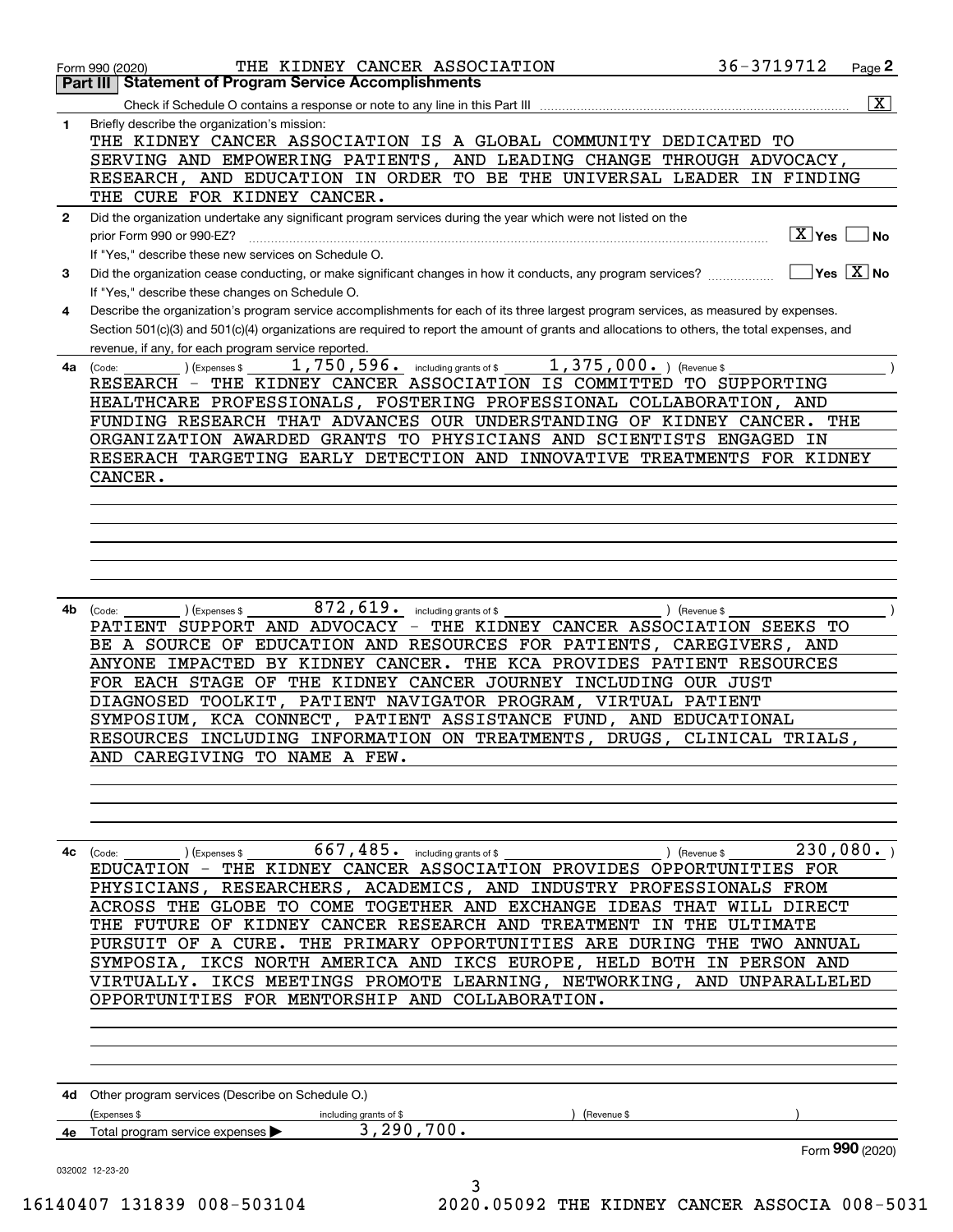|  | Form 990 (2020) |
|--|-----------------|

Form 990 (2020) THE KIDNEY CANCER ASSOCIATION 36-3719712 <sub>Page</sub> 3<br>**Part IV | Checklist of Required Schedules** 

|     |                                                                                                                                       |                 | Yes         | No              |
|-----|---------------------------------------------------------------------------------------------------------------------------------------|-----------------|-------------|-----------------|
| 1.  | Is the organization described in section $501(c)(3)$ or $4947(a)(1)$ (other than a private foundation)?                               |                 |             |                 |
|     |                                                                                                                                       | 1.              | X           |                 |
| 2   |                                                                                                                                       | $\overline{2}$  | $\mathbf X$ |                 |
| 3   | Did the organization engage in direct or indirect political campaign activities on behalf of or in opposition to candidates for       |                 |             | x               |
|     |                                                                                                                                       | 3               |             |                 |
| 4   | Section 501(c)(3) organizations. Did the organization engage in lobbying activities, or have a section 501(h) election in effect      | 4               |             | x               |
| 5   | Is the organization a section 501(c)(4), 501(c)(5), or 501(c)(6) organization that receives membership dues, assessments, or          |                 |             |                 |
|     |                                                                                                                                       | 5               |             | x               |
| 6   | Did the organization maintain any donor advised funds or any similar funds or accounts for which donors have the right to             |                 |             |                 |
|     | provide advice on the distribution or investment of amounts in such funds or accounts? If "Yes," complete Schedule D, Part I          | 6               |             | x               |
| 7   | Did the organization receive or hold a conservation easement, including easements to preserve open space,                             |                 |             |                 |
|     |                                                                                                                                       | $\overline{7}$  |             | x               |
| 8   | Did the organization maintain collections of works of art, historical treasures, or other similar assets? If "Yes," complete          |                 |             |                 |
|     |                                                                                                                                       | 8               |             | x               |
| 9   | Did the organization report an amount in Part X, line 21, for escrow or custodial account liability, serve as a custodian for         |                 |             |                 |
|     | amounts not listed in Part X; or provide credit counseling, debt management, credit repair, or debt negotiation services?             |                 |             |                 |
|     |                                                                                                                                       | 9               |             | x               |
| 10  | Did the organization, directly or through a related organization, hold assets in donor-restricted endowments                          |                 |             |                 |
|     |                                                                                                                                       | 10              | X           |                 |
| 11  | If the organization's answer to any of the following questions is "Yes," then complete Schedule D, Parts VI, VIII, VIII, IX, or X     |                 |             |                 |
|     | as applicable.                                                                                                                        |                 |             |                 |
|     | a Did the organization report an amount for land, buildings, and equipment in Part X, line 10? If "Yes," complete Schedule D,         | 11a             | X           |                 |
|     | <b>b</b> Did the organization report an amount for investments - other securities in Part X, line 12, that is 5% or more of its total |                 |             |                 |
|     |                                                                                                                                       | 11 <sub>b</sub> |             | x               |
|     | c Did the organization report an amount for investments - program related in Part X, line 13, that is 5% or more of its total         |                 |             |                 |
|     |                                                                                                                                       | 11c             |             | x               |
|     | d Did the organization report an amount for other assets in Part X, line 15, that is 5% or more of its total assets reported in       |                 |             |                 |
|     |                                                                                                                                       | 11d             |             | х               |
|     |                                                                                                                                       | 11e             |             | $\mathbf X$     |
|     | Did the organization's separate or consolidated financial statements for the tax year include a footnote that addresses               |                 |             |                 |
|     | the organization's liability for uncertain tax positions under FIN 48 (ASC 740)? If "Yes," complete Schedule D, Part X                | 11f             | X           |                 |
|     | 12a Did the organization obtain separate, independent audited financial statements for the tax year? If "Yes," complete               |                 |             |                 |
|     |                                                                                                                                       | 12a             | X           |                 |
|     | <b>b</b> Was the organization included in consolidated, independent audited financial statements for the tax year?                    |                 |             |                 |
| 13  | If "Yes," and if the organization answered "No" to line 12a, then completing Schedule D, Parts XI and XII is optional metallion       | 12b<br>13       |             | ᅀ<br>X          |
| 14a | Did the organization maintain an office, employees, or agents outside of the United States?                                           | 14a             |             | X               |
|     | <b>b</b> Did the organization have aggregate revenues or expenses of more than \$10,000 from grantmaking, fundraising, business,      |                 |             |                 |
|     | investment, and program service activities outside the United States, or aggregate foreign investments valued at \$100,000            |                 |             |                 |
|     |                                                                                                                                       | 14b             | х           |                 |
| 15  | Did the organization report on Part IX, column (A), line 3, more than \$5,000 of grants or other assistance to or for any             |                 |             |                 |
|     |                                                                                                                                       | 15              | х           |                 |
| 16  | Did the organization report on Part IX, column (A), line 3, more than \$5,000 of aggregate grants or other assistance to              |                 |             |                 |
|     |                                                                                                                                       | 16              |             | x               |
| 17  | Did the organization report a total of more than \$15,000 of expenses for professional fundraising services on Part IX,               |                 |             |                 |
|     |                                                                                                                                       | 17              |             | x               |
| 18  | Did the organization report more than \$15,000 total of fundraising event gross income and contributions on Part VIII, lines          |                 |             |                 |
|     |                                                                                                                                       | 18              |             | x               |
| 19  | Did the organization report more than \$15,000 of gross income from gaming activities on Part VIII, line 9a? If "Yes."                |                 |             | X               |
|     |                                                                                                                                       | 19<br>20a       |             | X               |
|     | b If "Yes" to line 20a, did the organization attach a copy of its audited financial statements to this return?                        | 20 <sub>b</sub> |             |                 |
| 21  | Did the organization report more than \$5,000 of grants or other assistance to any domestic organization or                           |                 |             |                 |
|     |                                                                                                                                       | 21              | х           |                 |
|     | 032003 12-23-20                                                                                                                       |                 |             | Form 990 (2020) |

4

032003 12-23-20

16140407 131839 008-503104 2020.05092 THE KIDNEY CANCER ASSOCIA 008-5031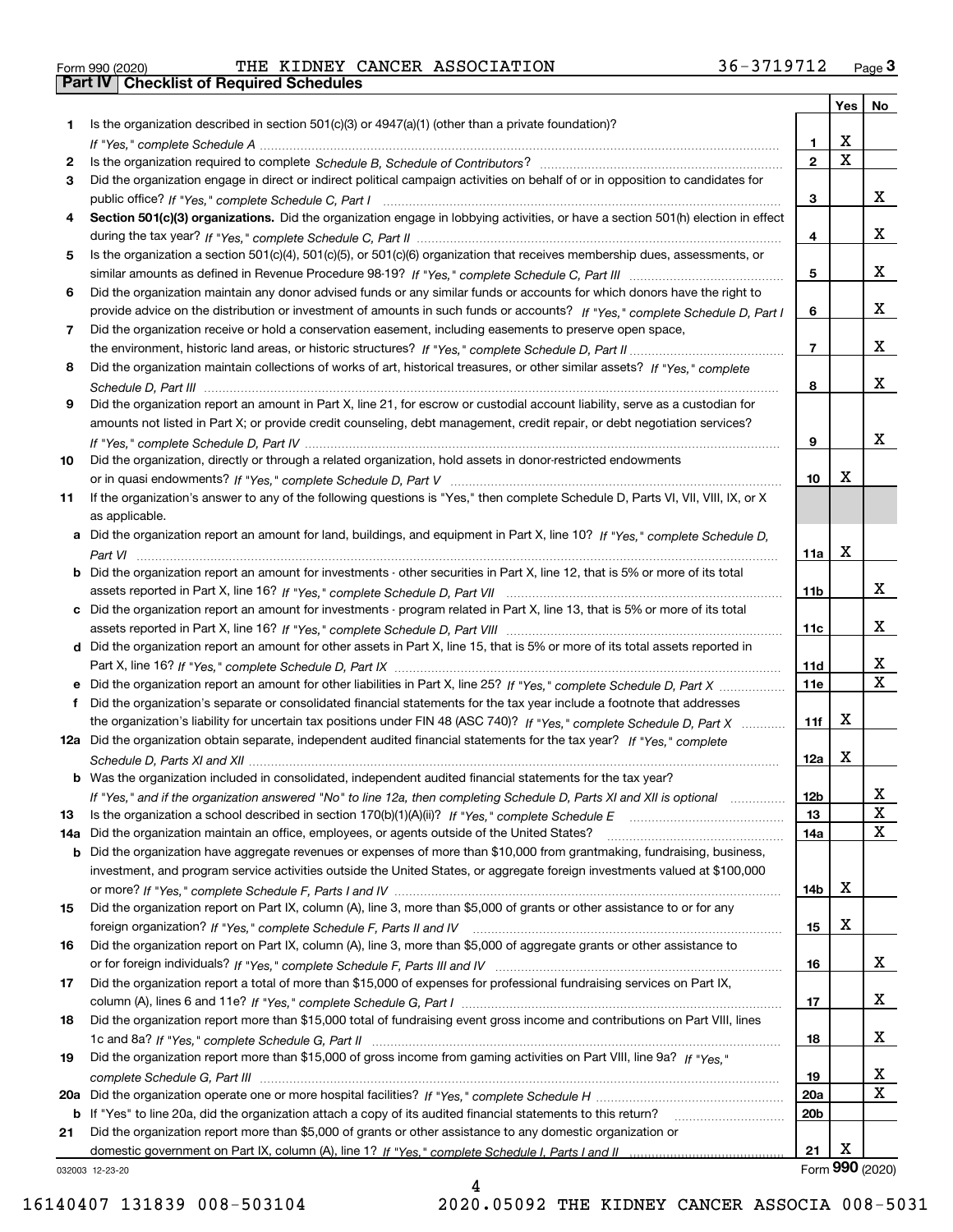|  | Form 990 (2020) |
|--|-----------------|
|  |                 |

Form 990 (2020) THE KIDNEY CANCER ASSOCIATION 36-3719712 <sub>Page</sub> 4<br>**Part IV | Checklist of Required Schedules** <sub>(continued)</sub>

*(continued)*

|          |                                                                                                                              |                 | Yes        | No              |
|----------|------------------------------------------------------------------------------------------------------------------------------|-----------------|------------|-----------------|
| 22       | Did the organization report more than \$5,000 of grants or other assistance to or for domestic individuals on                |                 |            |                 |
|          |                                                                                                                              | 22              |            | x               |
| 23       | Did the organization answer "Yes" to Part VII, Section A, line 3, 4, or 5 about compensation of the organization's current   |                 |            |                 |
|          | and former officers, directors, trustees, key employees, and highest compensated employees? If "Yes," complete               |                 |            |                 |
|          |                                                                                                                              | 23              | X          |                 |
|          | 24a Did the organization have a tax-exempt bond issue with an outstanding principal amount of more than \$100,000 as of the  |                 |            |                 |
|          | last day of the year, that was issued after December 31, 2002? If "Yes," answer lines 24b through 24d and complete           |                 |            |                 |
|          |                                                                                                                              | 24a             |            | x               |
|          | b Did the organization invest any proceeds of tax-exempt bonds beyond a temporary period exception?                          | 24b             |            |                 |
|          | c Did the organization maintain an escrow account other than a refunding escrow at any time during the year to defease       |                 |            |                 |
|          | any tax-exempt bonds?                                                                                                        | 24c             |            |                 |
|          | d Did the organization act as an "on behalf of" issuer for bonds outstanding at any time during the year?                    | 24d             |            |                 |
|          | 25a Section 501(c)(3), 501(c)(4), and 501(c)(29) organizations. Did the organization engage in an excess benefit             |                 |            |                 |
|          |                                                                                                                              | 25a             |            | x               |
|          |                                                                                                                              |                 |            |                 |
|          | b Is the organization aware that it engaged in an excess benefit transaction with a disqualified person in a prior year, and |                 |            |                 |
|          | that the transaction has not been reported on any of the organization's prior Forms 990 or 990-EZ? If "Yes," complete        |                 |            | x               |
|          | Schedule L, Part I                                                                                                           | 25b             |            |                 |
| 26       | Did the organization report any amount on Part X, line 5 or 22, for receivables from or payables to any current              |                 |            |                 |
|          | or former officer, director, trustee, key employee, creator or founder, substantial contributor, or 35%                      |                 |            |                 |
|          |                                                                                                                              | 26              |            | х               |
| 27       | Did the organization provide a grant or other assistance to any current or former officer, director, trustee, key employee,  |                 |            |                 |
|          | creator or founder, substantial contributor or employee thereof, a grant selection committee member, or to a 35% controlled  |                 |            |                 |
|          | entity (including an employee thereof) or family member of any of these persons? If "Yes," complete Schedule L, Part III     | 27              |            | х               |
| 28       | Was the organization a party to a business transaction with one of the following parties (see Schedule L, Part IV            |                 |            |                 |
|          | instructions, for applicable filing thresholds, conditions, and exceptions):                                                 |                 |            |                 |
|          | a A current or former officer, director, trustee, key employee, creator or founder, or substantial contributor? If           |                 |            |                 |
|          |                                                                                                                              | 28a             |            | x               |
|          |                                                                                                                              | 28 <sub>b</sub> |            | $\mathbf X$     |
|          | c A 35% controlled entity of one or more individuals and/or organizations described in lines 28a or 28b? If                  |                 |            |                 |
|          |                                                                                                                              | 28c             |            | х               |
| 29       |                                                                                                                              | 29              |            | $\mathbf X$     |
| 30       | Did the organization receive contributions of art, historical treasures, or other similar assets, or qualified conservation  |                 |            |                 |
|          |                                                                                                                              | 30              |            | x               |
| 31       | Did the organization liquidate, terminate, or dissolve and cease operations? If "Yes," complete Schedule N, Part I           | 31              |            | $\mathbf x$     |
| 32       | Did the organization sell, exchange, dispose of, or transfer more than 25% of its net assets? If "Yes," complete             |                 |            |                 |
|          |                                                                                                                              | 32              |            | х               |
| 33       | Did the organization own 100% of an entity disregarded as separate from the organization under Regulations                   |                 |            |                 |
|          |                                                                                                                              | 33              |            | х               |
| 34       | Was the organization related to any tax-exempt or taxable entity? If "Yes," complete Schedule R, Part II, III, or IV, and    |                 |            |                 |
|          |                                                                                                                              | 34              |            | X               |
|          | 35a Did the organization have a controlled entity within the meaning of section 512(b)(13)?                                  | 35a             |            | X               |
|          | b If "Yes" to line 35a, did the organization receive any payment from or engage in any transaction with a controlled entity  |                 |            |                 |
|          |                                                                                                                              | 35b             |            |                 |
| 36       | Section 501(c)(3) organizations. Did the organization make any transfers to an exempt non-charitable related organization?   |                 |            |                 |
|          |                                                                                                                              | 36              |            | x               |
| 37       | Did the organization conduct more than 5% of its activities through an entity that is not a related organization             |                 |            |                 |
|          | and that is treated as a partnership for federal income tax purposes? If "Yes," complete Schedule R, Part VI                 | 37              |            | x               |
| 38       | Did the organization complete Schedule O and provide explanations in Schedule O for Part VI, lines 11b and 19?               |                 |            |                 |
|          | Note: All Form 990 filers are required to complete Schedule O                                                                | 38              | X          |                 |
| ∣ Part V | <b>Statements Regarding Other IRS Filings and Tax Compliance</b>                                                             |                 |            |                 |
|          | Check if Schedule O contains a response or note to any line in this Part V                                                   |                 |            |                 |
|          |                                                                                                                              |                 | <b>Yes</b> | No              |
|          | 12<br><b>1a</b> Enter the number reported in Box 3 of Form 1096. Enter -0- if not applicable <i>mummumumum</i><br>1a         |                 |            |                 |
|          | 0<br><b>b</b> Enter the number of Forms W-2G included in line 1a. Enter -0- if not applicable<br>1b                          |                 |            |                 |
|          | Did the organization comply with backup withholding rules for reportable payments to vendors and reportable gaming           |                 |            |                 |
|          | (gambling) winnings to prize winners?                                                                                        | 1c              |            |                 |
|          | 032004 12-23-20                                                                                                              |                 |            | Form 990 (2020) |
|          | 5                                                                                                                            |                 |            |                 |

 <sup>16140407 131839 008-503104 2020.05092</sup> THE KIDNEY CANCER ASSOCIA 008-5031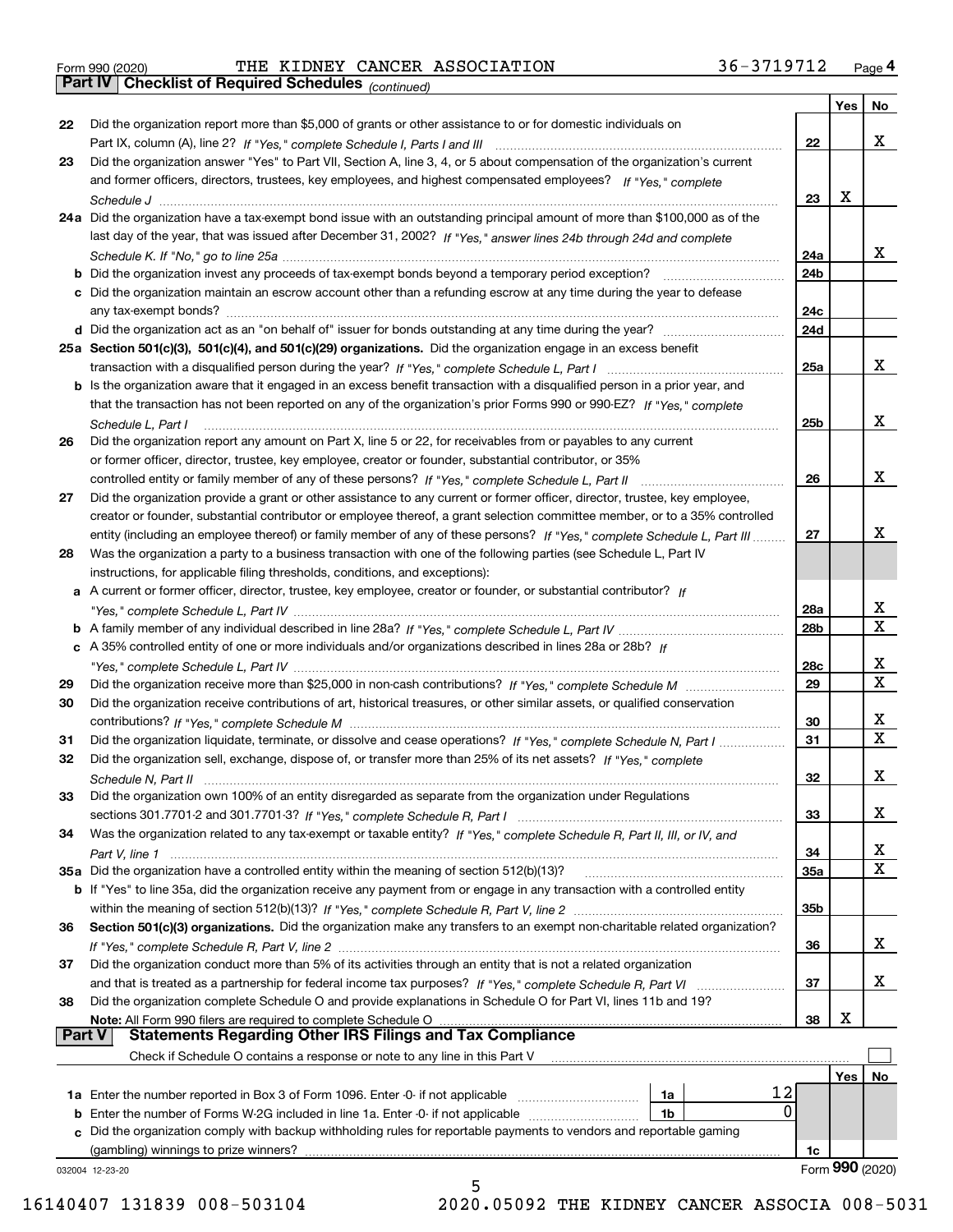|               | 36-3719712<br>THE KIDNEY CANCER ASSOCIATION<br>Form 990 (2020)                                                                                  |                |     | $_{\text{Page}}$ 5 |
|---------------|-------------------------------------------------------------------------------------------------------------------------------------------------|----------------|-----|--------------------|
| <b>Part V</b> | Statements Regarding Other IRS Filings and Tax Compliance (continued)                                                                           |                |     |                    |
|               |                                                                                                                                                 |                | Yes | No                 |
|               | 2a Enter the number of employees reported on Form W-3, Transmittal of Wage and Tax Statements,                                                  |                |     |                    |
|               | 10<br>filed for the calendar year ending with or within the year covered by this return <i>[[[[[[[[[[[[[[[]]]]</i> ]]<br>2a                     |                |     |                    |
|               |                                                                                                                                                 | 2 <sub>b</sub> | х   |                    |
|               |                                                                                                                                                 |                |     |                    |
|               | 3a Did the organization have unrelated business gross income of \$1,000 or more during the year?                                                | 3a             |     | х                  |
|               |                                                                                                                                                 | 3 <sub>b</sub> |     |                    |
|               | 4a At any time during the calendar year, did the organization have an interest in, or a signature or other authority over, a                    |                |     |                    |
|               |                                                                                                                                                 | 4a             |     | х                  |
|               | <b>b</b> If "Yes," enter the name of the foreign country $\blacktriangleright$                                                                  |                |     |                    |
|               | See instructions for filing requirements for FinCEN Form 114, Report of Foreign Bank and Financial Accounts (FBAR).                             |                |     |                    |
|               |                                                                                                                                                 | 5a             |     | х                  |
| b             |                                                                                                                                                 | 5 <sub>b</sub> |     | х                  |
| c             |                                                                                                                                                 | 5c             |     |                    |
|               | 6a Does the organization have annual gross receipts that are normally greater than \$100,000, and did the organization solicit                  |                |     |                    |
|               | any contributions that were not tax deductible as charitable contributions?                                                                     | 6a             |     | x                  |
|               | <b>b</b> If "Yes," did the organization include with every solicitation an express statement that such contributions or gifts                   |                |     |                    |
|               | were not tax deductible?                                                                                                                        | 6b             |     |                    |
| 7             | Organizations that may receive deductible contributions under section 170(c).                                                                   |                |     |                    |
| а             | Did the organization receive a payment in excess of \$75 made partly as a contribution and partly for goods and services provided to the payor? | 7a             |     | х                  |
|               | <b>b</b> If "Yes," did the organization notify the donor of the value of the goods or services provided?                                        | 7b             |     |                    |
|               | c Did the organization sell, exchange, or otherwise dispose of tangible personal property for which it was required                             |                |     |                    |
|               |                                                                                                                                                 | 7c             |     | х                  |
|               | 7d                                                                                                                                              |                |     |                    |
| е             | Did the organization receive any funds, directly or indirectly, to pay premiums on a personal benefit contract?                                 | 7e             |     | x                  |
| f             | Did the organization, during the year, pay premiums, directly or indirectly, on a personal benefit contract?                                    | 7f             |     | х                  |
| g             | If the organization received a contribution of qualified intellectual property, did the organization file Form 8899 as required?                | 7g             |     |                    |
| h.            | If the organization received a contribution of cars, boats, airplanes, or other vehicles, did the organization file a Form 1098-C?              | 7h             |     |                    |
| 8             | Sponsoring organizations maintaining donor advised funds. Did a donor advised fund maintained by the                                            |                |     |                    |
|               | sponsoring organization have excess business holdings at any time during the year?                                                              | 8              |     |                    |
| 9             | Sponsoring organizations maintaining donor advised funds.                                                                                       |                |     |                    |
| а             | Did the sponsoring organization make any taxable distributions under section 4966?                                                              | 9а             |     |                    |
| b             | Did the sponsoring organization make a distribution to a donor, donor advisor, or related person?                                               | 9b             |     |                    |
| 10            | Section 501(c)(7) organizations. Enter:                                                                                                         |                |     |                    |
|               | 10a                                                                                                                                             |                |     |                    |
|               | 10 <sub>b</sub>  <br>Gross receipts, included on Form 990, Part VIII, line 12, for public use of club facilities                                |                |     |                    |
| 11            | Section 501(c)(12) organizations. Enter:                                                                                                        |                |     |                    |
| a             | 11a                                                                                                                                             |                |     |                    |
|               | b Gross income from other sources (Do not net amounts due or paid to other sources against                                                      |                |     |                    |
|               | 11b                                                                                                                                             |                |     |                    |
|               | 12a Section 4947(a)(1) non-exempt charitable trusts. Is the organization filing Form 990 in lieu of Form 1041?                                  | <b>12a</b>     |     |                    |
|               | 12b<br><b>b</b> If "Yes," enter the amount of tax-exempt interest received or accrued during the year                                           |                |     |                    |
| 13            | Section 501(c)(29) qualified nonprofit health insurance issuers.                                                                                |                |     |                    |
|               | a Is the organization licensed to issue qualified health plans in more than one state?                                                          | <b>13a</b>     |     |                    |
|               | Note: See the instructions for additional information the organization must report on Schedule O.                                               |                |     |                    |
|               | <b>b</b> Enter the amount of reserves the organization is required to maintain by the states in which the                                       |                |     |                    |
|               | 13b                                                                                                                                             |                |     |                    |
|               | 13с                                                                                                                                             |                |     |                    |
| 14a           | Did the organization receive any payments for indoor tanning services during the tax year?                                                      | 14a            |     | x                  |
| b             | If "Yes," has it filed a Form 720 to report these payments? If "No," provide an explanation on Schedule O                                       | 14b            |     |                    |
| 15            | Is the organization subject to the section 4960 tax on payment(s) of more than \$1,000,000 in remuneration or                                   |                |     |                    |
|               |                                                                                                                                                 | 15             |     | x                  |
|               | If "Yes," see instructions and file Form 4720, Schedule N.                                                                                      |                |     | х                  |
| 16            | Is the organization an educational institution subject to the section 4968 excise tax on net investment income?                                 | 16             |     |                    |
|               | If "Yes," complete Form 4720, Schedule O.                                                                                                       |                |     |                    |

Form (2020) **990**

032005 12-23-20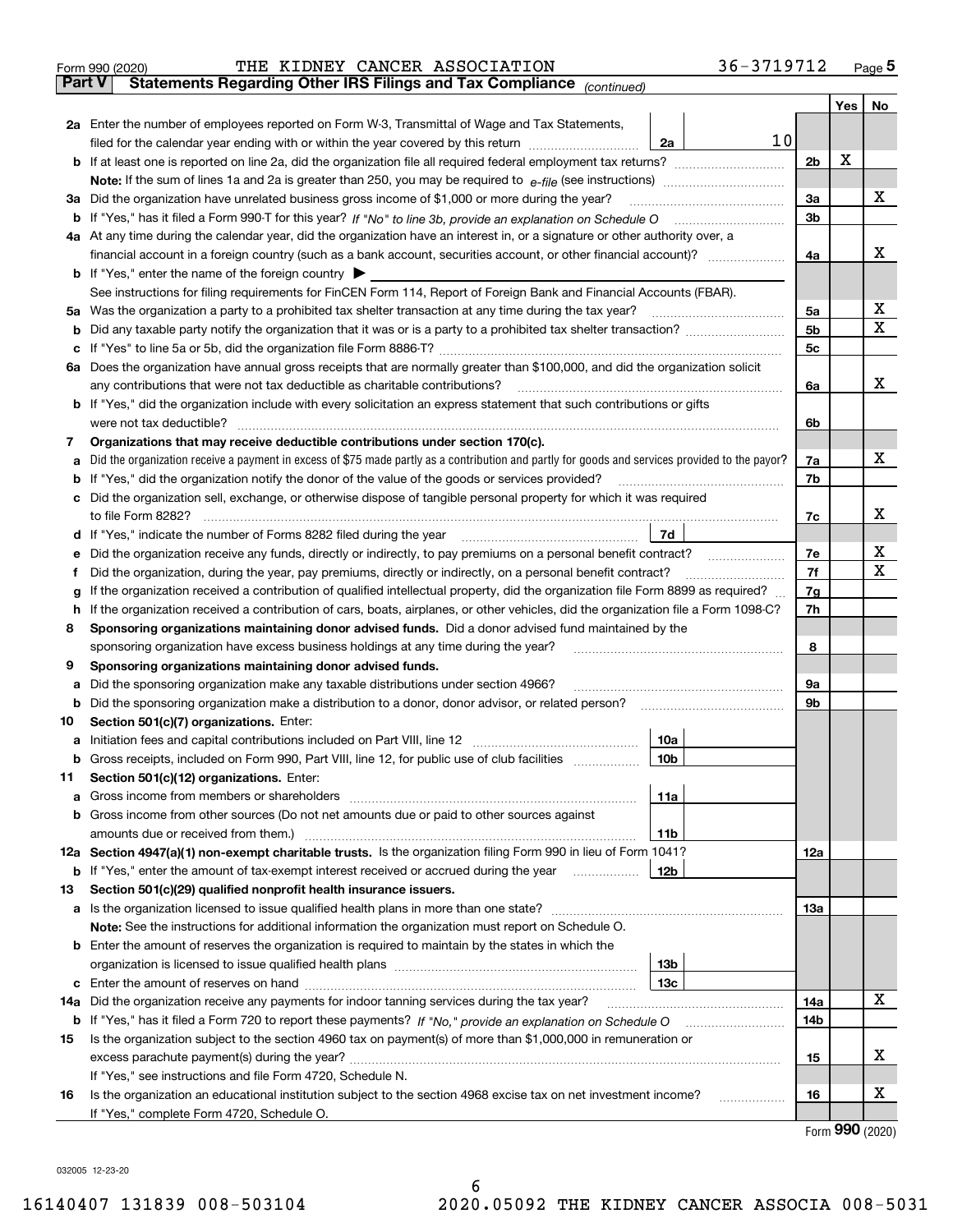|  | Form 990 (2020) |
|--|-----------------|
|  |                 |

*For each "Yes" response to lines 2 through 7b below, and for a "No" response to line 8a, 8b, or 10b below, describe the circumstances, processes, or changes on Schedule O. See instructions.* Form 990 (2020) **Form 990 (2020)** THE KIDNEY CANCER ASSOCIATION 36 – 3719712 Page 6<br>**Part VI Governance, Management, and Disclosure** For each "Yes" response to lines 2 through 7b below, and for a "No" response

|              |                                                                                                                                                                               |    |    |                         | Yes             | No                           |
|--------------|-------------------------------------------------------------------------------------------------------------------------------------------------------------------------------|----|----|-------------------------|-----------------|------------------------------|
|              | <b>1a</b> Enter the number of voting members of the governing body at the end of the tax year                                                                                 | 1a | 15 |                         |                 |                              |
|              | If there are material differences in voting rights among members of the governing body, or if the governing                                                                   |    |    |                         |                 |                              |
|              | body delegated broad authority to an executive committee or similar committee, explain on Schedule O.                                                                         |    | 15 |                         |                 |                              |
|              |                                                                                                                                                                               | 1b |    |                         |                 |                              |
| $\mathbf{2}$ | Did any officer, director, trustee, or key employee have a family relationship or a business relationship with any other                                                      |    |    |                         |                 |                              |
|              | officer, director, trustee, or key employee?                                                                                                                                  |    |    | $\mathbf{2}$            |                 | X                            |
| 3            | Did the organization delegate control over management duties customarily performed by or under the direct supervision                                                         |    |    |                         |                 |                              |
|              |                                                                                                                                                                               |    |    | 3                       |                 | X<br>$\overline{\mathbf{x}}$ |
| 4            | Did the organization make any significant changes to its governing documents since the prior Form 990 was filed?                                                              |    |    | $\overline{\mathbf{4}}$ |                 | $\mathbf X$                  |
| 5            |                                                                                                                                                                               |    |    | 5                       |                 | X                            |
| 6            | Did the organization have members or stockholders?                                                                                                                            |    |    | 6                       |                 |                              |
|              | 7a Did the organization have members, stockholders, or other persons who had the power to elect or appoint one or                                                             |    |    |                         |                 |                              |
|              |                                                                                                                                                                               |    |    | 7a                      |                 | x                            |
|              | <b>b</b> Are any governance decisions of the organization reserved to (or subject to approval by) members, stockholders, or                                                   |    |    |                         |                 |                              |
|              | persons other than the governing body?                                                                                                                                        |    |    | 7b                      |                 | х                            |
| 8            | Did the organization contemporaneously document the meetings held or written actions undertaken during the year by the following:                                             |    |    |                         |                 |                              |
| a            |                                                                                                                                                                               |    |    | 8a                      | X               |                              |
|              |                                                                                                                                                                               |    |    | 8b                      |                 | $\mathbf{X}$                 |
| 9            | Is there any officer, director, trustee, or key employee listed in Part VII, Section A, who cannot be reached at the                                                          |    |    |                         |                 |                              |
|              |                                                                                                                                                                               |    |    | 9                       |                 | x                            |
|              | Section B. Policies (This Section B requests information about policies not required by the Internal Revenue Code.)                                                           |    |    |                         |                 |                              |
|              |                                                                                                                                                                               |    |    |                         | Yes             | No                           |
|              |                                                                                                                                                                               |    |    | 10a                     |                 | X                            |
|              | <b>b</b> If "Yes," did the organization have written policies and procedures governing the activities of such chapters, affiliates,                                           |    |    |                         |                 |                              |
|              |                                                                                                                                                                               |    |    | 10 <sub>b</sub>         |                 |                              |
|              | 11a Has the organization provided a complete copy of this Form 990 to all members of its governing body before filing the form?                                               |    |    | 11a                     | X               |                              |
|              | <b>b</b> Describe in Schedule O the process, if any, used by the organization to review this Form 990.                                                                        |    |    |                         |                 |                              |
|              |                                                                                                                                                                               |    |    | 12a                     | X               |                              |
| b            |                                                                                                                                                                               |    |    | 12b                     | X               |                              |
|              | c Did the organization regularly and consistently monitor and enforce compliance with the policy? If "Yes," describe                                                          |    |    |                         |                 |                              |
|              | in Schedule O how this was done manufactured and continuum control of the Schedule O how this was done manufactured and continuum control of the Schedule O how this was done |    |    | 12c                     | х               |                              |
| 13           |                                                                                                                                                                               |    |    | 13                      | X               |                              |
| 14           | Did the organization have a written document retention and destruction policy? manufactured and the organization have a written document retention and destruction policy?    |    |    | 14                      | X               |                              |
| 15           | Did the process for determining compensation of the following persons include a review and approval by independent                                                            |    |    |                         |                 |                              |
|              | persons, comparability data, and contemporaneous substantiation of the deliberation and decision?                                                                             |    |    |                         |                 |                              |
|              |                                                                                                                                                                               |    |    | 15a                     | X               |                              |
|              |                                                                                                                                                                               |    |    | 15b                     | X               |                              |
|              | If "Yes" to line 15a or 15b, describe the process in Schedule O (see instructions).                                                                                           |    |    |                         |                 |                              |
|              | 16a Did the organization invest in, contribute assets to, or participate in a joint venture or similar arrangement with a                                                     |    |    |                         |                 |                              |
|              | taxable entity during the year?                                                                                                                                               |    |    | 16a                     |                 | X                            |
|              | b If "Yes," did the organization follow a written policy or procedure requiring the organization to evaluate its participation                                                |    |    |                         |                 |                              |
|              | in joint venture arrangements under applicable federal tax law, and take steps to safequard the organization's                                                                |    |    |                         |                 |                              |
|              | exempt status with respect to such arrangements?                                                                                                                              |    |    | 16b                     |                 |                              |
|              | <b>Section C. Disclosure</b>                                                                                                                                                  |    |    |                         |                 |                              |
| 17           | List the states with which a copy of this Form 990 is required to be filed $\blacktriangleright$ IL                                                                           |    |    |                         |                 |                              |
| 18           | Section 6104 requires an organization to make its Forms 1023 (1024 or 1024-A, if applicable), 990, and 990-T (Section 501(c)(3)s only) available                              |    |    |                         |                 |                              |
|              | for public inspection. Indicate how you made these available. Check all that apply.                                                                                           |    |    |                         |                 |                              |
|              | $X$ Upon request<br>Own website<br>Another's website<br>Other (explain on Schedule O)                                                                                         |    |    |                         |                 |                              |
| 19           | Describe on Schedule O whether (and if so, how) the organization made its governing documents, conflict of interest policy, and financial                                     |    |    |                         |                 |                              |
|              | statements available to the public during the tax year.                                                                                                                       |    |    |                         |                 |                              |
| 20           | State the name, address, and telephone number of the person who possesses the organization's books and records                                                                |    |    |                         |                 |                              |
|              | LARANDA BURKE - 800 850 9132                                                                                                                                                  |    |    |                         |                 |                              |
|              | 77019<br>2777 ALLEN PARKWAY SUITE 424, HOUSTON,<br>TХ                                                                                                                         |    |    |                         |                 |                              |
|              |                                                                                                                                                                               |    |    |                         | Form 990 (2020) |                              |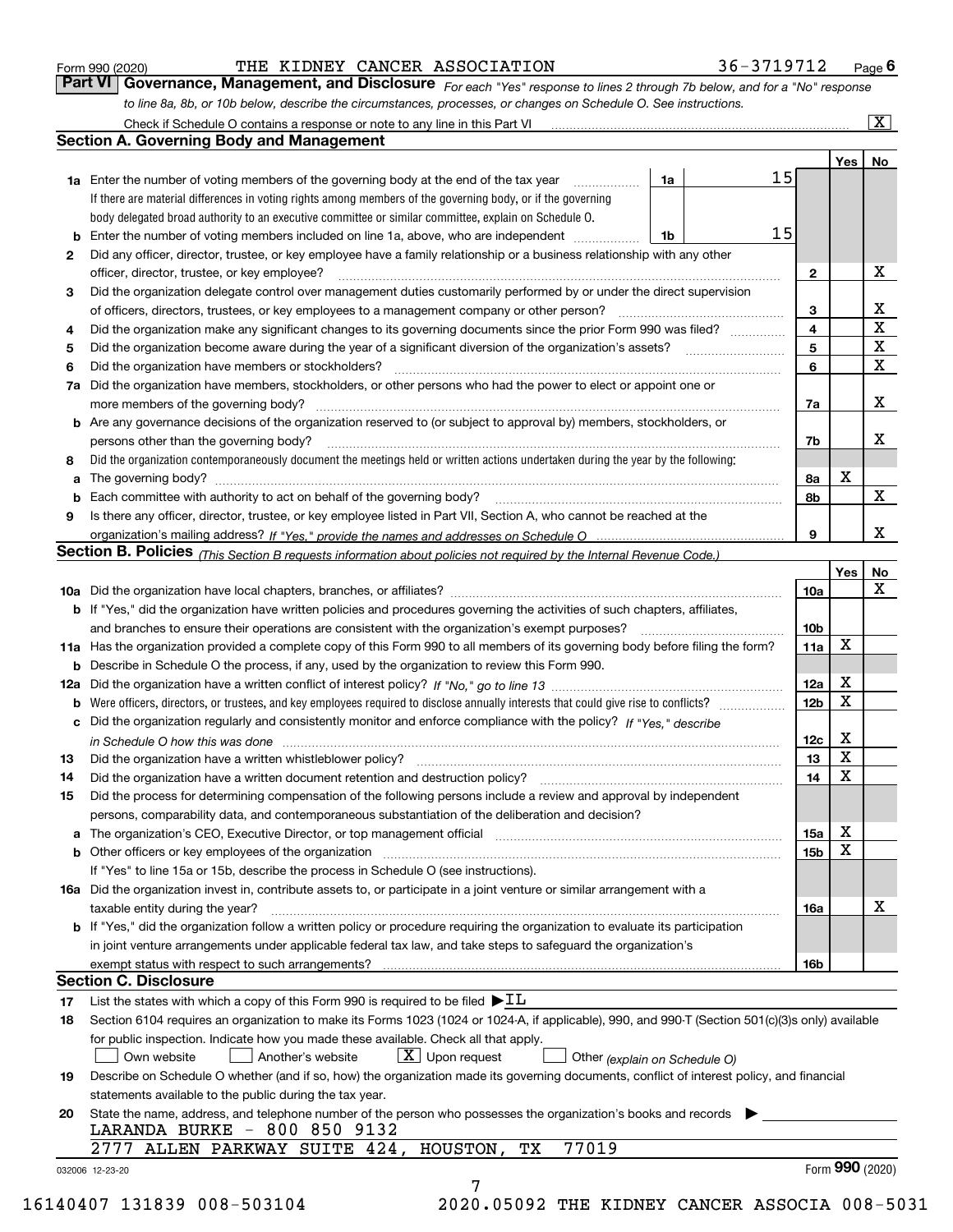$\mathcal{L}^{\text{max}}$ 

## **7Part VII Compensation of Officers, Directors, Trustees, Key Employees, Highest Compensated Employees, and Independent Contractors**

Check if Schedule O contains a response or note to any line in this Part VII

**Section A. Officers, Directors, Trustees, Key Employees, and Highest Compensated Employees**

**1a**  Complete this table for all persons required to be listed. Report compensation for the calendar year ending with or within the organization's tax year. **•** List all of the organization's current officers, directors, trustees (whether individuals or organizations), regardless of amount of compensation.

Enter -0- in columns (D), (E), and (F) if no compensation was paid.

 $\bullet$  List all of the organization's  $\,$ current key employees, if any. See instructions for definition of "key employee."

**•** List the organization's five current highest compensated employees (other than an officer, director, trustee, or key employee) who received reportable compensation (Box 5 of Form W-2 and/or Box 7 of Form 1099-MISC) of more than \$100,000 from the organization and any related organizations.

**•** List all of the organization's former officers, key employees, and highest compensated employees who received more than \$100,000 of reportable compensation from the organization and any related organizations.

**former directors or trustees**  ¥ List all of the organization's that received, in the capacity as a former director or trustee of the organization, more than \$10,000 of reportable compensation from the organization and any related organizations.

See instructions for the order in which to list the persons above.

Check this box if neither the organization nor any related organization compensated any current officer, director, or trustee.  $\mathcal{L}^{\text{max}}$ 

| (A)                                  | (B)                                                                                 | (C)                           |                                 |                         |              |                                  |        | (D)                 | (E)                              | (F)                      |
|--------------------------------------|-------------------------------------------------------------------------------------|-------------------------------|---------------------------------|-------------------------|--------------|----------------------------------|--------|---------------------|----------------------------------|--------------------------|
| Name and title                       | Position<br>Average<br>(do not check more than one<br>box, unless person is both an |                               |                                 |                         |              |                                  |        | Reportable          | Reportable                       | Estimated                |
|                                      | hours per                                                                           |                               | officer and a director/trustee) |                         |              |                                  |        | compensation        | compensation                     | amount of                |
|                                      | week                                                                                |                               |                                 |                         |              |                                  |        | from                | from related                     | other                    |
|                                      | (list any<br>hours for                                                              |                               |                                 |                         |              |                                  |        | the<br>organization | organizations<br>(W-2/1099-MISC) | compensation<br>from the |
|                                      | related                                                                             |                               |                                 |                         |              |                                  |        | (W-2/1099-MISC)     |                                  | organization             |
|                                      | organizations                                                                       |                               |                                 |                         |              |                                  |        |                     |                                  | and related              |
|                                      | below                                                                               | ndividual trustee or director | Institutional trustee           |                         | Key employee |                                  |        |                     |                                  | organizations            |
|                                      | line)                                                                               |                               |                                 | Officer                 |              | Highest compensated<br> employee | Former |                     |                                  |                          |
| <b>GRETCHEN VAUGHAN</b><br>(1)       | 40.00                                                                               |                               |                                 |                         |              |                                  |        |                     |                                  |                          |
| PRESIDENT & CEO                      |                                                                                     |                               |                                 | X                       |              |                                  |        | 251,430.            | 0.                               | 33,492.                  |
| (2)<br>KENDALL MOORE                 | 40.00                                                                               |                               |                                 |                         |              |                                  |        |                     |                                  |                          |
| CHIEF ADVANCEMENT OFFICER            |                                                                                     |                               |                                 | X                       |              |                                  |        | 190,244.            | 0.                               | 46,617.                  |
| <b>COURTNEY FIRAK</b><br>(3)         | 40.00                                                                               |                               |                                 |                         |              |                                  |        |                     |                                  |                          |
| SR. DIRECTOR, PARTNERSHIPS & PROGRAM |                                                                                     |                               |                                 |                         |              | X                                |        | 129,238.            | 0.                               | 16, 210.                 |
| <b>LARANDA BURKE</b><br>(4)          | 40.00                                                                               |                               |                                 |                         |              |                                  |        |                     |                                  |                          |
| DIRECTOR OF FINANCE                  |                                                                                     |                               |                                 | X                       |              |                                  |        | 0.                  | 0.                               | 0.                       |
| CHRISTOPHER WOOD<br>(5)              | 1.00                                                                                |                               |                                 |                         |              |                                  |        |                     |                                  |                          |
| <b>BOARD CHAIR</b>                   |                                                                                     | $\overline{\textbf{X}}$       |                                 | $\overline{\textbf{X}}$ |              |                                  |        | 0.                  | 0.                               | $0_{.}$                  |
| NOAH BUNTMAN<br>(6)                  | 1.00                                                                                |                               |                                 |                         |              |                                  |        |                     |                                  |                          |
| <b>BOARD TREASURER</b>               |                                                                                     | X                             |                                 | X                       |              |                                  |        | 0.                  | 0.                               | $\mathbf 0$ .            |
| <b>JAMIE GRAVES</b><br>(7)           | 0.50                                                                                |                               |                                 |                         |              |                                  |        |                     |                                  |                          |
| <b>BOARD SECRETARY</b>               |                                                                                     | X                             |                                 | X                       |              |                                  |        | 0.                  | 0.                               | $0_{.}$                  |
| BRADLEY LEIBOVICH<br>(8)             | 0.50                                                                                |                               |                                 |                         |              |                                  |        |                     |                                  |                          |
| <b>DIRECTOR</b>                      |                                                                                     | X                             |                                 |                         |              |                                  |        | 0.                  | 0.                               | $0_{.}$                  |
| (9) DAVID PERRY                      | 0.50                                                                                |                               |                                 |                         |              |                                  |        |                     |                                  |                          |
| <b>DIRECTOR</b>                      |                                                                                     | Χ                             |                                 |                         |              |                                  |        | 0.                  | 0.                               | $\mathbf 0$ .            |
| (10) ERIC PERAKSLIS                  | 0.50                                                                                |                               |                                 |                         |              |                                  |        |                     |                                  |                          |
| <b>DIRECTOR</b>                      |                                                                                     | X                             |                                 |                         |              |                                  |        | 0.                  | 0.                               | $\mathbf 0$ .            |
| (11) LAURA WOOD                      | 0.50                                                                                |                               |                                 |                         |              |                                  |        |                     |                                  |                          |
| <b>DIRECTOR</b>                      |                                                                                     | X                             |                                 |                         |              |                                  |        | 0.                  | 0.                               | $\mathbf 0$ .            |
| (12) LISA ALDERSON                   | 0.50                                                                                |                               |                                 |                         |              |                                  |        |                     |                                  |                          |
| <b>DIRECTOR</b>                      |                                                                                     | X                             |                                 |                         |              |                                  |        | 0.                  | 0.                               | $0_{.}$                  |
| (13) NICHOLAS VOGELZANG              | 0.50                                                                                |                               |                                 |                         |              |                                  |        |                     |                                  |                          |
| <b>DIRECTOR</b>                      |                                                                                     | X                             |                                 |                         |              |                                  |        | 0.                  | 0.                               | $\mathbf 0$ .            |
| (14) RONALD BUKOWSKI                 | 0.50                                                                                |                               |                                 |                         |              |                                  |        |                     |                                  |                          |
| <b>DIRECTOR</b>                      |                                                                                     | X                             |                                 |                         |              |                                  |        | 0.                  | 0.                               | 0.                       |
| (15) RUBEN YBARRA                    | 0.50                                                                                |                               |                                 |                         |              |                                  |        |                     |                                  |                          |
| <b>DIRECTOR</b>                      |                                                                                     | X                             |                                 |                         |              |                                  |        | 0.                  | 0.                               | $\mathbf 0$ .            |
| (16) RYAN NATZKE                     | 0.50                                                                                |                               |                                 |                         |              |                                  |        |                     |                                  |                          |
| <b>DIRECTOR</b>                      |                                                                                     | X                             |                                 |                         |              |                                  |        | 0.                  | 0.                               | 0.                       |
| (17) SHELLEY ROBSON                  | 0.50                                                                                |                               |                                 |                         |              |                                  |        |                     |                                  |                          |
| <b>DIRECTOR</b>                      |                                                                                     | $\overline{\textbf{X}}$       |                                 |                         |              |                                  |        | 0.                  | 0.                               | 0.                       |
|                                      |                                                                                     |                               |                                 |                         |              |                                  |        |                     |                                  | $\overline{2}$           |

8

032007 12-23-20

Form (2020) **990**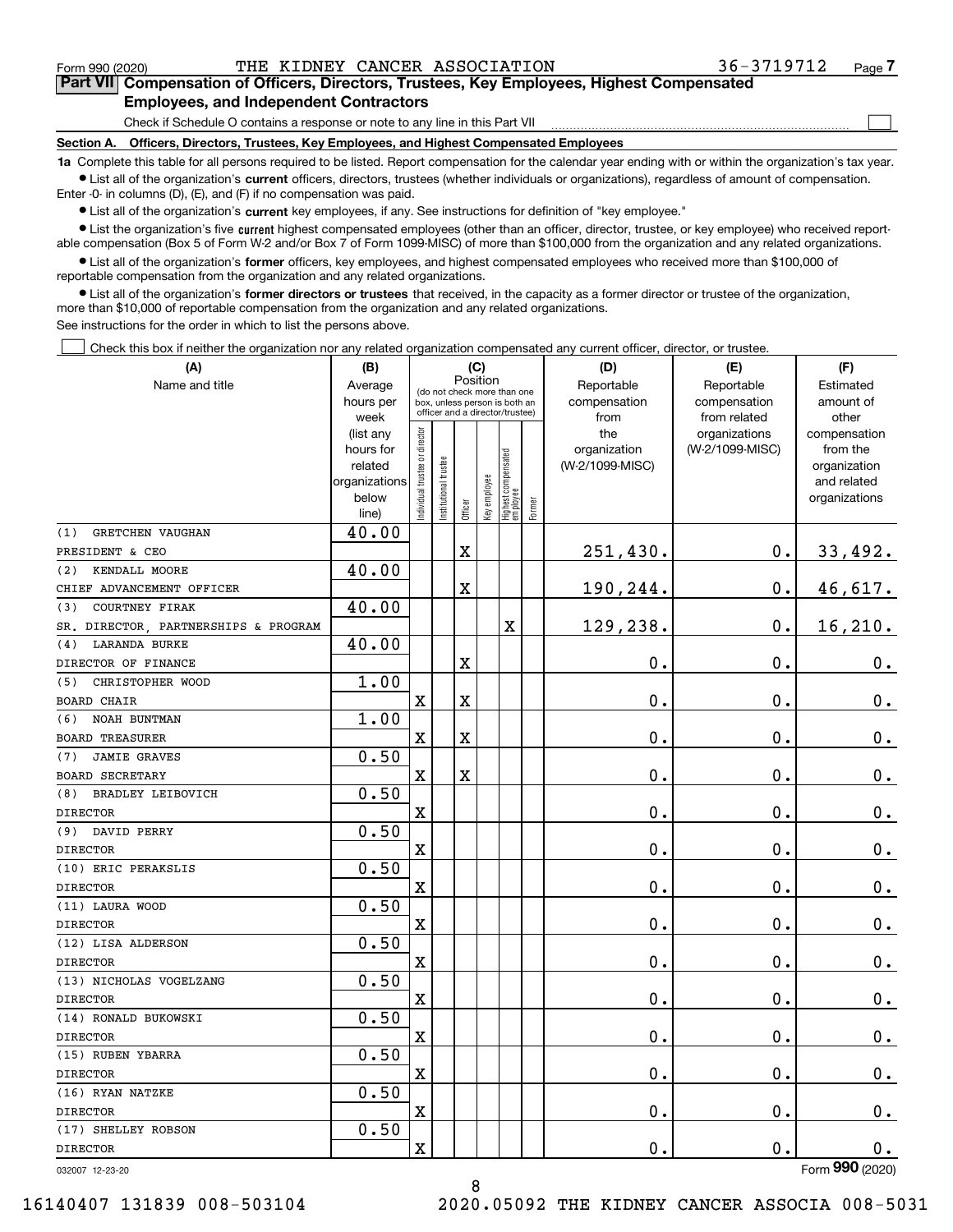|                 | THE KIDNEY CANCER ASSOCIATION<br>Form 990 (2020)                                                                                                  |                                                                              |                                |                       |         |                                                                                                                                    |                                 |        |                                                | 36-3719712                                       |                  |              | Page 8                                                                            |
|-----------------|---------------------------------------------------------------------------------------------------------------------------------------------------|------------------------------------------------------------------------------|--------------------------------|-----------------------|---------|------------------------------------------------------------------------------------------------------------------------------------|---------------------------------|--------|------------------------------------------------|--------------------------------------------------|------------------|--------------|-----------------------------------------------------------------------------------|
| <b>Part VII</b> | Section A. Officers, Directors, Trustees, Key Employees, and Highest Compensated Employees (continued)                                            |                                                                              |                                |                       |         |                                                                                                                                    |                                 |        |                                                |                                                  |                  |              |                                                                                   |
|                 | (B)<br>(A)<br>Average<br>Name and title<br>hours per                                                                                              |                                                                              |                                |                       |         | (C)<br>Position<br>(do not check more than one<br>compensation<br>box, unless person is both an<br>officer and a director/trustee) |                                 |        |                                                | (E)<br>Reportable<br>compensation                |                  |              | (F)<br>Estimated<br>amount of                                                     |
|                 |                                                                                                                                                   | week<br>(list any<br>hours for<br>related<br>organizations<br>below<br>line) | Individual trustee or director | Institutional trustee | Officer | key employee                                                                                                                       | Highest compensated<br>employee | Former | from<br>the<br>organization<br>(W-2/1099-MISC) | from related<br>organizations<br>(W-2/1099-MISC) |                  |              | other<br>compensation<br>from the<br>organization<br>and related<br>organizations |
|                 | (18) TESSA CHURCHILL                                                                                                                              | 0.50                                                                         |                                |                       |         |                                                                                                                                    |                                 |        |                                                |                                                  |                  |              |                                                                                   |
| DIRECTOR        | (19) WILLIAM PERRY                                                                                                                                | 0.50                                                                         | $\mathbf X$                    |                       |         |                                                                                                                                    |                                 |        | 0.                                             |                                                  | 0.               |              | 0.                                                                                |
| <b>DIRECTOR</b> |                                                                                                                                                   |                                                                              | $\mathbf X$                    |                       |         |                                                                                                                                    |                                 |        | 0.                                             |                                                  | 0.               |              | 0.                                                                                |
|                 | (20) CRAIG DEPRIESTER                                                                                                                             | 0.50                                                                         |                                |                       |         |                                                                                                                                    |                                 |        |                                                |                                                  |                  |              |                                                                                   |
| DIRECTOR        |                                                                                                                                                   |                                                                              | $\mathbf X$                    |                       |         |                                                                                                                                    |                                 |        | 0.                                             |                                                  | 0.               |              | 0.                                                                                |
|                 |                                                                                                                                                   |                                                                              |                                |                       |         |                                                                                                                                    |                                 |        |                                                |                                                  |                  |              |                                                                                   |
|                 |                                                                                                                                                   |                                                                              |                                |                       |         |                                                                                                                                    |                                 |        |                                                |                                                  |                  |              |                                                                                   |
|                 |                                                                                                                                                   |                                                                              |                                |                       |         |                                                                                                                                    |                                 |        |                                                |                                                  |                  |              |                                                                                   |
|                 |                                                                                                                                                   |                                                                              |                                |                       |         |                                                                                                                                    |                                 |        |                                                |                                                  |                  |              |                                                                                   |
|                 |                                                                                                                                                   |                                                                              |                                |                       |         |                                                                                                                                    |                                 |        |                                                |                                                  |                  |              |                                                                                   |
|                 |                                                                                                                                                   |                                                                              |                                |                       |         |                                                                                                                                    |                                 |        |                                                |                                                  |                  |              |                                                                                   |
|                 |                                                                                                                                                   |                                                                              |                                |                       |         |                                                                                                                                    |                                 |        |                                                |                                                  |                  |              |                                                                                   |
|                 |                                                                                                                                                   |                                                                              |                                |                       |         |                                                                                                                                    |                                 |        |                                                |                                                  |                  |              |                                                                                   |
|                 | 1b Subtotal                                                                                                                                       |                                                                              |                                |                       |         |                                                                                                                                    |                                 |        | 570,912.                                       |                                                  | 0.               |              | 96,319.                                                                           |
|                 | c Total from continuation sheets to Part VII, Section A manufactured in the Total from continuum                                                  |                                                                              |                                |                       |         |                                                                                                                                    |                                 |        | 0.                                             |                                                  | 0.               |              | 0.                                                                                |
|                 |                                                                                                                                                   |                                                                              |                                |                       |         |                                                                                                                                    |                                 |        | 570,912.                                       |                                                  | $\overline{0}$ . |              | 96,319.                                                                           |
| $\mathbf{2}$    | Total number of individuals (including but not limited to those listed above) who received more than \$100,000 of reportable                      |                                                                              |                                |                       |         |                                                                                                                                    |                                 |        |                                                |                                                  |                  |              | 3                                                                                 |
|                 | compensation from the organization $\blacktriangleright$                                                                                          |                                                                              |                                |                       |         |                                                                                                                                    |                                 |        |                                                |                                                  |                  |              | No<br>Yes                                                                         |
| 3               | Did the organization list any former officer, director, trustee, key employee, or highest compensated employee on                                 |                                                                              |                                |                       |         |                                                                                                                                    |                                 |        |                                                |                                                  |                  |              |                                                                                   |
|                 | line 1a? If "Yes," complete Schedule J for such individual material content content to the content of the complete Schedule J for such individual |                                                                              |                                |                       |         |                                                                                                                                    |                                 |        |                                                |                                                  |                  | З            | X                                                                                 |
| 4               | For any individual listed on line 1a, is the sum of reportable compensation and other compensation from the organization                          |                                                                              |                                |                       |         |                                                                                                                                    |                                 |        |                                                |                                                  |                  |              | х                                                                                 |
| 5               | Did any person listed on line 1a receive or accrue compensation from any unrelated organization or individual for services                        |                                                                              |                                |                       |         |                                                                                                                                    |                                 |        |                                                |                                                  |                  | 4            |                                                                                   |
|                 |                                                                                                                                                   |                                                                              |                                |                       |         |                                                                                                                                    |                                 |        |                                                |                                                  |                  | 5            | X                                                                                 |
|                 | <b>Section B. Independent Contractors</b>                                                                                                         |                                                                              |                                |                       |         |                                                                                                                                    |                                 |        |                                                |                                                  |                  |              |                                                                                   |
| 1               | Complete this table for your five highest compensated independent contractors that received more than \$100,000 of compensation from              |                                                                              |                                |                       |         |                                                                                                                                    |                                 |        |                                                |                                                  |                  |              |                                                                                   |
|                 | the organization. Report compensation for the calendar year ending with or within the organization's tax year.<br>(A)                             |                                                                              |                                |                       |         |                                                                                                                                    |                                 |        | (B)                                            |                                                  |                  | (C)          |                                                                                   |
|                 | Name and business address                                                                                                                         |                                                                              |                                |                       |         |                                                                                                                                    |                                 |        | Description of services                        |                                                  |                  | Compensation |                                                                                   |
|                 | MJH LIFE SCIENCES, 2 CLARKE DRIVE                                                                                                                 |                                                                              |                                |                       |         |                                                                                                                                    |                                 |        | CONFERENCE LOGISTIC                            |                                                  |                  |              |                                                                                   |
|                 | SUITE#100, CRANBURY, NJ 08512                                                                                                                     |                                                                              |                                |                       |         |                                                                                                                                    |                                 |        | SERVICES                                       |                                                  |                  |              | 189,656.                                                                          |
|                 | THE FRANCE FOUNDATION<br>8431 SOLUTIONS CENTER, CHICAGO, IL 60677                                                                                 |                                                                              |                                |                       |         |                                                                                                                                    |                                 |        | <b>ACCREDITATION</b><br>SERVICES FOR CONTINU   |                                                  |                  |              | 187,550.                                                                          |
|                 |                                                                                                                                                   |                                                                              |                                |                       |         |                                                                                                                                    |                                 |        |                                                |                                                  |                  |              |                                                                                   |
|                 |                                                                                                                                                   |                                                                              |                                |                       |         |                                                                                                                                    |                                 |        |                                                |                                                  |                  |              |                                                                                   |
|                 |                                                                                                                                                   |                                                                              |                                |                       |         |                                                                                                                                    |                                 |        |                                                |                                                  |                  |              |                                                                                   |
|                 |                                                                                                                                                   |                                                                              |                                |                       |         |                                                                                                                                    |                                 |        |                                                |                                                  |                  |              |                                                                                   |
| $\mathbf{2}$    | Total number of independent contractors (including but not limited to those listed above) who received more than                                  |                                                                              |                                |                       |         |                                                                                                                                    |                                 |        |                                                |                                                  |                  |              |                                                                                   |
|                 | \$100,000 of compensation from the organization                                                                                                   |                                                                              |                                |                       |         | 2                                                                                                                                  |                                 |        |                                                |                                                  |                  |              |                                                                                   |
|                 |                                                                                                                                                   |                                                                              |                                |                       |         |                                                                                                                                    |                                 |        |                                                |                                                  |                  |              | Form 990 (2020)                                                                   |

032008 12-23-20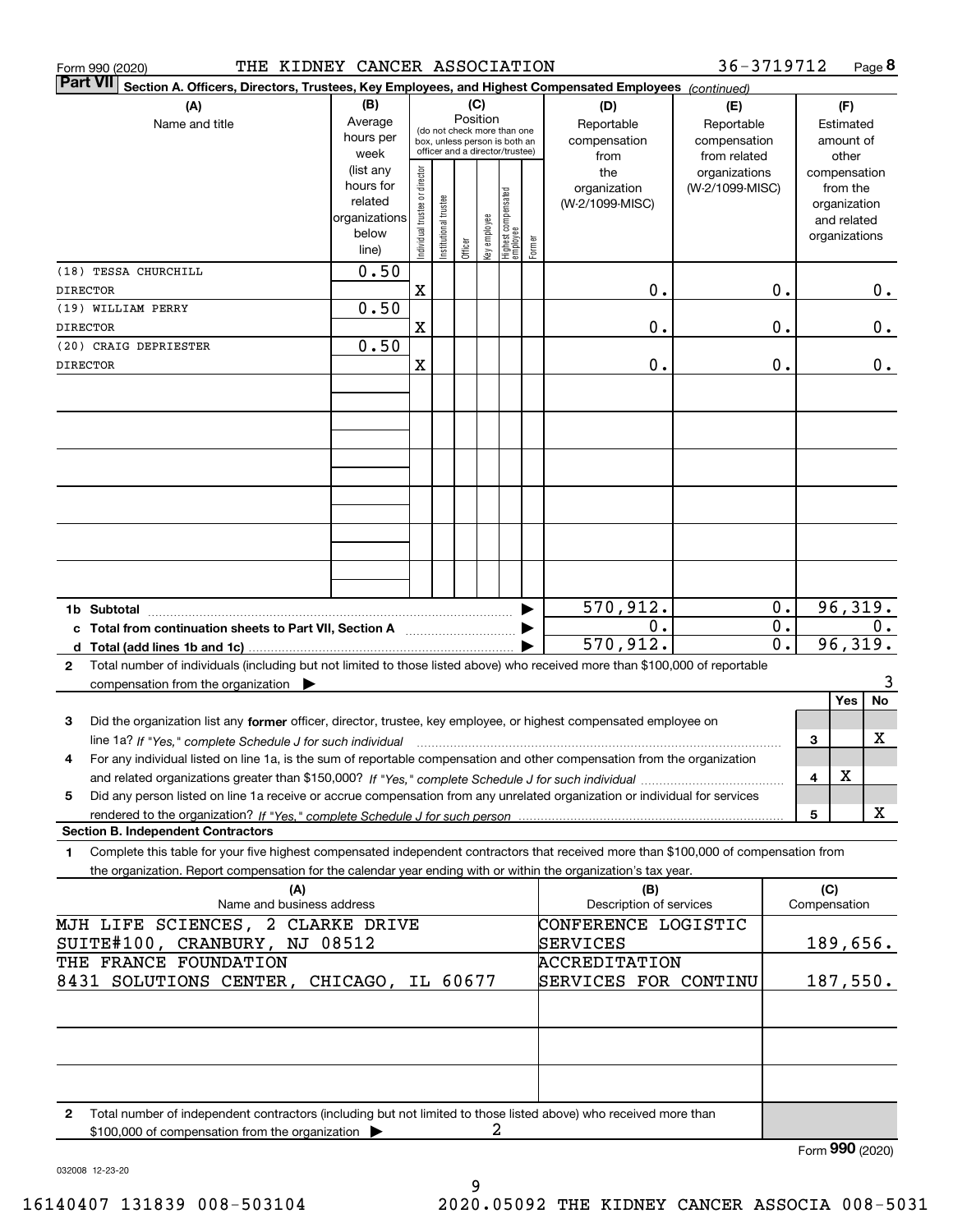|                                                           | <b>Part VIII</b> | <b>Statement of Revenue</b>                                                                                           |                |                    |          |                      |                      |                                                           |                                                   |                                                                 |
|-----------------------------------------------------------|------------------|-----------------------------------------------------------------------------------------------------------------------|----------------|--------------------|----------|----------------------|----------------------|-----------------------------------------------------------|---------------------------------------------------|-----------------------------------------------------------------|
|                                                           |                  | Check if Schedule O contains a response or note to any line in this Part VIII                                         |                |                    |          |                      |                      |                                                           |                                                   |                                                                 |
|                                                           |                  |                                                                                                                       |                |                    |          |                      | (A)<br>Total revenue | $\overline{(B)}$<br>Related or exempt<br>function revenue | $\overline{(C)}$<br>Unrelated<br>business revenue | (D)<br>Revenue excluded<br>from tax under<br>sections 512 - 514 |
|                                                           |                  | 1 a Federated campaigns                                                                                               |                | 1a                 |          |                      |                      |                                                           |                                                   |                                                                 |
| Contributions, Gifts, Grants<br>and Other Similar Amounts |                  | <b>b</b> Membership dues                                                                                              |                | 1 <sub>b</sub>     |          |                      |                      |                                                           |                                                   |                                                                 |
|                                                           | с                | Fundraising events                                                                                                    |                | 1 <sub>c</sub>     |          |                      |                      |                                                           |                                                   |                                                                 |
|                                                           |                  | d Related organizations                                                                                               |                | 1 <sub>d</sub>     |          |                      |                      |                                                           |                                                   |                                                                 |
|                                                           | е                | Government grants (contributions)                                                                                     |                | 1e                 |          | 162,319.             |                      |                                                           |                                                   |                                                                 |
|                                                           |                  | f All other contributions, gifts, grants, and                                                                         |                |                    |          |                      |                      |                                                           |                                                   |                                                                 |
|                                                           |                  | similar amounts not included above                                                                                    |                | 1f                 |          | 2,663,827.           |                      |                                                           |                                                   |                                                                 |
|                                                           |                  | Noncash contributions included in lines 1a-1f                                                                         |                | $1g$ \$            |          | 7,363.               |                      |                                                           |                                                   |                                                                 |
|                                                           | h                |                                                                                                                       |                |                    |          |                      | 2,826,146.           |                                                           |                                                   |                                                                 |
|                                                           |                  |                                                                                                                       |                |                    |          | <b>Business Code</b> |                      |                                                           |                                                   |                                                                 |
|                                                           | 2a               | SYMPOSIA REGISTRATIONS                                                                                                |                |                    |          | 611710               | 230,080.             | 230,080.                                                  |                                                   |                                                                 |
|                                                           | b                | <u> 1980 - Johann Barn, mars ann an t-Amhain Aonaich an t-Aonaich an t-Aonaich ann an t-Aonaich ann an t-Aonaich</u>  |                |                    |          |                      |                      |                                                           |                                                   |                                                                 |
|                                                           | с                | <u> 1989 - Johann Barbara, martin amerikan basar dan berasal dan berasal dalam basar dalam basar dalam basar dala</u> |                |                    |          |                      |                      |                                                           |                                                   |                                                                 |
|                                                           | d                | the contract of the contract of the contract of the contract of the contract of                                       |                |                    |          |                      |                      |                                                           |                                                   |                                                                 |
| Program Service<br>Revenue                                | e                |                                                                                                                       |                |                    |          |                      |                      |                                                           |                                                   |                                                                 |
|                                                           | f                |                                                                                                                       |                |                    |          |                      | 230,080.             |                                                           |                                                   |                                                                 |
|                                                           | 3                | Investment income (including dividends, interest, and                                                                 |                |                    |          |                      |                      |                                                           |                                                   |                                                                 |
|                                                           |                  |                                                                                                                       |                |                    |          |                      | 463,048.             |                                                           |                                                   | 463,048.                                                        |
|                                                           | 4                | Income from investment of tax-exempt bond proceeds                                                                    |                |                    |          |                      |                      |                                                           |                                                   |                                                                 |
|                                                           | 5                |                                                                                                                       |                |                    |          |                      |                      |                                                           |                                                   |                                                                 |
|                                                           |                  |                                                                                                                       |                | (i) Real           |          | (ii) Personal        |                      |                                                           |                                                   |                                                                 |
|                                                           | 6а               | Gross rents<br>.                                                                                                      | 6a             |                    |          |                      |                      |                                                           |                                                   |                                                                 |
|                                                           | b                | Less: rental expenses                                                                                                 | 6 <sub>b</sub> |                    |          |                      |                      |                                                           |                                                   |                                                                 |
|                                                           | c                | Rental income or (loss)                                                                                               | 6с             |                    |          |                      |                      |                                                           |                                                   |                                                                 |
|                                                           |                  | d Net rental income or (loss)                                                                                         |                |                    |          |                      |                      |                                                           |                                                   |                                                                 |
|                                                           |                  | 7 a Gross amount from sales of                                                                                        |                | (i) Securities     |          | (ii) Other           |                      |                                                           |                                                   |                                                                 |
|                                                           |                  | assets other than inventory                                                                                           |                | $7a$ 10, 580, 522. |          |                      |                      |                                                           |                                                   |                                                                 |
|                                                           |                  | <b>b</b> Less: cost or other basis                                                                                    |                |                    |          |                      |                      |                                                           |                                                   |                                                                 |
|                                                           |                  | and sales expenses                                                                                                    |                | $ 7b $ 9,515,950.  |          |                      |                      |                                                           |                                                   |                                                                 |
| Revenue                                                   |                  | <b>c</b> Gain or (loss) $\ldots$                                                                                      |                | $ 7c $ 1,064,572.  |          |                      |                      |                                                           |                                                   |                                                                 |
|                                                           |                  |                                                                                                                       |                |                    |          | ▶                    | 1,064,572.           |                                                           |                                                   | 1,064,572.                                                      |
| Othe                                                      |                  | 8 a Gross income from fundraising events (not                                                                         |                |                    |          |                      |                      |                                                           |                                                   |                                                                 |
|                                                           |                  | including \$                                                                                                          |                | of                 |          |                      |                      |                                                           |                                                   |                                                                 |
|                                                           |                  | contributions reported on line 1c). See                                                                               |                |                    |          |                      |                      |                                                           |                                                   |                                                                 |
|                                                           |                  |                                                                                                                       |                |                    | 8a       |                      |                      |                                                           |                                                   |                                                                 |
|                                                           |                  |                                                                                                                       |                |                    | 8b       |                      |                      |                                                           |                                                   |                                                                 |
|                                                           |                  | c Net income or (loss) from fundraising events                                                                        |                |                    |          |                      |                      |                                                           |                                                   |                                                                 |
|                                                           |                  | 9 a Gross income from gaming activities. See                                                                          |                |                    |          |                      |                      |                                                           |                                                   |                                                                 |
|                                                           |                  | <b>b</b> Less: direct expenses                                                                                        |                |                    | 9a<br>9b |                      |                      |                                                           |                                                   |                                                                 |
|                                                           |                  | c Net income or (loss) from gaming activities                                                                         |                |                    |          |                      |                      |                                                           |                                                   |                                                                 |
|                                                           |                  | 10 a Gross sales of inventory, less returns                                                                           |                |                    |          |                      |                      |                                                           |                                                   |                                                                 |
|                                                           |                  |                                                                                                                       |                |                    | 10a      | 682.                 |                      |                                                           |                                                   |                                                                 |
|                                                           |                  | <b>b</b> Less: cost of goods sold                                                                                     |                |                    | 10bl     | 1,209.               |                      |                                                           |                                                   |                                                                 |
|                                                           |                  | c Net income or (loss) from sales of inventory                                                                        |                |                    |          |                      | $-527.$              |                                                           | $-527.$                                           |                                                                 |
|                                                           |                  |                                                                                                                       |                |                    |          | <b>Business Code</b> |                      |                                                           |                                                   |                                                                 |
|                                                           |                  | 11 a RELINQUISHED GRANTS                                                                                              |                |                    |          | 541700               | 250,000.             |                                                           |                                                   | 250,000.                                                        |
| Revenue                                                   |                  | <b>b</b> MISCELLANEOUS INCOME                                                                                         |                |                    |          | 900099               | 1,669.               |                                                           |                                                   | 1,669.                                                          |
|                                                           | c                |                                                                                                                       |                |                    |          |                      |                      |                                                           |                                                   |                                                                 |
| Miscellaneous                                             |                  |                                                                                                                       |                |                    |          |                      |                      |                                                           |                                                   |                                                                 |
|                                                           |                  |                                                                                                                       |                |                    |          |                      | 251,669.             |                                                           |                                                   |                                                                 |
|                                                           | 12               |                                                                                                                       |                |                    |          |                      | 4,834,988.           | 230,080.                                                  | $-527.$                                           | 1,779,289.                                                      |
|                                                           | 032009 12-23-20  |                                                                                                                       |                |                    |          |                      |                      |                                                           |                                                   | Form 990 (2020)                                                 |

10

Form 990 (2020) THE KIDNEY CANCER ASSOCIATION 36-3719712 Page

**9**

36-3719712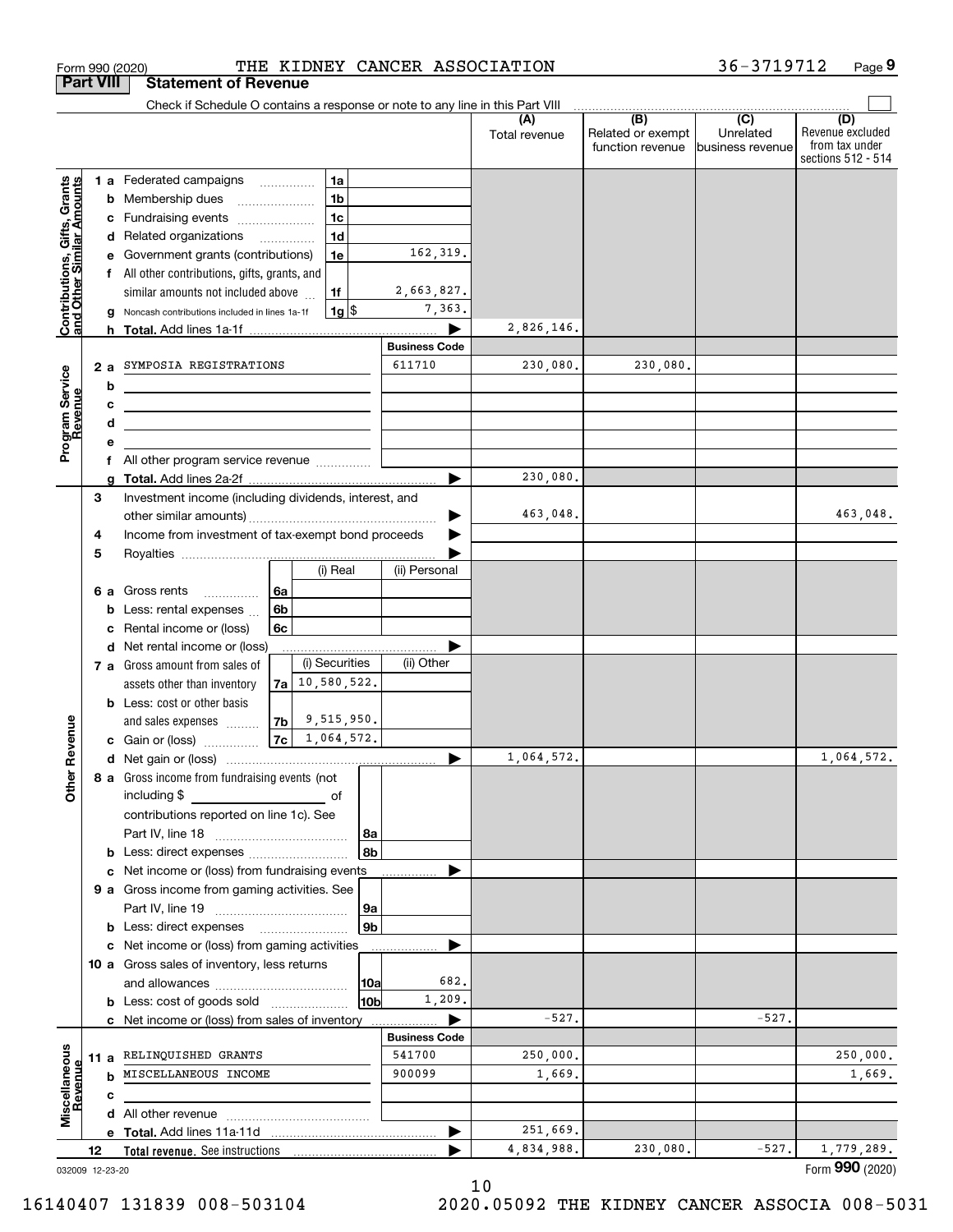Form 990 (2020) THE KIDNEY CANCER ASSOCIATION 36-3719712 Page **Part IX Statement of Functional Expenses**

*Section 501(c)(3) and 501(c)(4) organizations must complete all columns. All other organizations must complete column (A).*

|              | Do not include amounts reported on lines 6b,<br>7b, 8b, 9b, and 10b of Part VIII.                                                                        | (A)<br>Total expenses | (B)<br>Program service<br>expenses | $\overline{C}$<br>Management and<br>general expenses | (D)<br>Fundraising<br>expenses |
|--------------|----------------------------------------------------------------------------------------------------------------------------------------------------------|-----------------------|------------------------------------|------------------------------------------------------|--------------------------------|
| 1.           | Grants and other assistance to domestic organizations                                                                                                    |                       |                                    |                                                      |                                |
|              | and domestic governments. See Part IV, line 21                                                                                                           | 1,300,000.            | 1,300,000.                         |                                                      |                                |
| $\mathbf{2}$ | Grants and other assistance to domestic                                                                                                                  |                       |                                    |                                                      |                                |
|              | individuals. See Part IV, line 22                                                                                                                        |                       |                                    |                                                      |                                |
| 3            | Grants and other assistance to foreign                                                                                                                   |                       |                                    |                                                      |                                |
|              | organizations, foreign governments, and foreign                                                                                                          |                       |                                    |                                                      |                                |
|              | individuals. See Part IV, lines 15 and 16                                                                                                                | 75,000.               | 75,000.                            |                                                      |                                |
| 4            | Benefits paid to or for members                                                                                                                          |                       |                                    |                                                      |                                |
| 5            | Compensation of current officers, directors,                                                                                                             |                       |                                    |                                                      |                                |
|              | trustees, and key employees                                                                                                                              | 597,633.              | 344,286.                           | 135,307.                                             | 118,040.                       |
| 6            | Compensation not included above to disqualified                                                                                                          |                       |                                    |                                                      |                                |
|              | persons (as defined under section 4958(f)(1)) and                                                                                                        |                       |                                    |                                                      |                                |
|              | persons described in section 4958(c)(3)(B)                                                                                                               |                       |                                    |                                                      |                                |
| 7            |                                                                                                                                                          | 694,080.              | 383,292.                           | 279,028.                                             | 31,760.                        |
| 8            | Pension plan accruals and contributions (include                                                                                                         |                       |                                    |                                                      |                                |
|              | section 401(k) and 403(b) employer contributions)                                                                                                        | 24,924.               | 14,655.                            | 9,605.                                               | $\frac{664}{4,948}$            |
| 9            |                                                                                                                                                          | 88,709.               | 43,648.                            | 40, 113.                                             |                                |
| 10           |                                                                                                                                                          | 92,151.               | $\overline{50,511}$ .              | 32,460.                                              | 9,180.                         |
| 11           | Fees for services (nonemployees):                                                                                                                        |                       |                                    |                                                      |                                |
|              |                                                                                                                                                          |                       |                                    |                                                      |                                |
|              |                                                                                                                                                          | 75,674.               |                                    | 75,674.                                              |                                |
|              |                                                                                                                                                          | 54, 137.              |                                    | 54, 137.                                             |                                |
|              |                                                                                                                                                          |                       |                                    |                                                      |                                |
|              | e Professional fundraising services. See Part IV, line 17                                                                                                |                       |                                    |                                                      |                                |
| f            | Investment management fees                                                                                                                               | 36, 253.              |                                    | 36, 253.                                             |                                |
|              | g Other. (If line 11g amount exceeds 10% of line 25,                                                                                                     |                       |                                    |                                                      |                                |
|              | column (A) amount, list line 11g expenses on Sch 0.)                                                                                                     | 295,061.              | 198,432.                           | 37,315.                                              | 59,314.                        |
| 12           |                                                                                                                                                          | 103, 532.             | 63,652.                            | 3,941.                                               | 35,939.                        |
| 13           |                                                                                                                                                          | 76,597.               | 53,389.                            | 18,988.                                              | 4,220.                         |
| 14           |                                                                                                                                                          | 141,808.              | 69,628.                            | 17,421.                                              | 54, 759.                       |
| 15           |                                                                                                                                                          |                       |                                    |                                                      |                                |
| 16           |                                                                                                                                                          | 68,138.               | 18, 170.                           | 43,533.                                              | 6,435.                         |
| 17           |                                                                                                                                                          |                       |                                    |                                                      |                                |
| 18           | Payments of travel or entertainment expenses                                                                                                             |                       |                                    |                                                      |                                |
|              | for any federal, state, or local public officials                                                                                                        |                       |                                    |                                                      |                                |
| 19           | Conferences, conventions, and meetings                                                                                                                   | 6,509.                | 3,765.                             | 1,453.                                               | 1,291.                         |
| 20           | Interest                                                                                                                                                 |                       |                                    |                                                      |                                |
| 21           |                                                                                                                                                          |                       |                                    |                                                      |                                |
| 22           | Depreciation, depletion, and amortization                                                                                                                | 2,328.                | 621.                               | 1,487.                                               | 220.                           |
| 23           | Insurance                                                                                                                                                | 7,154.                | 1,894.                             | 5,017.                                               | $\overline{243}$ .             |
| 24           | Other expenses. Itemize expenses not covered<br>above (List miscellaneous expenses on line 24e. If<br>line 24e amount exceeds 10% of line 25, column (A) |                       |                                    |                                                      |                                |
|              | amount, list line 24e expenses on Schedule 0.)<br>a EDUCATION PROGRAMS                                                                                   | 374,297.              | 374,297.                           |                                                      |                                |
|              | <b>b RESEARCH PROGRAM: DATA</b>                                                                                                                          | 178,175.              | 178,175.                           |                                                      |                                |
| c.           | PATIENT PROGRAMS                                                                                                                                         | 102,621.              | 102,621.                           |                                                      |                                |
| d            | <b>BANK SERVICE CHARGES</b>                                                                                                                              | 21,588.               | 4,441.                             | 17,147.                                              |                                |
|              | e All other expenses                                                                                                                                     | 33,228.               | 10, 223.                           | 16,003.                                              | 7,002.                         |
| 25           | Total functional expenses. Add lines 1 through 24e                                                                                                       | 4,449,597.            | 3, 290, 700.                       | 824,882.                                             | 334,015.                       |
| 26           | Joint costs. Complete this line only if the organization                                                                                                 |                       |                                    |                                                      |                                |
|              | reported in column (B) joint costs from a combined                                                                                                       |                       |                                    |                                                      |                                |
|              | educational campaign and fundraising solicitation.                                                                                                       |                       |                                    |                                                      |                                |
|              | Check here $\blacktriangleright$<br>if following SOP 98-2 (ASC 958-720)                                                                                  |                       |                                    |                                                      |                                |

11

032010 12-23-20

Form (2020) **990**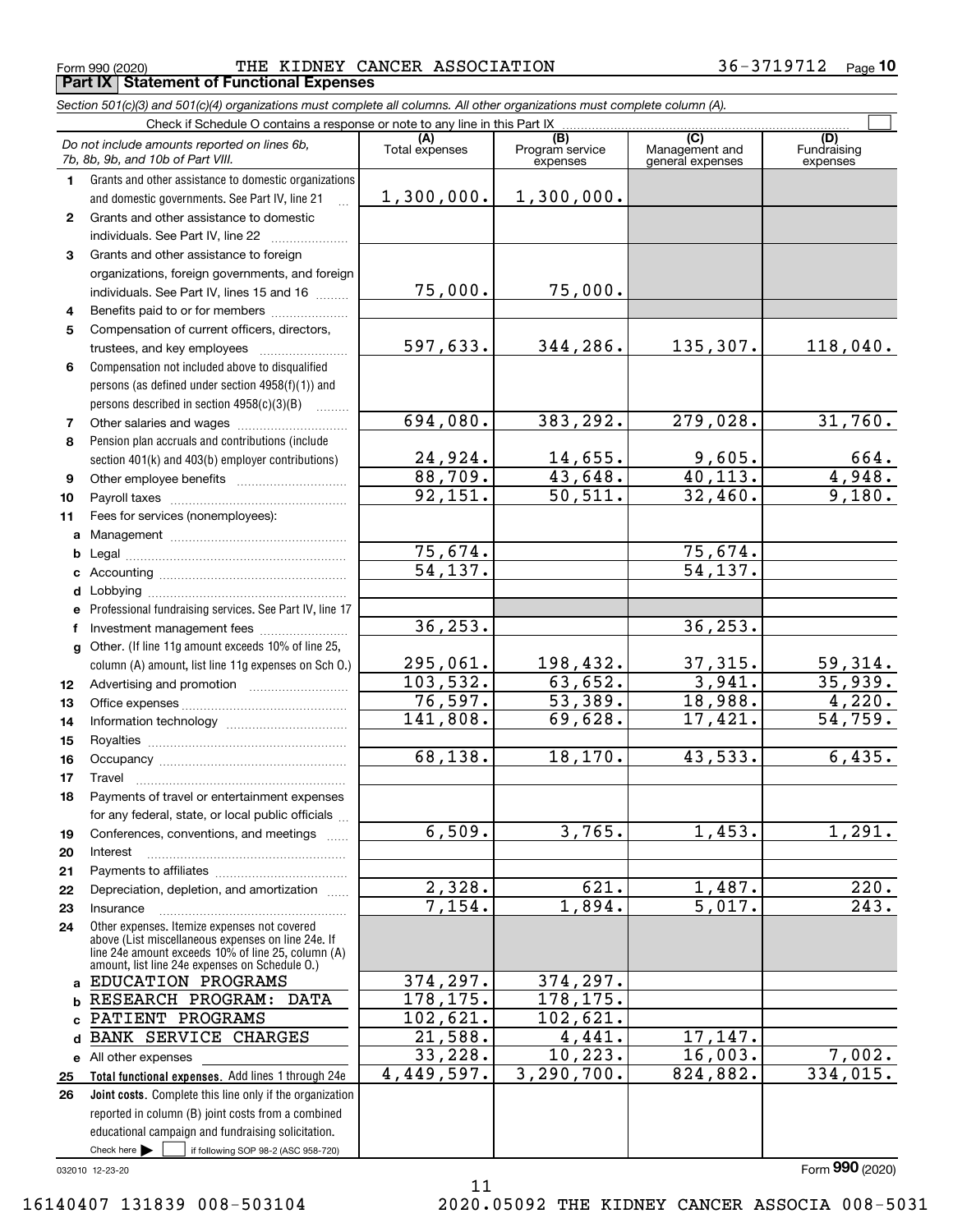| Form 990 (2020) | THE |  |  | KIDNEY CANCER ASSOCIATION | 3719712 | Page |
|-----------------|-----|--|--|---------------------------|---------|------|
|-----------------|-----|--|--|---------------------------|---------|------|

Check if Schedule O contains a response or note to any line in this Part X

|                             |    |                                                                                                                     |                 |                                 | (A)<br>Beginning of year    |                 | (B)<br>End of year          |
|-----------------------------|----|---------------------------------------------------------------------------------------------------------------------|-----------------|---------------------------------|-----------------------------|-----------------|-----------------------------|
|                             | 1  | Cash - non-interest-bearing                                                                                         |                 |                                 | $\overline{1,271,625}$ .    | $\mathbf{1}$    | 498,731.                    |
|                             | 2  |                                                                                                                     |                 |                                 | 4,724,409.                  | $\mathbf{2}$    | 526,895.                    |
|                             | з  |                                                                                                                     |                 | 3                               |                             |                 |                             |
|                             | 4  |                                                                                                                     |                 |                                 | 30,376.                     | 4               | 68, 256.                    |
|                             | 5  | Loans and other receivables from any current or former officer, director,                                           |                 |                                 |                             |                 |                             |
|                             |    | trustee, key employee, creator or founder, substantial contributor, or 35%                                          |                 |                                 |                             |                 |                             |
|                             |    | controlled entity or family member of any of these persons                                                          |                 |                                 |                             | 5               |                             |
|                             | 6  | Loans and other receivables from other disqualified persons (as defined                                             |                 |                                 |                             |                 |                             |
|                             |    | under section $4958(f)(1)$ , and persons described in section $4958(c)(3)(B)$                                       |                 | .                               |                             | 6               |                             |
|                             | 7  |                                                                                                                     |                 |                                 |                             | $\overline{7}$  |                             |
| Assets                      | 8  |                                                                                                                     |                 |                                 |                             | 8               |                             |
|                             | 9  | Prepaid expenses and deferred charges                                                                               |                 |                                 | 421,568.                    | 9               | 643,806.                    |
|                             |    | 10a Land, buildings, and equipment: cost or other                                                                   |                 |                                 |                             |                 |                             |
|                             |    | basis. Complete Part VI of Schedule D                                                                               |                 | $\frac{16,287.}{3,490.}$<br>10a |                             |                 |                             |
|                             | b  | Less: accumulated depreciation                                                                                      | 10 <sub>b</sub> |                                 | $\frac{15,124}{7,294,221}.$ | 10 <sub>c</sub> | $\frac{12,797}{27,625,461}$ |
|                             | 11 |                                                                                                                     |                 |                                 |                             | 11              |                             |
|                             | 12 |                                                                                                                     | 12,062,819.     | 12                              |                             |                 |                             |
|                             | 13 | Investments - program-related. See Part IV, line 11                                                                 |                 | 13                              |                             |                 |                             |
|                             | 14 | Intangible assets [111] married assets [11] matter and matter and matter and matter and matter and matter and m     |                 | 14                              |                             |                 |                             |
|                             | 15 |                                                                                                                     |                 |                                 | 566, 465.                   | 15              | 632,095.                    |
|                             | 16 |                                                                                                                     |                 |                                 | 26,386,607.                 | 16              | 30,008,041.                 |
|                             | 17 |                                                                                                                     |                 |                                 | 128,832.                    | 17              | 254,680.                    |
|                             | 18 |                                                                                                                     | 1,000,000.      | 18                              | 825,000.                    |                 |                             |
|                             | 19 | Deferred revenue manual contracts and contracts are all the manual contracts and contracts are all the contracts of | 468,600.        | 19                              | 1, 115, 988.                |                 |                             |
|                             | 20 |                                                                                                                     |                 | 20                              |                             |                 |                             |
|                             | 21 | Escrow or custodial account liability. Complete Part IV of Schedule D                                               |                 | 21                              |                             |                 |                             |
|                             | 22 | Loans and other payables to any current or former officer, director,                                                |                 |                                 |                             |                 |                             |
| Liabilities                 |    | trustee, key employee, creator or founder, substantial contributor, or 35%                                          |                 |                                 |                             |                 |                             |
|                             |    | controlled entity or family member of any of these persons                                                          |                 |                                 |                             | 22              |                             |
|                             | 23 | Secured mortgages and notes payable to unrelated third parties                                                      |                 | .                               |                             | 23              |                             |
|                             | 24 | Unsecured notes and loans payable to unrelated third parties                                                        |                 |                                 |                             | 24              |                             |
|                             | 25 | Other liabilities (including federal income tax, payables to related third                                          |                 |                                 |                             |                 |                             |
|                             |    | parties, and other liabilities not included on lines 17-24). Complete Part X                                        |                 | 86,180.                         |                             | 0.              |                             |
|                             |    | of Schedule D                                                                                                       |                 |                                 | 1,683,612.                  | 25<br>26        | 2,195,668.                  |
|                             | 26 | Organizations that follow FASB ASC 958, check here $\blacktriangleright \boxed{X}$                                  |                 |                                 |                             |                 |                             |
|                             |    | and complete lines 27, 28, 32, and 33.                                                                              |                 |                                 |                             |                 |                             |
|                             | 27 | Net assets without donor restrictions                                                                               |                 |                                 | 24,180,030.                 | 27              |                             |
|                             | 28 | Net assets with donor restrictions                                                                                  |                 |                                 | 522,965.                    | 28              | 27, 223, 778.<br>588, 595.  |
|                             |    | Organizations that do not follow FASB ASC 958, check here $\blacktriangleright$                                     |                 |                                 |                             |                 |                             |
|                             |    | and complete lines 29 through 33.                                                                                   |                 |                                 |                             |                 |                             |
|                             | 29 |                                                                                                                     |                 |                                 |                             | 29              |                             |
|                             | 30 | Paid-in or capital surplus, or land, building, or equipment fund                                                    |                 |                                 |                             | 30              |                             |
|                             | 31 | Retained earnings, endowment, accumulated income, or other funds                                                    |                 | .                               |                             | 31              |                             |
| Net Assets or Fund Balances | 32 | Total net assets or fund balances                                                                                   |                 |                                 | 24,702,995.                 | 32              | 27,812,373.                 |
|                             | 33 | Total liabilities and net assets/fund balances                                                                      |                 |                                 | $\overline{26,386,607}$ .   | 33              | 30,008,041.                 |
|                             |    |                                                                                                                     |                 |                                 |                             |                 |                             |

Form (2020) **990**

 $\mathcal{L}^{\text{max}}$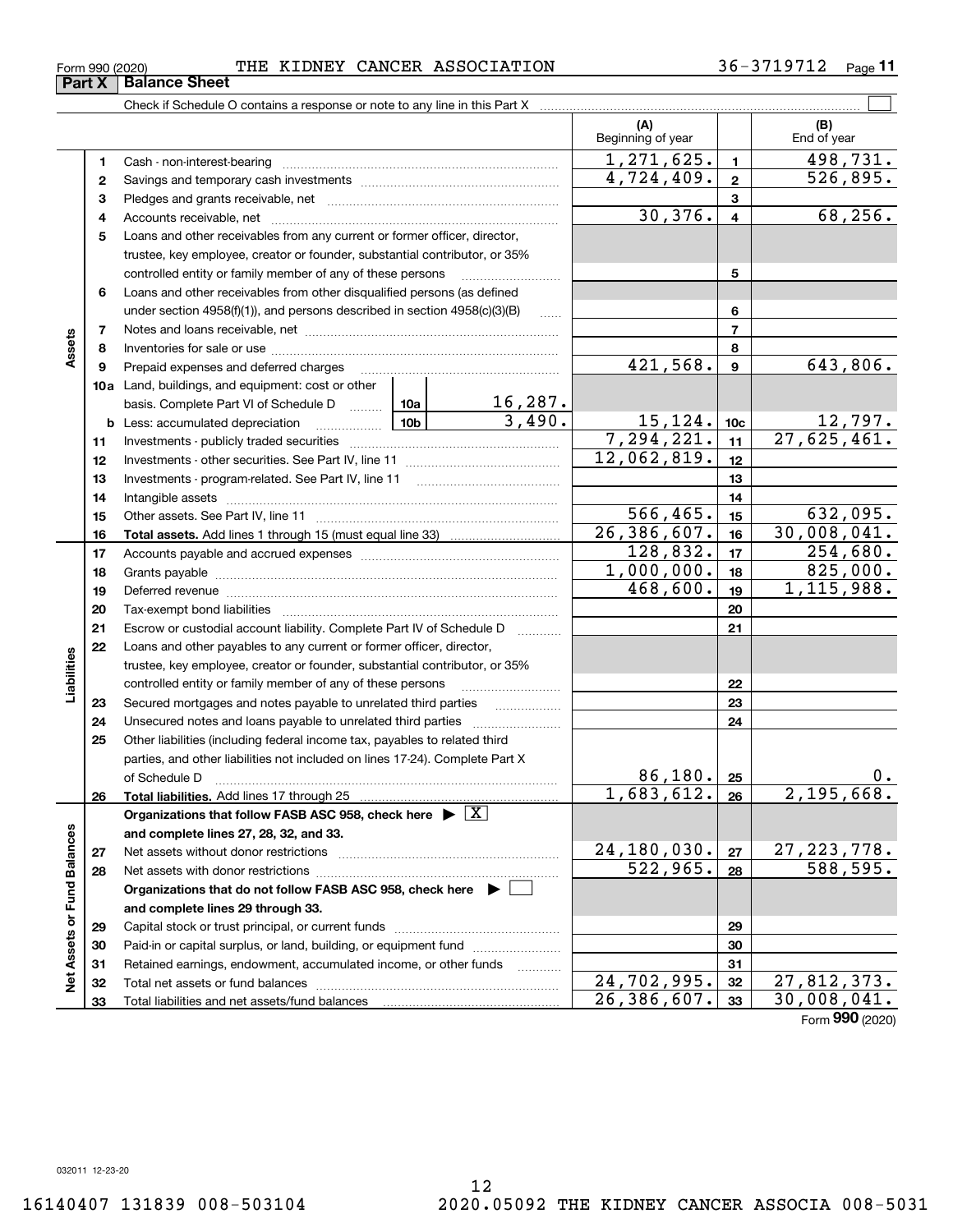| Part XI<br><b>Reconciliation of Net Assets</b><br>4,834,988.<br>$\mathbf{1}$<br>1<br>4,449,597.<br>$\overline{2}$<br>Total expenses (must equal Part IX, column (A), line 25)<br>2<br>385,391.<br>3<br>Revenue less expenses. Subtract line 2 from line 1<br>з<br>24,702,995.<br>$\overline{4}$<br>Net assets or fund balances at beginning of year (must equal Part X, line 32, column (A)) <i></i><br>4<br>$\overline{2,572,177}$ .<br>5<br>5<br>6<br>6<br>$\overline{7}$<br>Investment expenses<br>7<br>86,180.<br>8<br>8<br>65,630.<br>9<br>Other changes in net assets or fund balances (explain on Schedule O)<br>9<br>Net assets or fund balances at end of year. Combine lines 3 through 9 (must equal Part X, line 32,<br>10 | Page $12$               |
|---------------------------------------------------------------------------------------------------------------------------------------------------------------------------------------------------------------------------------------------------------------------------------------------------------------------------------------------------------------------------------------------------------------------------------------------------------------------------------------------------------------------------------------------------------------------------------------------------------------------------------------------------------------------------------------------------------------------------------------|-------------------------|
|                                                                                                                                                                                                                                                                                                                                                                                                                                                                                                                                                                                                                                                                                                                                       |                         |
|                                                                                                                                                                                                                                                                                                                                                                                                                                                                                                                                                                                                                                                                                                                                       | $\overline{\mathbf{X}}$ |
|                                                                                                                                                                                                                                                                                                                                                                                                                                                                                                                                                                                                                                                                                                                                       |                         |
|                                                                                                                                                                                                                                                                                                                                                                                                                                                                                                                                                                                                                                                                                                                                       |                         |
|                                                                                                                                                                                                                                                                                                                                                                                                                                                                                                                                                                                                                                                                                                                                       |                         |
|                                                                                                                                                                                                                                                                                                                                                                                                                                                                                                                                                                                                                                                                                                                                       |                         |
|                                                                                                                                                                                                                                                                                                                                                                                                                                                                                                                                                                                                                                                                                                                                       |                         |
|                                                                                                                                                                                                                                                                                                                                                                                                                                                                                                                                                                                                                                                                                                                                       |                         |
|                                                                                                                                                                                                                                                                                                                                                                                                                                                                                                                                                                                                                                                                                                                                       |                         |
|                                                                                                                                                                                                                                                                                                                                                                                                                                                                                                                                                                                                                                                                                                                                       |                         |
|                                                                                                                                                                                                                                                                                                                                                                                                                                                                                                                                                                                                                                                                                                                                       |                         |
|                                                                                                                                                                                                                                                                                                                                                                                                                                                                                                                                                                                                                                                                                                                                       |                         |
|                                                                                                                                                                                                                                                                                                                                                                                                                                                                                                                                                                                                                                                                                                                                       |                         |
| 27,812,373.<br>10                                                                                                                                                                                                                                                                                                                                                                                                                                                                                                                                                                                                                                                                                                                     |                         |
| Part XII Financial Statements and Reporting                                                                                                                                                                                                                                                                                                                                                                                                                                                                                                                                                                                                                                                                                           |                         |
|                                                                                                                                                                                                                                                                                                                                                                                                                                                                                                                                                                                                                                                                                                                                       |                         |
| <b>Yes</b>                                                                                                                                                                                                                                                                                                                                                                                                                                                                                                                                                                                                                                                                                                                            | <b>No</b>               |
| $\boxed{\text{X}}$ Accrual<br>Accounting method used to prepare the Form 990: <u>[</u> Cash<br>Other<br>1.                                                                                                                                                                                                                                                                                                                                                                                                                                                                                                                                                                                                                            |                         |
| If the organization changed its method of accounting from a prior year or checked "Other," explain in Schedule O.                                                                                                                                                                                                                                                                                                                                                                                                                                                                                                                                                                                                                     |                         |
| 2a Were the organization's financial statements compiled or reviewed by an independent accountant?<br>2a                                                                                                                                                                                                                                                                                                                                                                                                                                                                                                                                                                                                                              | х                       |
| If "Yes," check a box below to indicate whether the financial statements for the year were compiled or reviewed on a                                                                                                                                                                                                                                                                                                                                                                                                                                                                                                                                                                                                                  |                         |
| separate basis, consolidated basis, or both:                                                                                                                                                                                                                                                                                                                                                                                                                                                                                                                                                                                                                                                                                          |                         |
| Both consolidated and separate basis<br>Separate basis<br>Consolidated basis                                                                                                                                                                                                                                                                                                                                                                                                                                                                                                                                                                                                                                                          |                         |
| Χ<br><b>b</b> Were the organization's financial statements audited by an independent accountant?<br>2 <sub>b</sub>                                                                                                                                                                                                                                                                                                                                                                                                                                                                                                                                                                                                                    |                         |
| If "Yes," check a box below to indicate whether the financial statements for the year were audited on a separate basis,                                                                                                                                                                                                                                                                                                                                                                                                                                                                                                                                                                                                               |                         |
| consolidated basis, or both:                                                                                                                                                                                                                                                                                                                                                                                                                                                                                                                                                                                                                                                                                                          |                         |
| $X$ Separate basis<br><b>Consolidated basis</b><br>Both consolidated and separate basis                                                                                                                                                                                                                                                                                                                                                                                                                                                                                                                                                                                                                                               |                         |
| c If "Yes" to line 2a or 2b, does the organization have a committee that assumes responsibility for oversight of the audit,                                                                                                                                                                                                                                                                                                                                                                                                                                                                                                                                                                                                           |                         |
| Χ<br>2c                                                                                                                                                                                                                                                                                                                                                                                                                                                                                                                                                                                                                                                                                                                               |                         |
| If the organization changed either its oversight process or selection process during the tax year, explain on Schedule O.                                                                                                                                                                                                                                                                                                                                                                                                                                                                                                                                                                                                             |                         |
| 3a As a result of a federal award, was the organization required to undergo an audit or audits as set forth in the Single Audit                                                                                                                                                                                                                                                                                                                                                                                                                                                                                                                                                                                                       |                         |
| За                                                                                                                                                                                                                                                                                                                                                                                                                                                                                                                                                                                                                                                                                                                                    | X                       |
| <b>b</b> If "Yes," did the organization undergo the required audit or audits? If the organization did not undergo the required audit                                                                                                                                                                                                                                                                                                                                                                                                                                                                                                                                                                                                  |                         |
| or audits, explain why on Schedule O and describe any steps taken to undergo such audits [11] outcome manuscrimon<br>3b                                                                                                                                                                                                                                                                                                                                                                                                                                                                                                                                                                                                               |                         |

Form (2020) **990**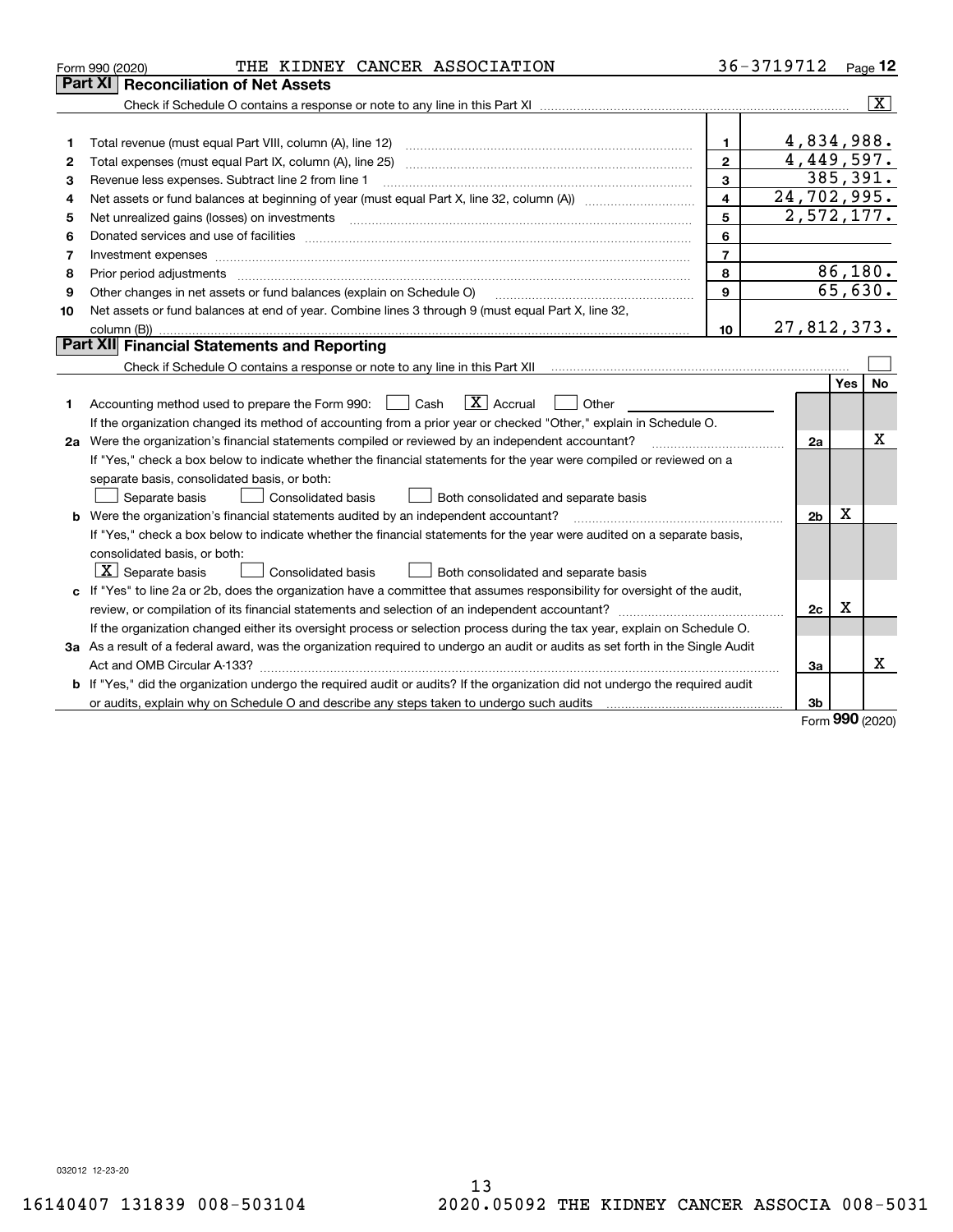| <b>SCHEDULE A</b> |
|-------------------|
|-------------------|

Department of the Treasury Internal Revenue Service

**(Form 990 or 990-EZ)**

# **Public Charity Status and Public Support**

**Complete if the organization is a section 501(c)(3) organization or a section 4947(a)(1) nonexempt charitable trust.**

| Attach to Form 990 or Form 990-EZ.                           |
|--------------------------------------------------------------|
| unu iyo may/Eayya000 fay iyahuyatigan gu dika labaat iyfayya |

**| Go to www.irs.gov/Form990 for instructions and the latest information.**

| OMB No. 1545-0047                   |
|-------------------------------------|
| 2020                                |
| <b>Open to Public</b><br>Inspection |

|  | Name of the organization |
|--|--------------------------|
|--|--------------------------|

|       |                                                                                                                             | Name of the organization                                                                                                                     |          |                               |                             |                                 |                                                      |  | <b>Employer identification number</b>              |  |  |  |
|-------|-----------------------------------------------------------------------------------------------------------------------------|----------------------------------------------------------------------------------------------------------------------------------------------|----------|-------------------------------|-----------------------------|---------------------------------|------------------------------------------------------|--|----------------------------------------------------|--|--|--|
|       | Part I                                                                                                                      |                                                                                                                                              |          | THE KIDNEY CANCER ASSOCIATION |                             |                                 |                                                      |  | $36 - 3719712$                                     |  |  |  |
|       |                                                                                                                             | Reason for Public Charity Status. (All organizations must complete this part.) See instructions.                                             |          |                               |                             |                                 |                                                      |  |                                                    |  |  |  |
|       |                                                                                                                             | The organization is not a private foundation because it is: (For lines 1 through 12, check only one box.)                                    |          |                               |                             |                                 |                                                      |  |                                                    |  |  |  |
| 1     |                                                                                                                             | A church, convention of churches, or association of churches described in section 170(b)(1)(A)(i).                                           |          |                               |                             |                                 |                                                      |  |                                                    |  |  |  |
| 2     |                                                                                                                             | A school described in section 170(b)(1)(A)(ii). (Attach Schedule E (Form 990 or 990-EZ).)                                                    |          |                               |                             |                                 |                                                      |  |                                                    |  |  |  |
| 3     |                                                                                                                             | A hospital or a cooperative hospital service organization described in section $170(b)(1)(A)(iii)$ .                                         |          |                               |                             |                                 |                                                      |  |                                                    |  |  |  |
| 4     |                                                                                                                             | A medical research organization operated in conjunction with a hospital described in section 170(b)(1)(A)(iii). Enter the hospital's name,   |          |                               |                             |                                 |                                                      |  |                                                    |  |  |  |
|       |                                                                                                                             | city, and state:                                                                                                                             |          |                               |                             |                                 |                                                      |  |                                                    |  |  |  |
| 5     |                                                                                                                             | An organization operated for the benefit of a college or university owned or operated by a governmental unit described in                    |          |                               |                             |                                 |                                                      |  |                                                    |  |  |  |
|       |                                                                                                                             | section 170(b)(1)(A)(iv). (Complete Part II.)                                                                                                |          |                               |                             |                                 |                                                      |  |                                                    |  |  |  |
| 6     |                                                                                                                             | A federal, state, or local government or governmental unit described in section 170(b)(1)(A)(v).                                             |          |                               |                             |                                 |                                                      |  |                                                    |  |  |  |
|       | 7 $ X $                                                                                                                     | An organization that normally receives a substantial part of its support from a governmental unit or from the general public described in    |          |                               |                             |                                 |                                                      |  |                                                    |  |  |  |
|       |                                                                                                                             | section 170(b)(1)(A)(vi). (Complete Part II.)                                                                                                |          |                               |                             |                                 |                                                      |  |                                                    |  |  |  |
| 8     |                                                                                                                             | A community trust described in section 170(b)(1)(A)(vi). (Complete Part II.)                                                                 |          |                               |                             |                                 |                                                      |  |                                                    |  |  |  |
| 9     |                                                                                                                             | An agricultural research organization described in section 170(b)(1)(A)(ix) operated in conjunction with a land-grant college                |          |                               |                             |                                 |                                                      |  |                                                    |  |  |  |
|       |                                                                                                                             | or university or a non-land-grant college of agriculture (see instructions). Enter the name, city, and state of the college or               |          |                               |                             |                                 |                                                      |  |                                                    |  |  |  |
|       |                                                                                                                             | university:                                                                                                                                  |          |                               |                             |                                 |                                                      |  |                                                    |  |  |  |
| 10    |                                                                                                                             | An organization that normally receives (1) more than 33 1/3% of its support from contributions, membership fees, and gross receipts from     |          |                               |                             |                                 |                                                      |  |                                                    |  |  |  |
|       |                                                                                                                             | activities related to its exempt functions, subject to certain exceptions; and (2) no more than 33 1/3% of its support from gross investment |          |                               |                             |                                 |                                                      |  |                                                    |  |  |  |
|       |                                                                                                                             | income and unrelated business taxable income (less section 511 tax) from businesses acquired by the organization after June 30, 1975.        |          |                               |                             |                                 |                                                      |  |                                                    |  |  |  |
|       |                                                                                                                             | See section 509(a)(2). (Complete Part III.)                                                                                                  |          |                               |                             |                                 |                                                      |  |                                                    |  |  |  |
| 11    |                                                                                                                             | An organization organized and operated exclusively to test for public safety. See section 509(a)(4).                                         |          |                               |                             |                                 |                                                      |  |                                                    |  |  |  |
| 12    |                                                                                                                             | An organization organized and operated exclusively for the benefit of, to perform the functions of, or to carry out the purposes of one or   |          |                               |                             |                                 |                                                      |  |                                                    |  |  |  |
|       |                                                                                                                             | more publicly supported organizations described in section 509(a)(1) or section 509(a)(2). See section 509(a)(3). Check the box in           |          |                               |                             |                                 |                                                      |  |                                                    |  |  |  |
|       |                                                                                                                             | lines 12a through 12d that describes the type of supporting organization and complete lines 12e, 12f, and 12g.                               |          |                               |                             |                                 |                                                      |  |                                                    |  |  |  |
| а     | Type I. A supporting organization operated, supervised, or controlled by its supported organization(s), typically by giving |                                                                                                                                              |          |                               |                             |                                 |                                                      |  |                                                    |  |  |  |
|       |                                                                                                                             | the supported organization(s) the power to regularly appoint or elect a majority of the directors or trustees of the supporting              |          |                               |                             |                                 |                                                      |  |                                                    |  |  |  |
|       |                                                                                                                             | organization. You must complete Part IV, Sections A and B.                                                                                   |          |                               |                             |                                 |                                                      |  |                                                    |  |  |  |
| b     |                                                                                                                             | Type II. A supporting organization supervised or controlled in connection with its supported organization(s), by having                      |          |                               |                             |                                 |                                                      |  |                                                    |  |  |  |
|       |                                                                                                                             | control or management of the supporting organization vested in the same persons that control or manage the supported                         |          |                               |                             |                                 |                                                      |  |                                                    |  |  |  |
|       |                                                                                                                             | organization(s). You must complete Part IV, Sections A and C.                                                                                |          |                               |                             |                                 |                                                      |  |                                                    |  |  |  |
| с     |                                                                                                                             | Type III functionally integrated. A supporting organization operated in connection with, and functionally integrated with,                   |          |                               |                             |                                 |                                                      |  |                                                    |  |  |  |
|       |                                                                                                                             | its supported organization(s) (see instructions). You must complete Part IV, Sections A, D, and E.                                           |          |                               |                             |                                 |                                                      |  |                                                    |  |  |  |
| d     |                                                                                                                             | Type III non-functionally integrated. A supporting organization operated in connection with its supported organization(s)                    |          |                               |                             |                                 |                                                      |  |                                                    |  |  |  |
|       |                                                                                                                             | that is not functionally integrated. The organization generally must satisfy a distribution requirement and an attentiveness                 |          |                               |                             |                                 |                                                      |  |                                                    |  |  |  |
|       |                                                                                                                             | requirement (see instructions). You must complete Part IV, Sections A and D, and Part V.                                                     |          |                               |                             |                                 |                                                      |  |                                                    |  |  |  |
|       |                                                                                                                             | Check this box if the organization received a written determination from the IRS that it is a Type I, Type II, Type III                      |          |                               |                             |                                 |                                                      |  |                                                    |  |  |  |
|       |                                                                                                                             | functionally integrated, or Type III non-functionally integrated supporting organization.                                                    |          |                               |                             |                                 |                                                      |  |                                                    |  |  |  |
| f     |                                                                                                                             | Enter the number of supported organizations                                                                                                  |          |                               |                             |                                 |                                                      |  |                                                    |  |  |  |
|       |                                                                                                                             | g Provide the following information about the supported organization(s).<br>(i) Name of supported                                            |          | (iii) Type of organization    |                             | (iv) Is the organization listed |                                                      |  |                                                    |  |  |  |
|       |                                                                                                                             | organization                                                                                                                                 | (ii) EIN | (described on lines 1-10      | in your governing document? |                                 | (v) Amount of monetary<br>support (see instructions) |  | (vi) Amount of other<br>support (see instructions) |  |  |  |
|       |                                                                                                                             |                                                                                                                                              |          | above (see instructions))     | Yes                         | No                              |                                                      |  |                                                    |  |  |  |
|       |                                                                                                                             |                                                                                                                                              |          |                               |                             |                                 |                                                      |  |                                                    |  |  |  |
|       |                                                                                                                             |                                                                                                                                              |          |                               |                             |                                 |                                                      |  |                                                    |  |  |  |
|       |                                                                                                                             |                                                                                                                                              |          |                               |                             |                                 |                                                      |  |                                                    |  |  |  |
|       |                                                                                                                             |                                                                                                                                              |          |                               |                             |                                 |                                                      |  |                                                    |  |  |  |
|       |                                                                                                                             |                                                                                                                                              |          |                               |                             |                                 |                                                      |  |                                                    |  |  |  |
|       |                                                                                                                             |                                                                                                                                              |          |                               |                             |                                 |                                                      |  |                                                    |  |  |  |
|       |                                                                                                                             |                                                                                                                                              |          |                               |                             |                                 |                                                      |  |                                                    |  |  |  |
|       |                                                                                                                             |                                                                                                                                              |          |                               |                             |                                 |                                                      |  |                                                    |  |  |  |
|       |                                                                                                                             |                                                                                                                                              |          |                               |                             |                                 |                                                      |  |                                                    |  |  |  |
| Total |                                                                                                                             |                                                                                                                                              |          |                               |                             |                                 |                                                      |  |                                                    |  |  |  |

LHA For Paperwork Reduction Act Notice, see the Instructions for Form 990 or 990-EZ. <sub>032021</sub> o1-25-21 Schedule A (Form 990 or 990-EZ) 2020 14

16140407 131839 008-503104 2020.05092 THE KIDNEY CANCER ASSOCIA 008-5031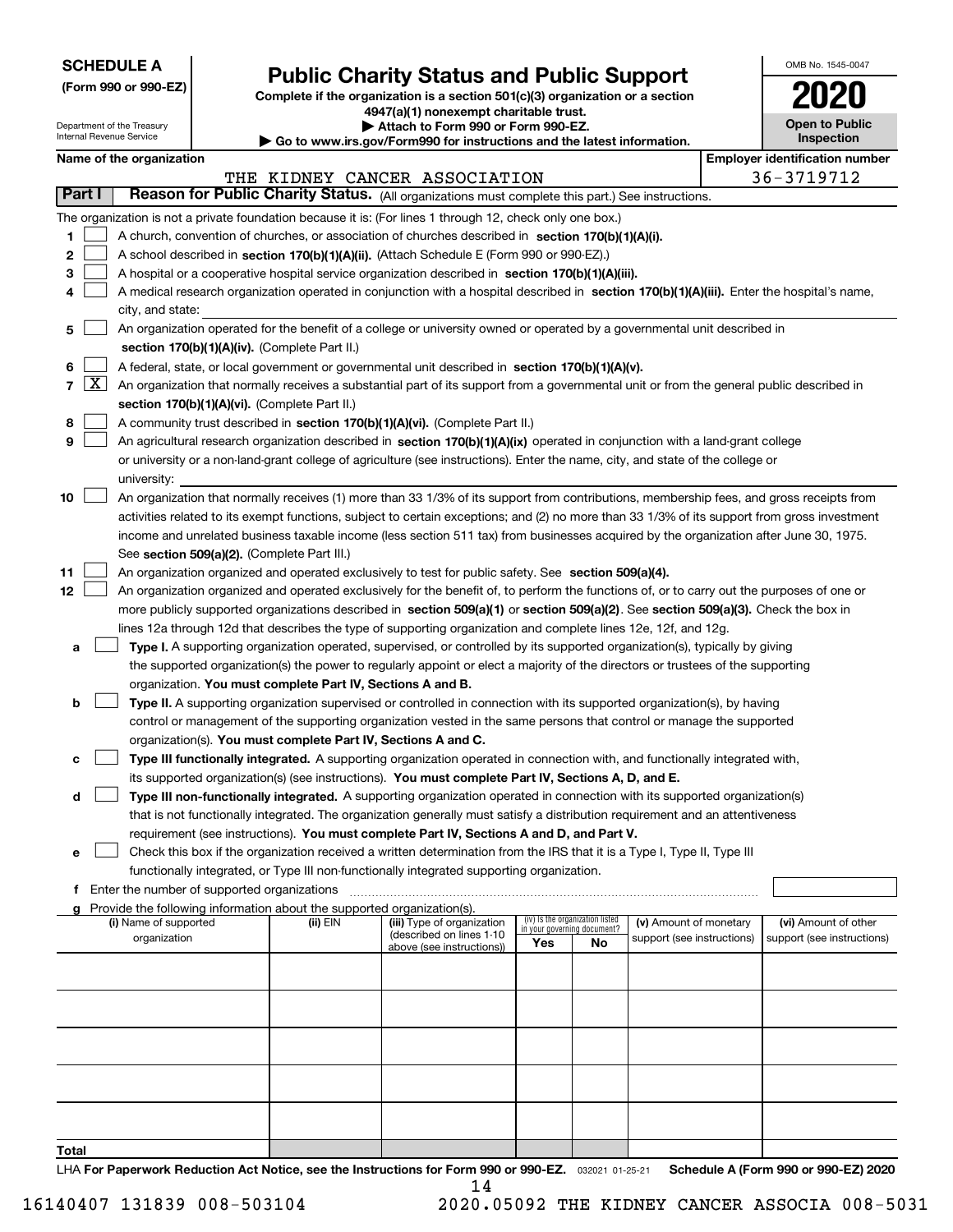## Schedule A (Form 990 or 990-EZ) 2020 「THE KIDNEY CANCER ASSOCIATION  $36-3719712$  Page **Part II Support Schedule for Organizations Described in Sections 170(b)(1)(A)(iv) and 170(b)(1)(A)(vi)**

36-3719712 Page 2

(Complete only if you checked the box on line 5, 7, or 8 of Part I or if the organization failed to qualify under Part III. If the organization fails to qualify under the tests listed below, please complete Part III.)

|    | <b>Section A. Public Support</b>                                                                                                                                                                                               |          |          |            |            |          |                                         |
|----|--------------------------------------------------------------------------------------------------------------------------------------------------------------------------------------------------------------------------------|----------|----------|------------|------------|----------|-----------------------------------------|
|    | Calendar year (or fiscal year beginning in)                                                                                                                                                                                    | (a) 2016 | (b) 2017 | $(c)$ 2018 | $(d)$ 2019 | (e) 2020 | (f) Total                               |
|    | 1 Gifts, grants, contributions, and                                                                                                                                                                                            |          |          |            |            |          |                                         |
|    | membership fees received. (Do not                                                                                                                                                                                              |          |          |            |            |          |                                         |
|    | include any "unusual grants.")                                                                                                                                                                                                 | 2504432. | 2931075. | 2596827.   | 770,325.   |          | 2826146.11628805.                       |
|    | 2 Tax revenues levied for the organ-                                                                                                                                                                                           |          |          |            |            |          |                                         |
|    | ization's benefit and either paid to                                                                                                                                                                                           |          |          |            |            |          |                                         |
|    | or expended on its behalf                                                                                                                                                                                                      |          |          |            |            |          |                                         |
|    | 3 The value of services or facilities                                                                                                                                                                                          |          |          |            |            |          |                                         |
|    | furnished by a governmental unit to                                                                                                                                                                                            |          |          |            |            |          |                                         |
|    | the organization without charge                                                                                                                                                                                                |          |          |            |            |          |                                         |
|    | 4 Total. Add lines 1 through 3                                                                                                                                                                                                 | 2504432. | 2931075. | 2596827.   | 770,325.   |          | 2826146.11628805.                       |
|    | 5 The portion of total contributions                                                                                                                                                                                           |          |          |            |            |          |                                         |
|    | by each person (other than a                                                                                                                                                                                                   |          |          |            |            |          |                                         |
|    | governmental unit or publicly                                                                                                                                                                                                  |          |          |            |            |          |                                         |
|    | supported organization) included                                                                                                                                                                                               |          |          |            |            |          |                                         |
|    | on line 1 that exceeds 2% of the                                                                                                                                                                                               |          |          |            |            |          |                                         |
|    | amount shown on line 11,                                                                                                                                                                                                       |          |          |            |            |          |                                         |
|    | column (f)                                                                                                                                                                                                                     |          |          |            |            |          | 4812521.                                |
|    | 6 Public support. Subtract line 5 from line 4.                                                                                                                                                                                 |          |          |            |            |          | 6816284.                                |
|    | <b>Section B. Total Support</b>                                                                                                                                                                                                |          |          |            |            |          |                                         |
|    | Calendar year (or fiscal year beginning in)                                                                                                                                                                                    | (a) 2016 | (b) 2017 | $(c)$ 2018 | $(d)$ 2019 | (e) 2020 | (f) Total                               |
|    | <b>7</b> Amounts from line 4                                                                                                                                                                                                   | 2504432. | 2931075. | 2596827.   | 770, 325.  |          | 2826146.11628805.                       |
| 8  | Gross income from interest,                                                                                                                                                                                                    |          |          |            |            |          |                                         |
|    | dividends, payments received on                                                                                                                                                                                                |          |          |            |            |          |                                         |
|    | securities loans, rents, royalties,                                                                                                                                                                                            |          |          |            |            |          |                                         |
|    | and income from similar sources                                                                                                                                                                                                | 648,011. | 1135175. | 749,616.   | 738, 200.  | 463,048. | 3734050.                                |
|    | 9 Net income from unrelated business                                                                                                                                                                                           |          |          |            |            |          |                                         |
|    | activities, whether or not the                                                                                                                                                                                                 |          |          |            |            |          |                                         |
|    | business is regularly carried on                                                                                                                                                                                               |          |          |            |            |          |                                         |
|    | 10 Other income. Do not include gain                                                                                                                                                                                           |          |          |            |            |          |                                         |
|    | or loss from the sale of capital                                                                                                                                                                                               |          |          |            |            |          |                                         |
|    | assets (Explain in Part VI.)                                                                                                                                                                                                   | 96,000.  | 99,471.  | 82,261.    | 1,405.     |          | $251,669.$ 530,806.                     |
|    | 11 Total support. Add lines 7 through 10                                                                                                                                                                                       |          |          |            |            |          | 15893661.                               |
|    | 12 Gross receipts from related activities, etc. (see instructions)                                                                                                                                                             |          |          |            |            | 12       | 1,071,283.                              |
|    | 13 First 5 years. If the Form 990 is for the organization's first, second, third, fourth, or fifth tax year as a section 501(c)(3)                                                                                             |          |          |            |            |          |                                         |
|    | organization, check this box and stop here manufactured and stop here are all the contractions of the state of the state of the state of the state of the state of the state of the state of the state of the state of the sta |          |          |            |            |          |                                         |
|    | <b>Section C. Computation of Public Support Percentage</b>                                                                                                                                                                     |          |          |            |            |          |                                         |
|    |                                                                                                                                                                                                                                |          |          |            |            | 14       | 42.89<br>$\frac{9}{6}$                  |
|    |                                                                                                                                                                                                                                |          |          |            |            | 15       | 39.46<br>%                              |
|    | 16a 33 1/3% support test - 2020. If the organization did not check the box on line 13, and line 14 is 33 1/3% or more, check this box and                                                                                      |          |          |            |            |          |                                         |
|    | stop here. The organization qualifies as a publicly supported organization                                                                                                                                                     |          |          |            |            |          | $\blacktriangleright$ $\vert$ X $\vert$ |
|    | b 33 1/3% support test - 2019. If the organization did not check a box on line 13 or 16a, and line 15 is 33 1/3% or more, check this box                                                                                       |          |          |            |            |          |                                         |
|    | and stop here. The organization qualifies as a publicly supported organization                                                                                                                                                 |          |          |            |            |          |                                         |
|    | 17a 10% -facts-and-circumstances test - 2020. If the organization did not check a box on line 13, 16a, or 16b, and line 14 is 10% or more,                                                                                     |          |          |            |            |          |                                         |
|    | and if the organization meets the facts-and-circumstances test, check this box and stop here. Explain in Part VI how the organization                                                                                          |          |          |            |            |          |                                         |
|    | meets the facts-and-circumstances test. The organization qualifies as a publicly supported organization                                                                                                                        |          |          |            |            |          |                                         |
|    | <b>b 10% -facts-and-circumstances test - 2019.</b> If the organization did not check a box on line 13, 16a, 16b, or 17a, and line 15 is 10% or                                                                                 |          |          |            |            |          |                                         |
|    | more, and if the organization meets the facts-and-circumstances test, check this box and stop here. Explain in Part VI how the                                                                                                 |          |          |            |            |          |                                         |
|    | organization meets the facts-and-circumstances test. The organization qualifies as a publicly supported organization                                                                                                           |          |          |            |            |          |                                         |
| 18 | Private foundation. If the organization did not check a box on line 13, 16a, 16b, 17a, or 17b, check this box and see instructions                                                                                             |          |          |            |            |          |                                         |
|    |                                                                                                                                                                                                                                |          |          |            |            |          | Schedule A (Form 990 or 990-EZ) 2020    |

**Schedule A (Form 990 or 990-EZ) 2020**

032022 01-25-21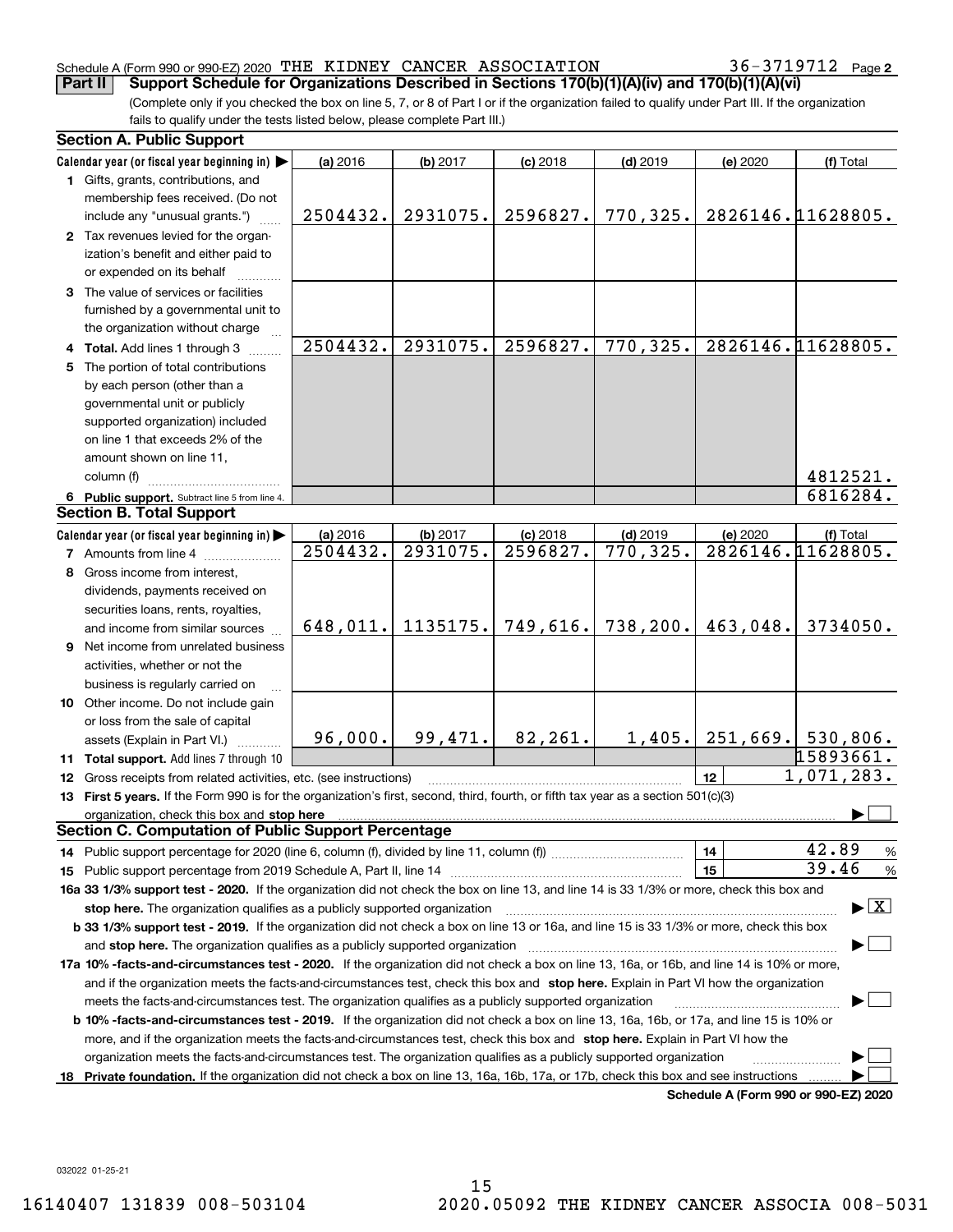## Schedule A (Form 990 or 990-EZ) 2020 「THE KIDNEY CANCER ASSOCIATION  $36-3719712$  Page **Part III Support Schedule for Organizations Described in Section 509(a)(2)**

(Complete only if you checked the box on line 10 of Part I or if the organization failed to qualify under Part II. If the organization fails to qualify under the tests listed below, please complete Part II.)

|    | <b>Section A. Public Support</b>                                                                                                                                                                                              |          |          |            |            |          |                                      |
|----|-------------------------------------------------------------------------------------------------------------------------------------------------------------------------------------------------------------------------------|----------|----------|------------|------------|----------|--------------------------------------|
|    | Calendar year (or fiscal year beginning in) $\blacktriangleright$                                                                                                                                                             | (a) 2016 | (b) 2017 | $(c)$ 2018 | $(d)$ 2019 | (e) 2020 | (f) Total                            |
|    | 1 Gifts, grants, contributions, and                                                                                                                                                                                           |          |          |            |            |          |                                      |
|    | membership fees received. (Do not                                                                                                                                                                                             |          |          |            |            |          |                                      |
|    | include any "unusual grants.")                                                                                                                                                                                                |          |          |            |            |          |                                      |
|    | 2 Gross receipts from admissions,<br>merchandise sold or services per-<br>formed, or facilities furnished in<br>any activity that is related to the<br>organization's tax-exempt purpose                                      |          |          |            |            |          |                                      |
|    | 3 Gross receipts from activities that<br>are not an unrelated trade or bus-                                                                                                                                                   |          |          |            |            |          |                                      |
|    | iness under section 513                                                                                                                                                                                                       |          |          |            |            |          |                                      |
|    | 4 Tax revenues levied for the organ-                                                                                                                                                                                          |          |          |            |            |          |                                      |
|    | ization's benefit and either paid to<br>or expended on its behalf<br>.                                                                                                                                                        |          |          |            |            |          |                                      |
|    | 5 The value of services or facilities                                                                                                                                                                                         |          |          |            |            |          |                                      |
|    | furnished by a governmental unit to                                                                                                                                                                                           |          |          |            |            |          |                                      |
|    | the organization without charge                                                                                                                                                                                               |          |          |            |            |          |                                      |
|    | <b>6 Total.</b> Add lines 1 through 5                                                                                                                                                                                         |          |          |            |            |          |                                      |
|    | 7a Amounts included on lines 1, 2, and                                                                                                                                                                                        |          |          |            |            |          |                                      |
|    | 3 received from disqualified persons                                                                                                                                                                                          |          |          |            |            |          |                                      |
|    | <b>b</b> Amounts included on lines 2 and 3 received<br>from other than disqualified persons that<br>exceed the greater of \$5,000 or 1% of the<br>amount on line 13 for the year                                              |          |          |            |            |          |                                      |
|    | c Add lines 7a and 7b                                                                                                                                                                                                         |          |          |            |            |          |                                      |
|    | 8 Public support. (Subtract line 7c from line 6.)                                                                                                                                                                             |          |          |            |            |          |                                      |
|    | <b>Section B. Total Support</b>                                                                                                                                                                                               |          |          |            |            |          |                                      |
|    | Calendar year (or fiscal year beginning in) $\blacktriangleright$                                                                                                                                                             | (a) 2016 | (b) 2017 | $(c)$ 2018 | $(d)$ 2019 | (e) 2020 | (f) Total                            |
|    | 9 Amounts from line 6                                                                                                                                                                                                         |          |          |            |            |          |                                      |
|    | 10a Gross income from interest,<br>dividends, payments received on<br>securities loans, rents, royalties,<br>and income from similar sources                                                                                  |          |          |            |            |          |                                      |
|    | <b>b</b> Unrelated business taxable income<br>(less section 511 taxes) from businesses                                                                                                                                        |          |          |            |            |          |                                      |
|    | acquired after June 30, 1975                                                                                                                                                                                                  |          |          |            |            |          |                                      |
|    | c Add lines 10a and 10b<br>11 Net income from unrelated business<br>activities not included in line 10b,<br>whether or not the business is<br>regularly carried on                                                            |          |          |            |            |          |                                      |
|    | 12 Other income. Do not include gain<br>or loss from the sale of capital<br>assets (Explain in Part VI.)                                                                                                                      |          |          |            |            |          |                                      |
|    | <b>13</b> Total support. (Add lines 9, 10c, 11, and 12.)                                                                                                                                                                      |          |          |            |            |          |                                      |
|    | 14 First 5 years. If the Form 990 is for the organization's first, second, third, fourth, or fifth tax year as a section 501(c)(3) organization,                                                                              |          |          |            |            |          |                                      |
|    | check this box and stop here with the continuum control to the change of the state of the state of the change of the change of the change of the change of the change of the change of the change of the change of the change |          |          |            |            |          |                                      |
|    | Section C. Computation of Public Support Percentage                                                                                                                                                                           |          |          |            |            |          |                                      |
|    | 15 Public support percentage for 2020 (line 8, column (f), divided by line 13, column (f))                                                                                                                                    |          |          |            |            | 15       | %                                    |
|    | 16 Public support percentage from 2019 Schedule A, Part III, line 15                                                                                                                                                          |          |          |            |            | 16       | %                                    |
|    | <b>Section D. Computation of Investment Income Percentage</b>                                                                                                                                                                 |          |          |            |            |          |                                      |
|    | 17 Investment income percentage for 2020 (line 10c, column (f), divided by line 13, column (f))                                                                                                                               |          |          |            |            | 17       | %                                    |
|    | <b>18</b> Investment income percentage from <b>2019</b> Schedule A, Part III, line 17                                                                                                                                         |          |          |            |            | 18       | %                                    |
|    | 19a 33 1/3% support tests - 2020. If the organization did not check the box on line 14, and line 15 is more than 33 1/3%, and line 17 is not                                                                                  |          |          |            |            |          |                                      |
|    | more than 33 1/3%, check this box and stop here. The organization qualifies as a publicly supported organization                                                                                                              |          |          |            |            |          | ▶                                    |
|    | b 33 1/3% support tests - 2019. If the organization did not check a box on line 14 or line 19a, and line 16 is more than 33 1/3%, and                                                                                         |          |          |            |            |          |                                      |
|    | line 18 is not more than 33 1/3%, check this box and stop here. The organization qualifies as a publicly supported organization                                                                                               |          |          |            |            |          |                                      |
| 20 | <b>Private foundation.</b> If the organization did not check a box on line 14, 19a, or 19b, check this box and see instructions                                                                                               |          |          |            |            |          |                                      |
|    | 032023 01-25-21                                                                                                                                                                                                               |          | 16       |            |            |          | Schedule A (Form 990 or 990-EZ) 2020 |

 <sup>16140407 131839 008-503104 2020.05092</sup> THE KIDNEY CANCER ASSOCIA 008-5031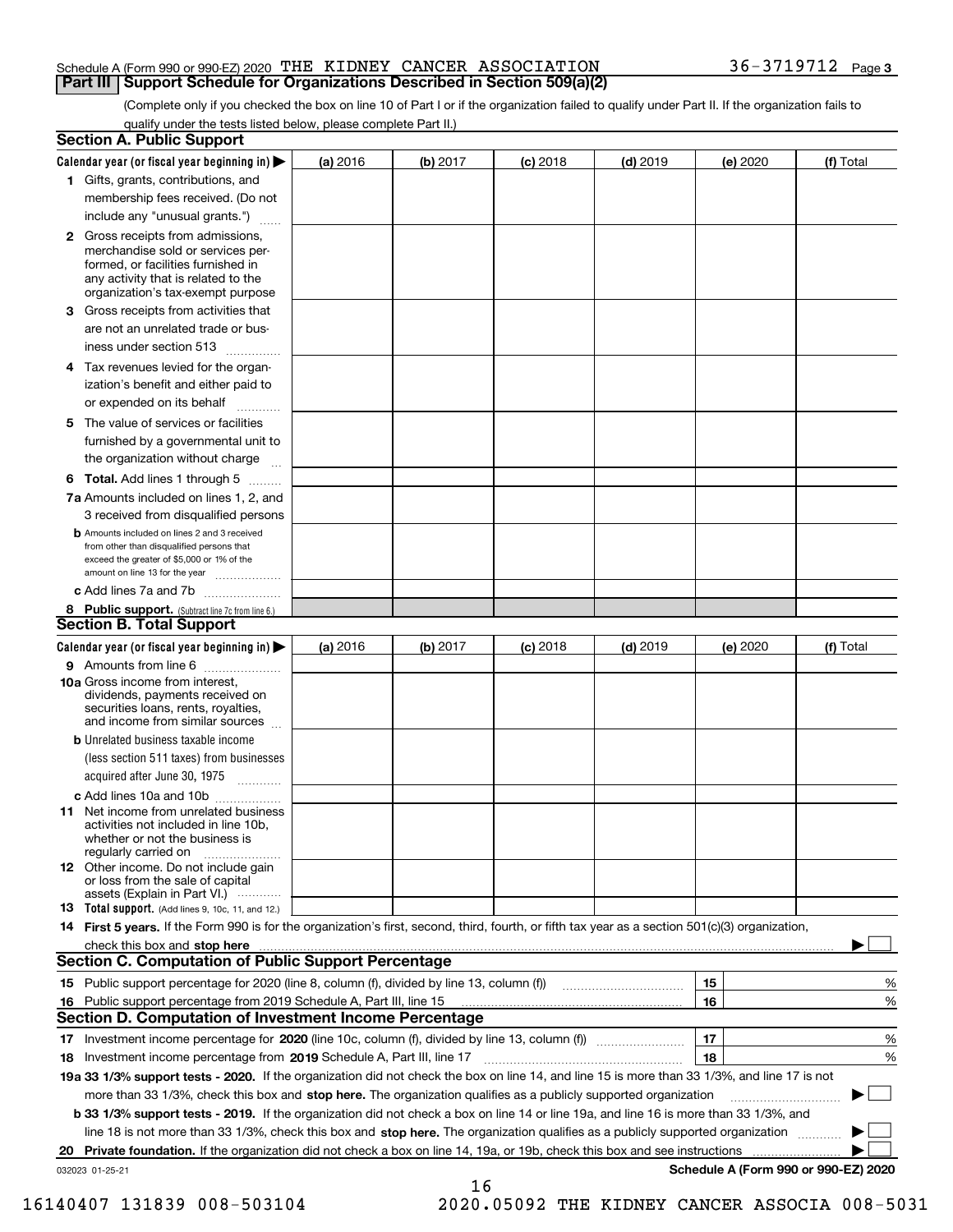## Schedule A (Form 990 or 990-EZ) 2020 「THE KIDNEY CANCER ASSOCIATION  $36-3719712$  Page

## **Part IV Supporting Organizations**

(Complete only if you checked a box in line 12 on Part I. If you checked box 12a, Part I, complete Sections A and B. If you checked box 12b, Part I, complete Sections A and C. If you checked box 12c, Part I, complete Sections A, D, and E. If you checked box 12d, Part I, complete Sections A and D, and complete Part V.)

## **Section A. All Supporting Organizations**

- **1** Are all of the organization's supported organizations listed by name in the organization's governing documents? If "No," describe in **Part VI** how the supported organizations are designated. If designated by *class or purpose, describe the designation. If historic and continuing relationship, explain.*
- **2** Did the organization have any supported organization that does not have an IRS determination of status under section 509(a)(1) or (2)? If "Yes," explain in Part VI how the organization determined that the supported *organization was described in section 509(a)(1) or (2).*
- **3a** Did the organization have a supported organization described in section 501(c)(4), (5), or (6)? If "Yes," answer *lines 3b and 3c below.*
- **b** Did the organization confirm that each supported organization qualified under section 501(c)(4), (5), or (6) and satisfied the public support tests under section 509(a)(2)? If "Yes," describe in **Part VI** when and how the *organization made the determination.*
- **c**Did the organization ensure that all support to such organizations was used exclusively for section 170(c)(2)(B) purposes? If "Yes," explain in **Part VI** what controls the organization put in place to ensure such use.
- **4a***If* Was any supported organization not organized in the United States ("foreign supported organization")? *"Yes," and if you checked box 12a or 12b in Part I, answer lines 4b and 4c below.*
- **b** Did the organization have ultimate control and discretion in deciding whether to make grants to the foreign supported organization? If "Yes," describe in **Part VI** how the organization had such control and discretion *despite being controlled or supervised by or in connection with its supported organizations.*
- **c** Did the organization support any foreign supported organization that does not have an IRS determination under sections 501(c)(3) and 509(a)(1) or (2)? If "Yes," explain in **Part VI** what controls the organization used *to ensure that all support to the foreign supported organization was used exclusively for section 170(c)(2)(B) purposes.*
- **5a** Did the organization add, substitute, or remove any supported organizations during the tax year? If "Yes," answer lines 5b and 5c below (if applicable). Also, provide detail in **Part VI,** including (i) the names and EIN *numbers of the supported organizations added, substituted, or removed; (ii) the reasons for each such action; (iii) the authority under the organization's organizing document authorizing such action; and (iv) how the action was accomplished (such as by amendment to the organizing document).*
- **b** Type I or Type II only. Was any added or substituted supported organization part of a class already designated in the organization's organizing document?
- **cSubstitutions only.**  Was the substitution the result of an event beyond the organization's control?
- **6** Did the organization provide support (whether in the form of grants or the provision of services or facilities) to **Part VI.** *If "Yes," provide detail in* support or benefit one or more of the filing organization's supported organizations? anyone other than (i) its supported organizations, (ii) individuals that are part of the charitable class benefited by one or more of its supported organizations, or (iii) other supporting organizations that also
- **7**Did the organization provide a grant, loan, compensation, or other similar payment to a substantial contributor *If "Yes," complete Part I of Schedule L (Form 990 or 990-EZ).* regard to a substantial contributor? (as defined in section 4958(c)(3)(C)), a family member of a substantial contributor, or a 35% controlled entity with
- **8** Did the organization make a loan to a disqualified person (as defined in section 4958) not described in line 7? *If "Yes," complete Part I of Schedule L (Form 990 or 990-EZ).*
- **9a** Was the organization controlled directly or indirectly at any time during the tax year by one or more in section 509(a)(1) or (2))? If "Yes," *provide detail in* <code>Part VI.</code> disqualified persons, as defined in section 4946 (other than foundation managers and organizations described
- **b** Did one or more disqualified persons (as defined in line 9a) hold a controlling interest in any entity in which the supporting organization had an interest? If "Yes," provide detail in P**art VI**.
- **c**Did a disqualified person (as defined in line 9a) have an ownership interest in, or derive any personal benefit from, assets in which the supporting organization also had an interest? If "Yes," provide detail in P**art VI.**
- **10a** Was the organization subject to the excess business holdings rules of section 4943 because of section supporting organizations)? If "Yes," answer line 10b below. 4943(f) (regarding certain Type II supporting organizations, and all Type III non-functionally integrated
- **b** Did the organization have any excess business holdings in the tax year? (Use Schedule C, Form 4720, to *determine whether the organization had excess business holdings.)*

032024 01-25-21

**Schedule A (Form 990 or 990-EZ) 2020**

**1**

**2**

**3a**

**3b**

**3c**

**4a**

**4b**

**4c**

**5a**

**5b5c**

**6**

**7**

**8**

**9a**

**9b**

**9c**

**10a**

**10b**

**YesNo**

17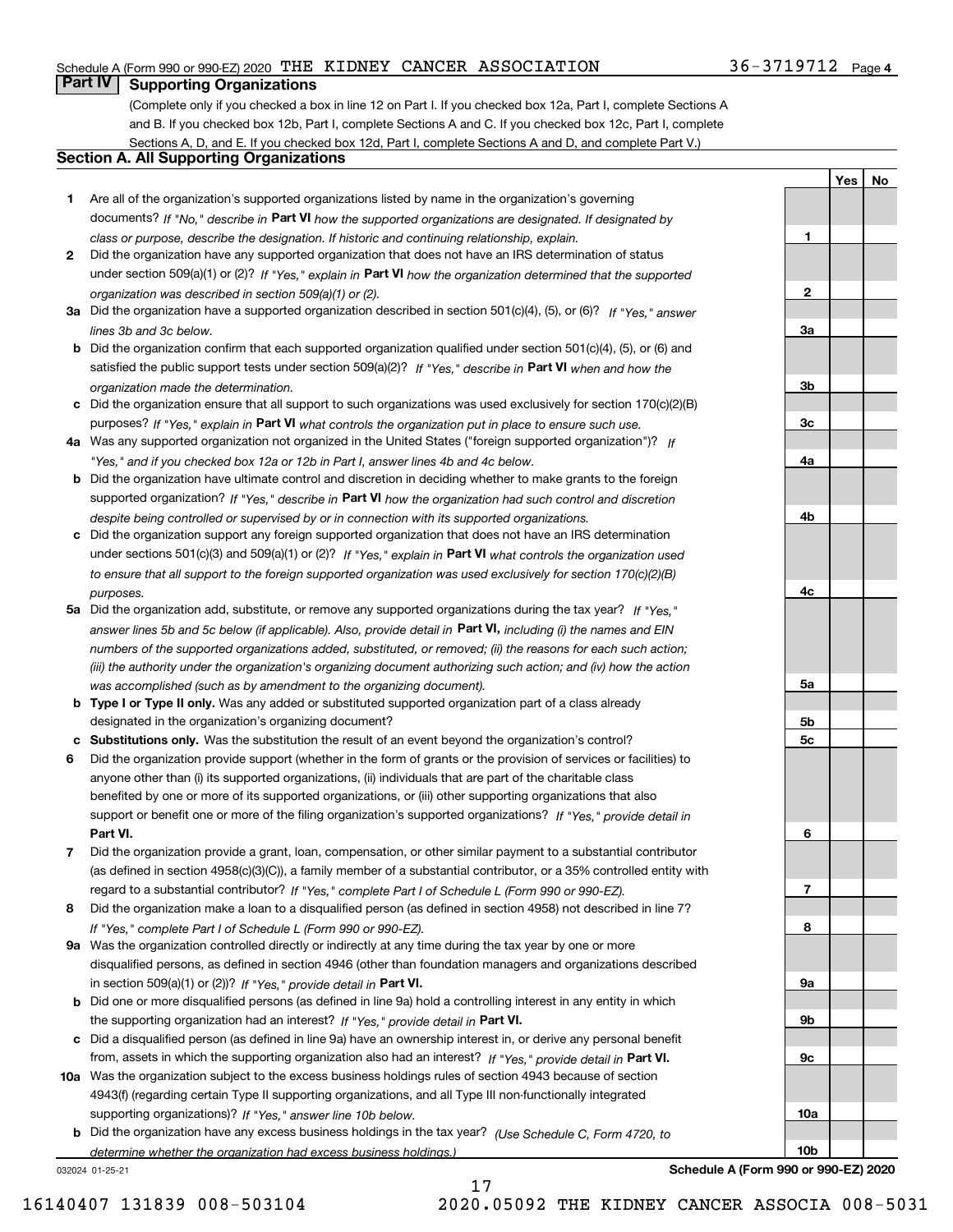## Schedule A (Form 990 or 990-EZ) 2020 「THE KIDNEY CANCER ASSOCIATION  $36-3719712$  Page **Part IV Supporting Organizations** *(continued)*

|    |                                                                                                                                                                                                                                                            |                | Yes | No |
|----|------------------------------------------------------------------------------------------------------------------------------------------------------------------------------------------------------------------------------------------------------------|----------------|-----|----|
| 11 | Has the organization accepted a gift or contribution from any of the following persons?                                                                                                                                                                    |                |     |    |
|    | a A person who directly or indirectly controls, either alone or together with persons described in lines 11b and                                                                                                                                           |                |     |    |
|    | 11c below, the governing body of a supported organization?                                                                                                                                                                                                 | 11a            |     |    |
|    | <b>b</b> A family member of a person described in line 11a above?                                                                                                                                                                                          | 11b            |     |    |
|    | c A 35% controlled entity of a person described in line 11a or 11b above? If "Yes" to line 11a, 11b, or 11c, provide                                                                                                                                       |                |     |    |
|    | detail in Part VI.                                                                                                                                                                                                                                         | 11c            |     |    |
|    | <b>Section B. Type I Supporting Organizations</b>                                                                                                                                                                                                          |                |     |    |
|    |                                                                                                                                                                                                                                                            |                | Yes | No |
| 1  | Did the governing body, members of the governing body, officers acting in their official capacity, or membership of one or                                                                                                                                 |                |     |    |
|    | more supported organizations have the power to regularly appoint or elect at least a majority of the organization's officers,                                                                                                                              |                |     |    |
|    | directors, or trustees at all times during the tax year? If "No," describe in Part VI how the supported organization(s)                                                                                                                                    |                |     |    |
|    | effectively operated, supervised, or controlled the organization's activities. If the organization had more than one supported<br>organization, describe how the powers to appoint and/or remove officers, directors, or trustees were allocated among the |                |     |    |
|    | supported organizations and what conditions or restrictions, if any, applied to such powers during the tax year.                                                                                                                                           | 1              |     |    |
| 2  | Did the organization operate for the benefit of any supported organization other than the supported                                                                                                                                                        |                |     |    |
|    | organization(s) that operated, supervised, or controlled the supporting organization? If "Yes," explain in                                                                                                                                                 |                |     |    |
|    | Part VI how providing such benefit carried out the purposes of the supported organization(s) that operated,                                                                                                                                                |                |     |    |
|    | supervised, or controlled the supporting organization.                                                                                                                                                                                                     | $\mathbf{2}$   |     |    |
|    | <b>Section C. Type II Supporting Organizations</b>                                                                                                                                                                                                         |                |     |    |
|    |                                                                                                                                                                                                                                                            |                | Yes | No |
| 1  | Were a majority of the organization's directors or trustees during the tax year also a majority of the directors                                                                                                                                           |                |     |    |
|    | or trustees of each of the organization's supported organization(s)? If "No." describe in Part VI how control                                                                                                                                              |                |     |    |
|    | or management of the supporting organization was vested in the same persons that controlled or managed                                                                                                                                                     |                |     |    |
|    | the supported organization(s).                                                                                                                                                                                                                             | 1              |     |    |
|    | <b>Section D. All Type III Supporting Organizations</b>                                                                                                                                                                                                    |                |     |    |
|    |                                                                                                                                                                                                                                                            |                | Yes | No |
| 1  | Did the organization provide to each of its supported organizations, by the last day of the fifth month of the                                                                                                                                             |                |     |    |
|    | organization's tax year, (i) a written notice describing the type and amount of support provided during the prior tax                                                                                                                                      |                |     |    |
|    | year, (ii) a copy of the Form 990 that was most recently filed as of the date of notification, and (iii) copies of the                                                                                                                                     |                |     |    |
|    | organization's governing documents in effect on the date of notification, to the extent not previously provided?                                                                                                                                           | 1              |     |    |
| 2  | Were any of the organization's officers, directors, or trustees either (i) appointed or elected by the supported                                                                                                                                           |                |     |    |
|    | organization(s) or (ii) serving on the governing body of a supported organization? If "No," explain in Part VI how                                                                                                                                         |                |     |    |
|    | the organization maintained a close and continuous working relationship with the supported organization(s).                                                                                                                                                | $\mathbf{2}$   |     |    |
| 3  | By reason of the relationship described in line 2, above, did the organization's supported organizations have a                                                                                                                                            |                |     |    |
|    | significant voice in the organization's investment policies and in directing the use of the organization's                                                                                                                                                 |                |     |    |
|    | income or assets at all times during the tax year? If "Yes," describe in Part VI the role the organization's                                                                                                                                               |                |     |    |
|    | supported organizations played in this regard.                                                                                                                                                                                                             | 3              |     |    |
|    | Section E. Type III Functionally Integrated Supporting Organizations                                                                                                                                                                                       |                |     |    |
| 1  | Check the box next to the method that the organization used to satisfy the Integral Part Test during the year (see instructions).                                                                                                                          |                |     |    |
| a  | The organization satisfied the Activities Test. Complete line 2 below.                                                                                                                                                                                     |                |     |    |
| b  | The organization is the parent of each of its supported organizations. Complete line 3 below.                                                                                                                                                              |                |     |    |
| c  | The organization supported a governmental entity. Describe in Part VI how you supported a governmental entity (see instructions)                                                                                                                           |                |     |    |
| 2  | Activities Test. Answer lines 2a and 2b below.                                                                                                                                                                                                             |                | Yes | No |
| а  | Did substantially all of the organization's activities during the tax year directly further the exempt purposes of                                                                                                                                         |                |     |    |
|    | the supported organization(s) to which the organization was responsive? If "Yes," then in Part VI identify                                                                                                                                                 |                |     |    |
|    | those supported organizations and explain how these activities directly furthered their exempt purposes,                                                                                                                                                   |                |     |    |
|    | how the organization was responsive to those supported organizations, and how the organization determined                                                                                                                                                  |                |     |    |
|    | that these activities constituted substantially all of its activities.                                                                                                                                                                                     | 2a             |     |    |
| b  | Did the activities described in line 2a, above, constitute activities that, but for the organization's involvement,                                                                                                                                        |                |     |    |
|    | one or more of the organization's supported organization(s) would have been engaged in? If "Yes," explain in                                                                                                                                               |                |     |    |
|    | Part VI the reasons for the organization's position that its supported organization(s) would have engaged in                                                                                                                                               |                |     |    |
|    | these activities but for the organization's involvement.                                                                                                                                                                                                   | 2 <sub>b</sub> |     |    |
| з  | Parent of Supported Organizations. Answer lines 3a and 3b below.                                                                                                                                                                                           |                |     |    |
| а  | Did the organization have the power to regularly appoint or elect a majority of the officers, directors, or                                                                                                                                                |                |     |    |
|    | trustees of each of the supported organizations? If "Yes" or "No" provide details in Part VI.                                                                                                                                                              | За             |     |    |
|    |                                                                                                                                                                                                                                                            |                |     |    |

**b** Did the organization exercise a substantial degree of direction over the policies, programs, and activities of each of its supported organizations? If "Yes," describe in Part VI the role played by the organization in this regard.

18

**Schedule A (Form 990 or 990-EZ) 2020**

**3b**

032025 01-25-21

16140407 131839 008-503104 2020.05092 THE KIDNEY CANCER ASSOCIA 008-5031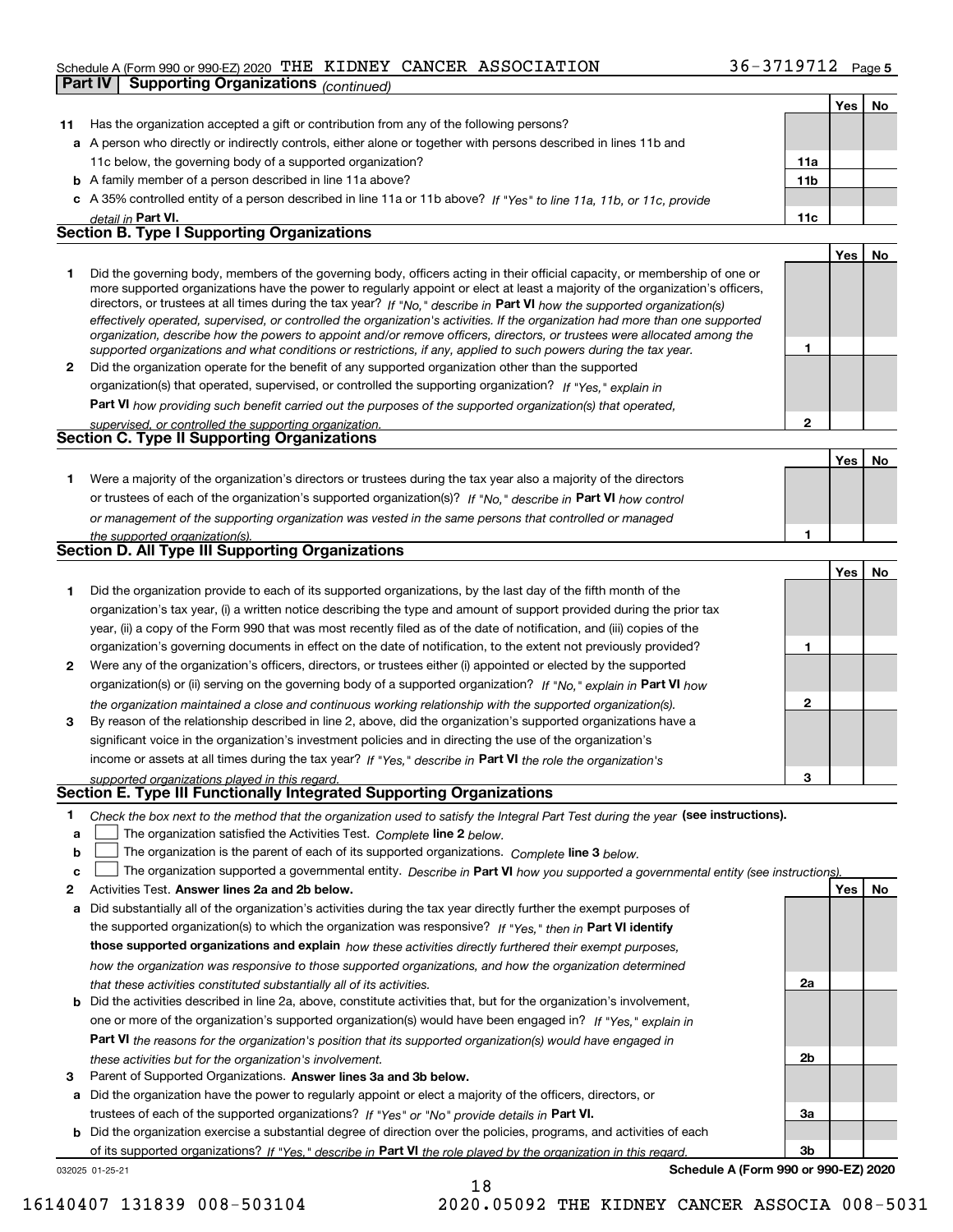|  | Schedule A (Form 990 or 990-EZ) 2020 THE KIDNEY CANCER ASSOCIATION |  |                                                                                       | $36 - 3719712$ Page 6 |  |
|--|--------------------------------------------------------------------|--|---------------------------------------------------------------------------------------|-----------------------|--|
|  |                                                                    |  | <b>Part V</b> Type III Non-Functionally Integrated 509(a)(3) Supporting Organizations |                       |  |

1 Check here if the organization satisfied the Integral Part Test as a qualifying trust on Nov. 20, 1970 (explain in Part VI). See instructions. All other Type III non-functionally integrated supporting organizations must complete Sections A through E.

|              | Section A - Adjusted Net Income                                                                                                   | (A) Prior Year | (B) Current Year<br>(optional) |                                |
|--------------|-----------------------------------------------------------------------------------------------------------------------------------|----------------|--------------------------------|--------------------------------|
| 1            | Net short-term capital gain                                                                                                       | 1              |                                |                                |
| 2            | Recoveries of prior-year distributions                                                                                            | $\mathbf{2}$   |                                |                                |
| 3            | Other gross income (see instructions)                                                                                             | 3              |                                |                                |
| 4            | Add lines 1 through 3.                                                                                                            | 4              |                                |                                |
| 5            | Depreciation and depletion                                                                                                        | 5              |                                |                                |
| 6            | Portion of operating expenses paid or incurred for production or                                                                  |                |                                |                                |
|              | collection of gross income or for management, conservation, or                                                                    |                |                                |                                |
|              | maintenance of property held for production of income (see instructions)                                                          | 6              |                                |                                |
| 7            | Other expenses (see instructions)                                                                                                 | $\overline{7}$ |                                |                                |
| 8            | Adjusted Net Income (subtract lines 5, 6, and 7 from line 4)                                                                      | 8              |                                |                                |
|              | <b>Section B - Minimum Asset Amount</b>                                                                                           |                | (A) Prior Year                 | (B) Current Year<br>(optional) |
| 1.           | Aggregate fair market value of all non-exempt-use assets (see                                                                     |                |                                |                                |
|              | instructions for short tax year or assets held for part of year):                                                                 |                |                                |                                |
|              | a Average monthly value of securities                                                                                             | 1a             |                                |                                |
|              | <b>b</b> Average monthly cash balances                                                                                            | 1 <sub>b</sub> |                                |                                |
|              | c Fair market value of other non-exempt-use assets                                                                                | 1c             |                                |                                |
|              | d Total (add lines 1a, 1b, and 1c)                                                                                                | 1d             |                                |                                |
|              | e Discount claimed for blockage or other factors                                                                                  |                |                                |                                |
|              | (explain in detail in Part VI):                                                                                                   |                |                                |                                |
| $\mathbf{2}$ | Acquisition indebtedness applicable to non-exempt-use assets                                                                      | $\mathbf{2}$   |                                |                                |
| 3            | Subtract line 2 from line 1d.                                                                                                     | 3              |                                |                                |
| 4            | Cash deemed held for exempt use. Enter 0.015 of line 3 (for greater amount,                                                       |                |                                |                                |
|              | see instructions).                                                                                                                | 4              |                                |                                |
| 5            | Net value of non-exempt-use assets (subtract line 4 from line 3)                                                                  | 5              |                                |                                |
| 6            | Multiply line 5 by 0.035.                                                                                                         | 6              |                                |                                |
| 7            | Recoveries of prior-year distributions                                                                                            | $\overline{7}$ |                                |                                |
| 8            | Minimum Asset Amount (add line 7 to line 6)                                                                                       | 8              |                                |                                |
|              | <b>Section C - Distributable Amount</b>                                                                                           |                |                                | <b>Current Year</b>            |
| 1            | Adjusted net income for prior year (from Section A, line 8, column A)                                                             | 1              |                                |                                |
| 2            | Enter 0.85 of line 1.                                                                                                             | $\mathbf{2}$   |                                |                                |
| 3            | Minimum asset amount for prior year (from Section B, line 8, column A)                                                            | 3              |                                |                                |
| 4            | Enter greater of line 2 or line 3.                                                                                                | 4              |                                |                                |
| 5            | Income tax imposed in prior year                                                                                                  | 5              |                                |                                |
| 6            | <b>Distributable Amount.</b> Subtract line 5 from line 4, unless subject to                                                       |                |                                |                                |
|              | emergency temporary reduction (see instructions).                                                                                 | 6              |                                |                                |
| 7            | Check here if the current year is the organization's first as a non-functionally integrated Type III supporting organization (see |                |                                |                                |

instructions).

**1**

**Schedule A (Form 990 or 990-EZ) 2020**

032026 01-25-21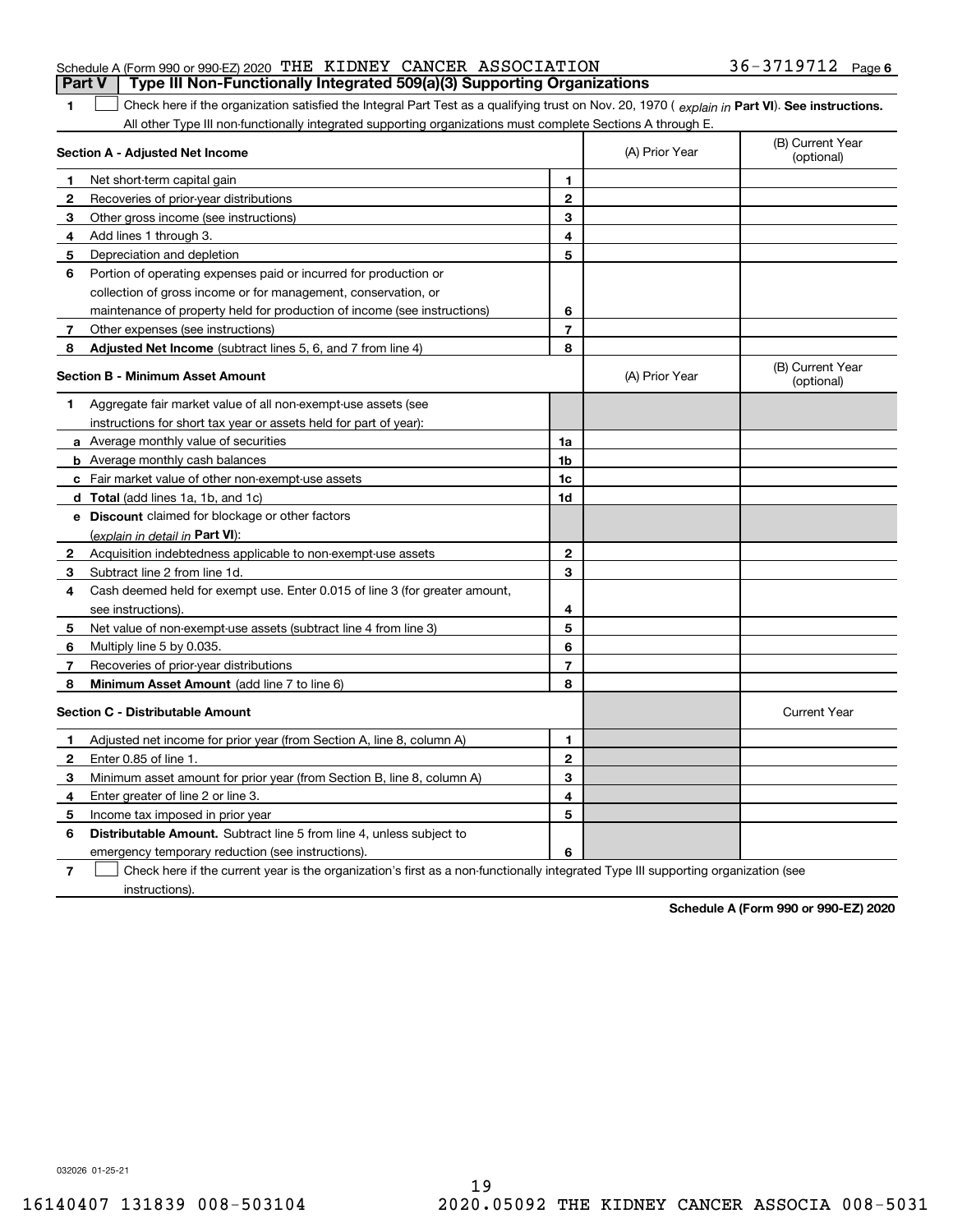### Schedule A (Form 990 or 990-EZ) 2020 Page THE KIDNEY CANCER ASSOCIATION 36-3719712

| Part V         | Type III Non-Functionally Integrated 509(a)(3) Supporting Organizations                    |                                    | (continued)                                   |    |                                                  |
|----------------|--------------------------------------------------------------------------------------------|------------------------------------|-----------------------------------------------|----|--------------------------------------------------|
|                | <b>Section D - Distributions</b>                                                           |                                    |                                               |    | <b>Current Year</b>                              |
| 1.             | Amounts paid to supported organizations to accomplish exempt purposes                      |                                    |                                               | 1  |                                                  |
| 2              | Amounts paid to perform activity that directly furthers exempt purposes of supported       |                                    |                                               |    |                                                  |
|                | organizations, in excess of income from activity                                           |                                    | 2                                             |    |                                                  |
| 3              | Administrative expenses paid to accomplish exempt purposes of supported organizations      |                                    | 3                                             |    |                                                  |
| 4              | Amounts paid to acquire exempt-use assets                                                  |                                    |                                               | 4  |                                                  |
| 5              | Qualified set-aside amounts (prior IRS approval required - provide details in Part VI)     |                                    |                                               | 5  |                                                  |
| 6              | Other distributions ( <i>describe in</i> Part VI). See instructions.                       |                                    |                                               | 6  |                                                  |
| 7              | Total annual distributions. Add lines 1 through 6.                                         |                                    |                                               | 7  |                                                  |
| 8              | Distributions to attentive supported organizations to which the organization is responsive |                                    |                                               |    |                                                  |
|                | (provide details in Part VI). See instructions.                                            |                                    |                                               | 8  |                                                  |
| 9              | Distributable amount for 2020 from Section C, line 6                                       |                                    |                                               | 9  |                                                  |
| 10             | Line 8 amount divided by line 9 amount                                                     |                                    |                                               | 10 |                                                  |
|                | <b>Section E - Distribution Allocations</b> (see instructions)                             | (i)<br><b>Excess Distributions</b> | (ii)<br><b>Underdistributions</b><br>Pre-2020 |    | (iii)<br><b>Distributable</b><br>Amount for 2020 |
| 1              | Distributable amount for 2020 from Section C, line 6                                       |                                    |                                               |    |                                                  |
| 2              | Underdistributions, if any, for years prior to 2020 (reason-                               |                                    |                                               |    |                                                  |
|                | able cause required - explain in Part VI). See instructions.                               |                                    |                                               |    |                                                  |
| 3              | Excess distributions carryover, if any, to 2020                                            |                                    |                                               |    |                                                  |
|                | a From 2015                                                                                |                                    |                                               |    |                                                  |
|                | <b>b</b> From 2016                                                                         |                                    |                                               |    |                                                  |
|                | $c$ From 2017                                                                              |                                    |                                               |    |                                                  |
|                | <b>d</b> From 2018                                                                         |                                    |                                               |    |                                                  |
|                | e From 2019                                                                                |                                    |                                               |    |                                                  |
|                | f Total of lines 3a through 3e                                                             |                                    |                                               |    |                                                  |
|                | g Applied to underdistributions of prior years                                             |                                    |                                               |    |                                                  |
|                | <b>h</b> Applied to 2020 distributable amount                                              |                                    |                                               |    |                                                  |
|                | Carryover from 2015 not applied (see instructions)                                         |                                    |                                               |    |                                                  |
|                | Remainder. Subtract lines 3g, 3h, and 3i from line 3f.                                     |                                    |                                               |    |                                                  |
| 4              | Distributions for 2020 from Section D,                                                     |                                    |                                               |    |                                                  |
|                | line $7:$                                                                                  |                                    |                                               |    |                                                  |
|                | a Applied to underdistributions of prior years                                             |                                    |                                               |    |                                                  |
|                | <b>b</b> Applied to 2020 distributable amount                                              |                                    |                                               |    |                                                  |
|                | c Remainder. Subtract lines 4a and 4b from line 4.                                         |                                    |                                               |    |                                                  |
| 5              | Remaining underdistributions for years prior to 2020, if                                   |                                    |                                               |    |                                                  |
|                | any. Subtract lines 3g and 4a from line 2. For result greater                              |                                    |                                               |    |                                                  |
|                | than zero, explain in Part VI. See instructions.                                           |                                    |                                               |    |                                                  |
| 6              | Remaining underdistributions for 2020. Subtract lines 3h                                   |                                    |                                               |    |                                                  |
|                | and 4b from line 1. For result greater than zero, explain in                               |                                    |                                               |    |                                                  |
|                | Part VI. See instructions.                                                                 |                                    |                                               |    |                                                  |
| $\overline{7}$ | Excess distributions carryover to 2021. Add lines 3j                                       |                                    |                                               |    |                                                  |
|                | and 4c.                                                                                    |                                    |                                               |    |                                                  |
| 8              | Breakdown of line 7:                                                                       |                                    |                                               |    |                                                  |
|                | a Excess from 2016                                                                         |                                    |                                               |    |                                                  |
|                | <b>b</b> Excess from 2017                                                                  |                                    |                                               |    |                                                  |
|                | c Excess from 2018                                                                         |                                    |                                               |    |                                                  |
|                | d Excess from 2019                                                                         |                                    |                                               |    |                                                  |
|                | e Excess from 2020                                                                         |                                    |                                               |    |                                                  |

**Schedule A (Form 990 or 990-EZ) 2020**

032027 01-25-21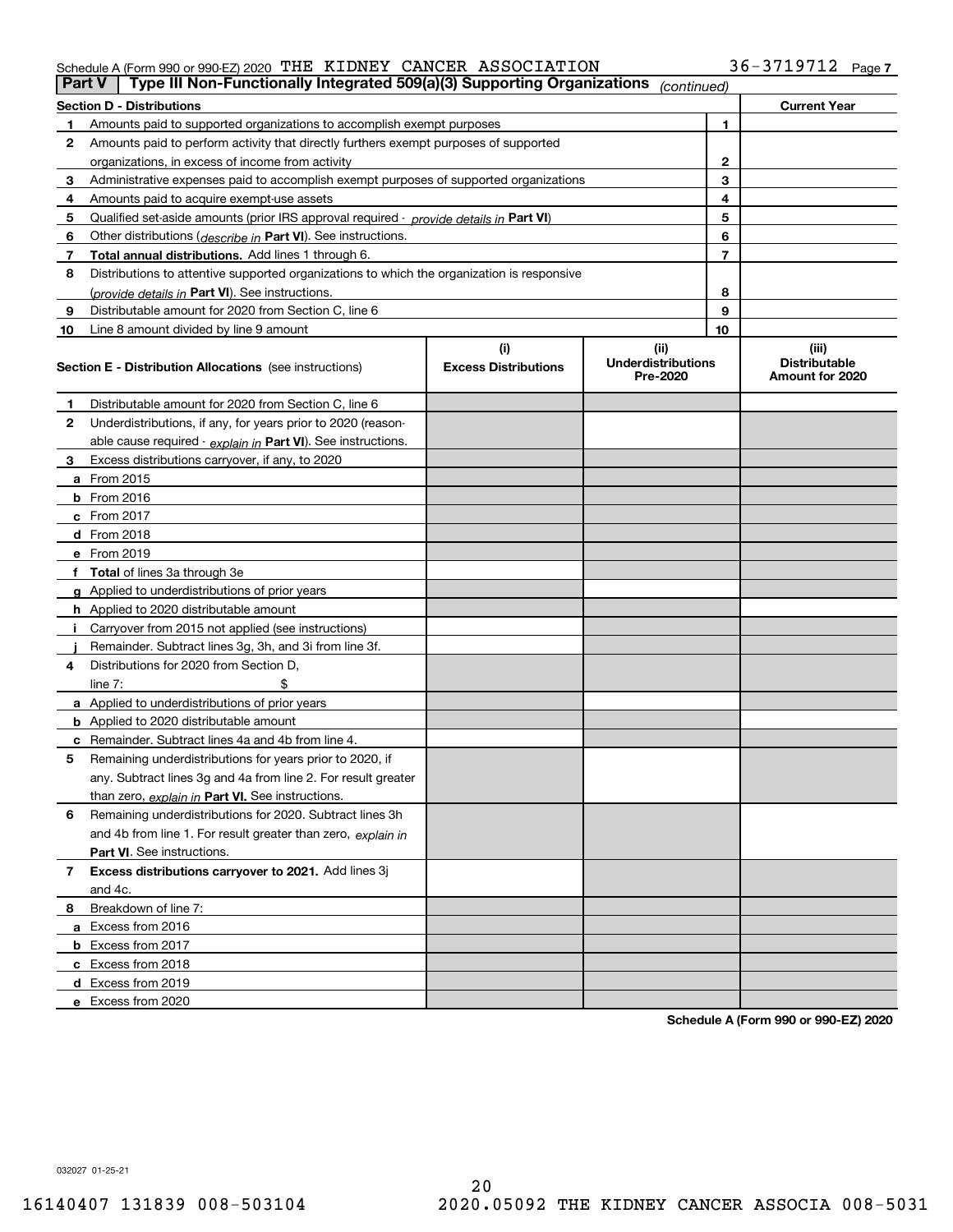|                | Schedule A (Form 990 or 990-EZ) 2020 THE KIDNEY CANCER ASSOCIATION |  |                                                                                                                                                                                                                                                                                                                                                                                                                                                                                                                                                                      | $36 - 3719712$ Page 8 |
|----------------|--------------------------------------------------------------------|--|----------------------------------------------------------------------------------------------------------------------------------------------------------------------------------------------------------------------------------------------------------------------------------------------------------------------------------------------------------------------------------------------------------------------------------------------------------------------------------------------------------------------------------------------------------------------|-----------------------|
| <b>Part VI</b> |                                                                    |  | Supplemental Information. Provide the explanations required by Part II, line 10; Part II, line 17a or 17b; Part III, line 12;<br>Part IV, Section A, lines 1, 2, 3b, 3c, 4b, 4c, 5a, 6, 9a, 9b, 9c, 11a, 11b, and 11c; Part IV, Section B, lines 1 and 2; Part IV, Section C,<br>line 1; Part IV, Section D, lines 2 and 3; Part IV, Section E, lines 1c, 2a, 2b, 3a, and 3b; Part V, line 1; Part V, Section B, line 1e; Part V,<br>Section D, lines 5, 6, and 8; and Part V, Section E, lines 2, 5, and 6. Also complete this part for any additional information. |                       |
|                | (See instructions.)                                                |  |                                                                                                                                                                                                                                                                                                                                                                                                                                                                                                                                                                      |                       |
|                |                                                                    |  |                                                                                                                                                                                                                                                                                                                                                                                                                                                                                                                                                                      |                       |
|                |                                                                    |  |                                                                                                                                                                                                                                                                                                                                                                                                                                                                                                                                                                      |                       |
|                |                                                                    |  |                                                                                                                                                                                                                                                                                                                                                                                                                                                                                                                                                                      |                       |
|                |                                                                    |  |                                                                                                                                                                                                                                                                                                                                                                                                                                                                                                                                                                      |                       |
|                |                                                                    |  |                                                                                                                                                                                                                                                                                                                                                                                                                                                                                                                                                                      |                       |
|                |                                                                    |  |                                                                                                                                                                                                                                                                                                                                                                                                                                                                                                                                                                      |                       |
|                |                                                                    |  |                                                                                                                                                                                                                                                                                                                                                                                                                                                                                                                                                                      |                       |
|                |                                                                    |  |                                                                                                                                                                                                                                                                                                                                                                                                                                                                                                                                                                      |                       |
|                |                                                                    |  |                                                                                                                                                                                                                                                                                                                                                                                                                                                                                                                                                                      |                       |
|                |                                                                    |  |                                                                                                                                                                                                                                                                                                                                                                                                                                                                                                                                                                      |                       |
|                |                                                                    |  |                                                                                                                                                                                                                                                                                                                                                                                                                                                                                                                                                                      |                       |
|                |                                                                    |  |                                                                                                                                                                                                                                                                                                                                                                                                                                                                                                                                                                      |                       |
|                |                                                                    |  |                                                                                                                                                                                                                                                                                                                                                                                                                                                                                                                                                                      |                       |
|                |                                                                    |  |                                                                                                                                                                                                                                                                                                                                                                                                                                                                                                                                                                      |                       |
|                |                                                                    |  |                                                                                                                                                                                                                                                                                                                                                                                                                                                                                                                                                                      |                       |
|                |                                                                    |  |                                                                                                                                                                                                                                                                                                                                                                                                                                                                                                                                                                      |                       |
|                |                                                                    |  |                                                                                                                                                                                                                                                                                                                                                                                                                                                                                                                                                                      |                       |
|                |                                                                    |  |                                                                                                                                                                                                                                                                                                                                                                                                                                                                                                                                                                      |                       |
|                |                                                                    |  |                                                                                                                                                                                                                                                                                                                                                                                                                                                                                                                                                                      |                       |
|                |                                                                    |  |                                                                                                                                                                                                                                                                                                                                                                                                                                                                                                                                                                      |                       |
|                |                                                                    |  |                                                                                                                                                                                                                                                                                                                                                                                                                                                                                                                                                                      |                       |
|                |                                                                    |  |                                                                                                                                                                                                                                                                                                                                                                                                                                                                                                                                                                      |                       |
|                |                                                                    |  |                                                                                                                                                                                                                                                                                                                                                                                                                                                                                                                                                                      |                       |
|                |                                                                    |  |                                                                                                                                                                                                                                                                                                                                                                                                                                                                                                                                                                      |                       |
|                |                                                                    |  |                                                                                                                                                                                                                                                                                                                                                                                                                                                                                                                                                                      |                       |
|                |                                                                    |  |                                                                                                                                                                                                                                                                                                                                                                                                                                                                                                                                                                      |                       |
|                |                                                                    |  |                                                                                                                                                                                                                                                                                                                                                                                                                                                                                                                                                                      |                       |
|                |                                                                    |  |                                                                                                                                                                                                                                                                                                                                                                                                                                                                                                                                                                      |                       |
|                |                                                                    |  |                                                                                                                                                                                                                                                                                                                                                                                                                                                                                                                                                                      |                       |
|                |                                                                    |  |                                                                                                                                                                                                                                                                                                                                                                                                                                                                                                                                                                      |                       |
|                |                                                                    |  |                                                                                                                                                                                                                                                                                                                                                                                                                                                                                                                                                                      |                       |
|                |                                                                    |  |                                                                                                                                                                                                                                                                                                                                                                                                                                                                                                                                                                      |                       |
|                |                                                                    |  |                                                                                                                                                                                                                                                                                                                                                                                                                                                                                                                                                                      |                       |
|                |                                                                    |  |                                                                                                                                                                                                                                                                                                                                                                                                                                                                                                                                                                      |                       |
|                |                                                                    |  |                                                                                                                                                                                                                                                                                                                                                                                                                                                                                                                                                                      |                       |
|                |                                                                    |  |                                                                                                                                                                                                                                                                                                                                                                                                                                                                                                                                                                      |                       |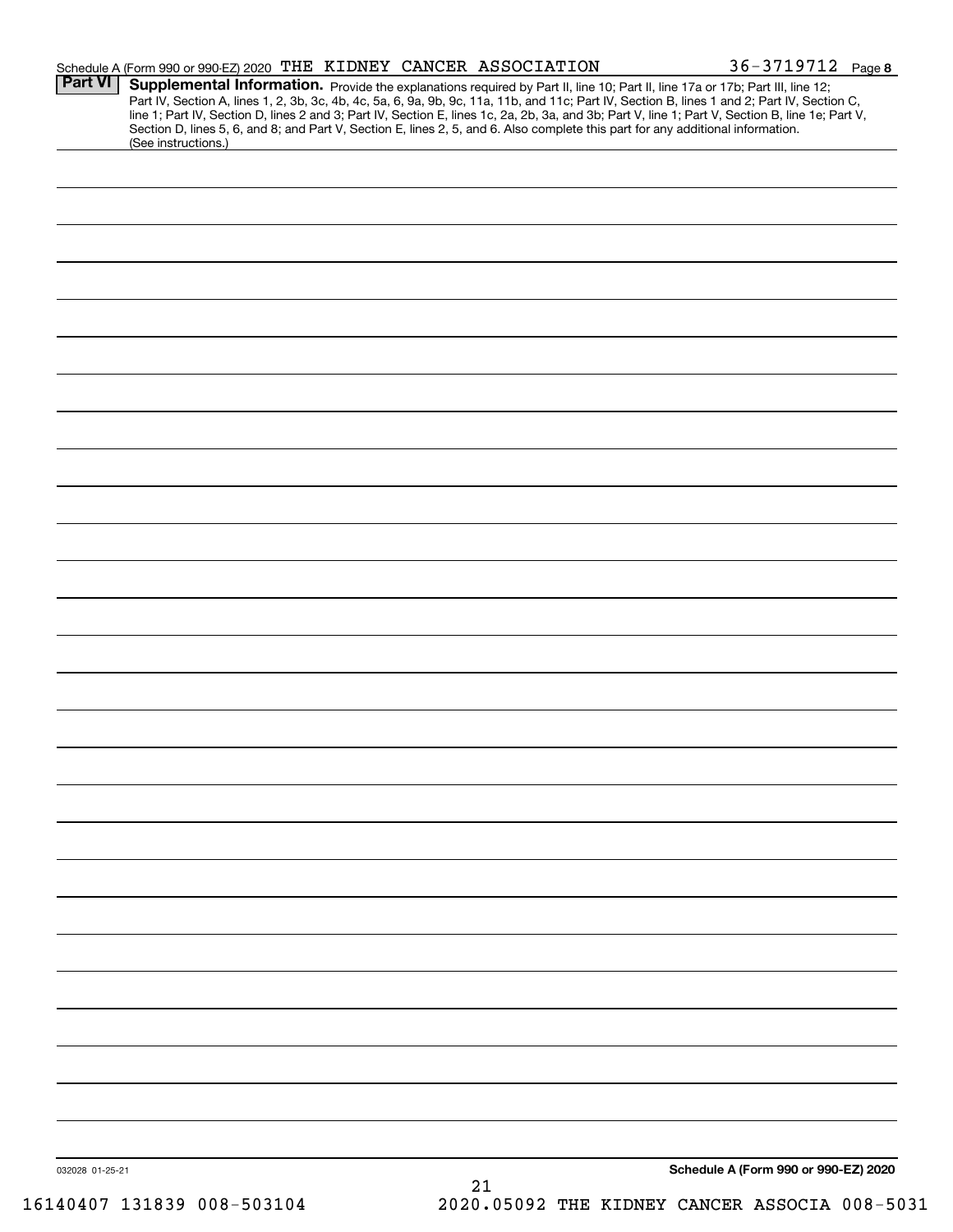|  | <b>SCHEDULE D</b> |  |  |  |
|--|-------------------|--|--|--|
|--|-------------------|--|--|--|

## **Supplemental Financial Statements**

(Form 990)<br>
Pepartment of the Treasury<br>
Department of the Treasury<br>
Department of the Treasury<br>
Department of the Treasury<br> **Co to www.irs.gov/Form990 for instructions and the latest information.**<br> **Co to www.irs.gov/Form9** 



Department of the Treasury Internal Revenue Service

**Name of the organization Employer identification number**

|         | THE KIDNEY CANCER ASSOCIATION                                                                                                                                                                                                                                          |                         | 36-3719712                                         |
|---------|------------------------------------------------------------------------------------------------------------------------------------------------------------------------------------------------------------------------------------------------------------------------|-------------------------|----------------------------------------------------|
| Part I  | Organizations Maintaining Donor Advised Funds or Other Similar Funds or Accounts. Complete if the                                                                                                                                                                      |                         |                                                    |
|         | organization answered "Yes" on Form 990, Part IV, line 6.                                                                                                                                                                                                              |                         |                                                    |
|         |                                                                                                                                                                                                                                                                        | (a) Donor advised funds | (b) Funds and other accounts                       |
| 1       |                                                                                                                                                                                                                                                                        |                         |                                                    |
| 2       | Aggregate value of contributions to (during year)                                                                                                                                                                                                                      |                         |                                                    |
| з       |                                                                                                                                                                                                                                                                        |                         |                                                    |
| 4       |                                                                                                                                                                                                                                                                        |                         |                                                    |
| 5       | Did the organization inform all donors and donor advisors in writing that the assets held in donor advised funds                                                                                                                                                       |                         |                                                    |
|         |                                                                                                                                                                                                                                                                        |                         | Yes<br>No                                          |
| 6       | Did the organization inform all grantees, donors, and donor advisors in writing that grant funds can be used only                                                                                                                                                      |                         |                                                    |
|         | for charitable purposes and not for the benefit of the donor or donor advisor, or for any other purpose conferring                                                                                                                                                     |                         |                                                    |
|         | impermissible private benefit?                                                                                                                                                                                                                                         |                         | Yes<br>No                                          |
| Part II | Conservation Easements. Complete if the organization answered "Yes" on Form 990, Part IV, line 7.                                                                                                                                                                      |                         |                                                    |
| 1       | Purpose(s) of conservation easements held by the organization (check all that apply).                                                                                                                                                                                  |                         |                                                    |
|         | Preservation of land for public use (for example, recreation or education)                                                                                                                                                                                             |                         | Preservation of a historically important land area |
|         | Protection of natural habitat                                                                                                                                                                                                                                          |                         | Preservation of a certified historic structure     |
|         | Preservation of open space                                                                                                                                                                                                                                             |                         |                                                    |
| 2       | Complete lines 2a through 2d if the organization held a qualified conservation contribution in the form of a conservation easement on the last                                                                                                                         |                         |                                                    |
|         | day of the tax year.                                                                                                                                                                                                                                                   |                         | Held at the End of the Tax Year                    |
| а       |                                                                                                                                                                                                                                                                        |                         | 2a                                                 |
| b       | Total acreage restricted by conservation easements                                                                                                                                                                                                                     |                         | 2b                                                 |
| с       |                                                                                                                                                                                                                                                                        |                         | 2c                                                 |
|         | d Number of conservation easements included in (c) acquired after 7/25/06, and not on a historic structure                                                                                                                                                             |                         |                                                    |
|         | listed in the National Register [111] Marshall Register [11] Marshall Register [11] Marshall Register [11] Marshall Register [11] Marshall Register [11] Marshall Register [11] Marshall Register [11] Marshall Register [11]                                          |                         | 2d                                                 |
| з       | Number of conservation easements modified, transferred, released, extinguished, or terminated by the organization during the tax                                                                                                                                       |                         |                                                    |
|         | $year \blacktriangleright$                                                                                                                                                                                                                                             |                         |                                                    |
| 4       | Number of states where property subject to conservation easement is located >                                                                                                                                                                                          |                         |                                                    |
| 5       | Does the organization have a written policy regarding the periodic monitoring, inspection, handling of                                                                                                                                                                 |                         |                                                    |
|         | violations, and enforcement of the conservation easements it holds?                                                                                                                                                                                                    |                         | Yes<br>No                                          |
| 6       | Staff and volunteer hours devoted to monitoring, inspecting, handling of violations, and enforcing conservation easements during the year                                                                                                                              |                         |                                                    |
|         |                                                                                                                                                                                                                                                                        |                         |                                                    |
| 7       | Amount of expenses incurred in monitoring, inspecting, handling of violations, and enforcing conservation easements during the year                                                                                                                                    |                         |                                                    |
|         | $\blacktriangleright$ \$                                                                                                                                                                                                                                               |                         |                                                    |
| 8       | Does each conservation easement reported on line 2(d) above satisfy the requirements of section 170(h)(4)(B)(i)                                                                                                                                                        |                         |                                                    |
|         |                                                                                                                                                                                                                                                                        |                         | Yes<br>No                                          |
| 9       | In Part XIII, describe how the organization reports conservation easements in its revenue and expense statement and                                                                                                                                                    |                         |                                                    |
|         | balance sheet, and include, if applicable, the text of the footnote to the organization's financial statements that describes the                                                                                                                                      |                         |                                                    |
|         |                                                                                                                                                                                                                                                                        |                         |                                                    |
|         | organization's accounting for conservation easements.<br>Organizations Maintaining Collections of Art, Historical Treasures, or Other Similar Assets.<br>Part III                                                                                                      |                         |                                                    |
|         | Complete if the organization answered "Yes" on Form 990, Part IV, line 8.                                                                                                                                                                                              |                         |                                                    |
|         | 1a If the organization elected, as permitted under FASB ASC 958, not to report in its revenue statement and balance sheet works                                                                                                                                        |                         |                                                    |
|         | of art, historical treasures, or other similar assets held for public exhibition, education, or research in furtherance of public                                                                                                                                      |                         |                                                    |
|         | service, provide in Part XIII the text of the footnote to its financial statements that describes these items.                                                                                                                                                         |                         |                                                    |
|         |                                                                                                                                                                                                                                                                        |                         |                                                    |
| b       | If the organization elected, as permitted under FASB ASC 958, to report in its revenue statement and balance sheet works of<br>art, historical treasures, or other similar assets held for public exhibition, education, or research in furtherance of public service, |                         |                                                    |
|         |                                                                                                                                                                                                                                                                        |                         |                                                    |
|         | provide the following amounts relating to these items:                                                                                                                                                                                                                 |                         |                                                    |
|         |                                                                                                                                                                                                                                                                        |                         | $\frac{1}{2}$                                      |
|         | (ii) Assets included in Form 990, Part X                                                                                                                                                                                                                               |                         | $\triangleright$ \$                                |
| 2       | If the organization received or held works of art, historical treasures, or other similar assets for financial gain, provide                                                                                                                                           |                         |                                                    |
|         | the following amounts required to be reported under FASB ASC 958 relating to these items:                                                                                                                                                                              |                         |                                                    |
| а       |                                                                                                                                                                                                                                                                        |                         | -\$<br>▶                                           |
|         |                                                                                                                                                                                                                                                                        |                         | $\blacktriangleright$ s                            |
|         | LHA For Paperwork Reduction Act Notice, see the Instructions for Form 990.                                                                                                                                                                                             |                         | Schedule D (Form 990) 2020                         |
|         | 032051 12-01-20                                                                                                                                                                                                                                                        |                         |                                                    |

| 28 |  |           |  |  |
|----|--|-----------|--|--|
| ົດ |  | n = n n n |  |  |

16140407 131839 008-503104 2020.05092 THE KIDNEY CANCER ASSOCIA 008-5031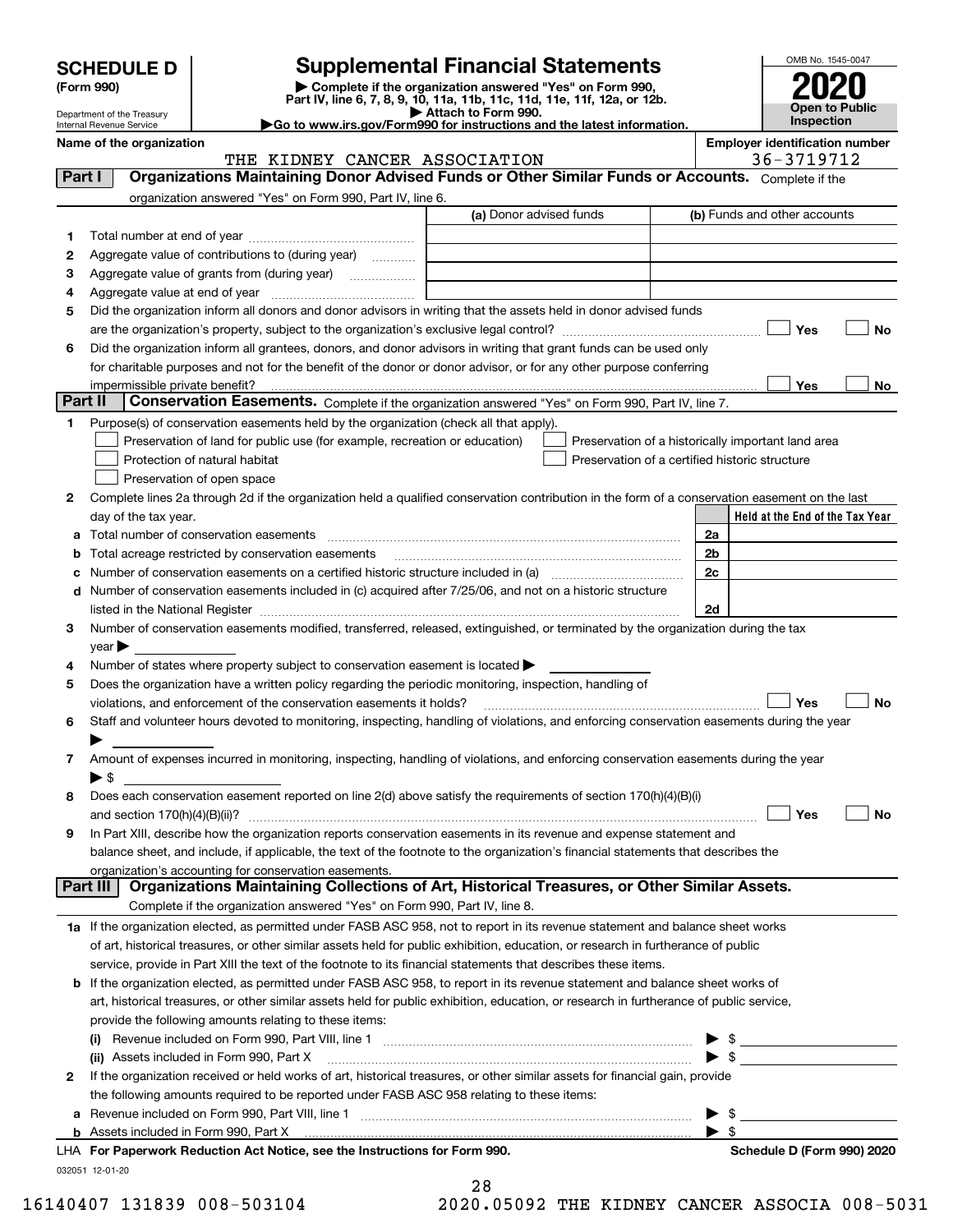|          | Schedule D (Form 990) 2020                                                                                                                                                                                                     | THE KIDNEY CANCER ASSOCIATION           |                |                                                                                                                                                                                                                               |                                 | 36-3719712 Page 2    |                          |         |    |
|----------|--------------------------------------------------------------------------------------------------------------------------------------------------------------------------------------------------------------------------------|-----------------------------------------|----------------|-------------------------------------------------------------------------------------------------------------------------------------------------------------------------------------------------------------------------------|---------------------------------|----------------------|--------------------------|---------|----|
| Part III | Organizations Maintaining Collections of Art, Historical Treasures, or Other Similar Assets (continued)                                                                                                                        |                                         |                |                                                                                                                                                                                                                               |                                 |                      |                          |         |    |
| 3        | Using the organization's acquisition, accession, and other records, check any of the following that make significant use of its                                                                                                |                                         |                |                                                                                                                                                                                                                               |                                 |                      |                          |         |    |
|          | collection items (check all that apply):                                                                                                                                                                                       |                                         |                |                                                                                                                                                                                                                               |                                 |                      |                          |         |    |
| a        | Public exhibition                                                                                                                                                                                                              |                                         |                | Loan or exchange program                                                                                                                                                                                                      |                                 |                      |                          |         |    |
| b        | Scholarly research                                                                                                                                                                                                             | e                                       |                | Other and the contract of the contract of the contract of the contract of the contract of the contract of the contract of the contract of the contract of the contract of the contract of the contract of the contract of the |                                 |                      |                          |         |    |
| c        | Preservation for future generations                                                                                                                                                                                            |                                         |                |                                                                                                                                                                                                                               |                                 |                      |                          |         |    |
| 4        | Provide a description of the organization's collections and explain how they further the organization's exempt purpose in Part XIII.                                                                                           |                                         |                |                                                                                                                                                                                                                               |                                 |                      |                          |         |    |
| 5        | During the year, did the organization solicit or receive donations of art, historical treasures, or other similar assets                                                                                                       |                                         |                |                                                                                                                                                                                                                               |                                 |                      |                          |         |    |
|          | to be sold to raise funds rather than to be maintained as part of the organization's collection?                                                                                                                               |                                         |                |                                                                                                                                                                                                                               |                                 |                      | Yes                      |         | No |
|          | <b>Part IV</b><br>Escrow and Custodial Arrangements. Complete if the organization answered "Yes" on Form 990, Part IV, line 9, or<br>reported an amount on Form 990, Part X, line 21.                                          |                                         |                |                                                                                                                                                                                                                               |                                 |                      |                          |         |    |
|          | 1a Is the organization an agent, trustee, custodian or other intermediary for contributions or other assets not included                                                                                                       |                                         |                |                                                                                                                                                                                                                               |                                 |                      |                          |         |    |
|          |                                                                                                                                                                                                                                |                                         |                |                                                                                                                                                                                                                               |                                 |                      | Yes                      |         | No |
|          | <b>b</b> If "Yes," explain the arrangement in Part XIII and complete the following table:                                                                                                                                      |                                         |                |                                                                                                                                                                                                                               |                                 |                      |                          |         |    |
|          |                                                                                                                                                                                                                                |                                         |                |                                                                                                                                                                                                                               |                                 |                      | Amount                   |         |    |
| c        | Beginning balance <b>contract to the contract of the contract of the contract of the contract of the contract of t</b>                                                                                                         |                                         |                |                                                                                                                                                                                                                               | 1c                              |                      |                          |         |    |
|          | d Additions during the year measurement contains and a state of the year.                                                                                                                                                      |                                         |                |                                                                                                                                                                                                                               | 1d                              |                      |                          |         |    |
|          | Distributions during the year manufactured and an account of the state of the state of the state of the state of the state of the state of the state of the state of the state of the state of the state of the state of the s |                                         |                |                                                                                                                                                                                                                               | 1e                              |                      |                          |         |    |
|          | Ending balance manufactured and contract and contract of the manufactured and contract and contract and contract and contract and contract and contract and contract and contract and contract and contract and contract and c |                                         |                |                                                                                                                                                                                                                               | 1f                              |                      |                          |         |    |
|          | 2a Did the organization include an amount on Form 990, Part X, line 21, for escrow or custodial account liability?                                                                                                             |                                         |                |                                                                                                                                                                                                                               |                                 |                      | Yes                      |         | No |
|          | <b>b</b> If "Yes," explain the arrangement in Part XIII. Check here if the explanation has been provided on Part XIII                                                                                                          |                                         |                |                                                                                                                                                                                                                               |                                 |                      |                          |         |    |
| Part V   | Endowment Funds. Complete if the organization answered "Yes" on Form 990, Part IV, line 10.                                                                                                                                    |                                         |                |                                                                                                                                                                                                                               |                                 |                      |                          |         |    |
|          |                                                                                                                                                                                                                                | (a) Current year                        | (b) Prior year | (c) Two years back                                                                                                                                                                                                            |                                 | (d) Three years back | (e) Four years back      |         |    |
| 1a       | Beginning of year balance                                                                                                                                                                                                      | 17,837,624.                             | 19, 190, 328.  | 18, 282, 601.                                                                                                                                                                                                                 |                                 | 18, 474, 652.        | 13,814,878.              |         |    |
| b        |                                                                                                                                                                                                                                |                                         |                |                                                                                                                                                                                                                               |                                 |                      | 3,000,000.<br>1,659,774. |         |    |
|          | Net investment earnings, gains, and losses                                                                                                                                                                                     | 3,743,638.                              | 157,296.       | 1,707,727.                                                                                                                                                                                                                    |                                 | $-192,051.$          |                          |         |    |
| d        |                                                                                                                                                                                                                                |                                         |                |                                                                                                                                                                                                                               |                                 |                      |                          |         |    |
|          | e Other expenditures for facilities                                                                                                                                                                                            |                                         |                |                                                                                                                                                                                                                               |                                 |                      |                          |         |    |
|          | and programs                                                                                                                                                                                                                   |                                         | 1,510,000.     | 800,000.                                                                                                                                                                                                                      |                                 |                      |                          |         |    |
|          |                                                                                                                                                                                                                                |                                         |                | $21,581,262$ , $17,837,624$ , $19,190,328$                                                                                                                                                                                    |                                 |                      |                          |         |    |
| g        | End of year balance                                                                                                                                                                                                            |                                         |                |                                                                                                                                                                                                                               |                                 | 18,282,601.          | 18,474,652.              |         |    |
| 2        | Provide the estimated percentage of the current year end balance (line 1g, column (a)) held as:                                                                                                                                | 100                                     |                |                                                                                                                                                                                                                               |                                 |                      |                          |         |    |
|          | Board designated or quasi-endowment >                                                                                                                                                                                          |                                         | %              |                                                                                                                                                                                                                               |                                 |                      |                          |         |    |
| b        | Permanent endowment > ______________                                                                                                                                                                                           | %<br>%                                  |                |                                                                                                                                                                                                                               |                                 |                      |                          |         |    |
| c        | Term endowment $\blacktriangleright$<br>The percentages on lines 2a, 2b, and 2c should equal 100%.                                                                                                                             |                                         |                |                                                                                                                                                                                                                               |                                 |                      |                          |         |    |
|          | 3a Are there endowment funds not in the possession of the organization that are held and administered for the organization                                                                                                     |                                         |                |                                                                                                                                                                                                                               |                                 |                      |                          |         |    |
|          |                                                                                                                                                                                                                                |                                         |                |                                                                                                                                                                                                                               |                                 |                      |                          | Yes     | No |
|          | by:<br>(i)                                                                                                                                                                                                                     |                                         |                |                                                                                                                                                                                                                               |                                 |                      | 3a(i)                    |         | х  |
|          |                                                                                                                                                                                                                                |                                         |                |                                                                                                                                                                                                                               |                                 |                      | 3a(ii)                   |         | X  |
| b        |                                                                                                                                                                                                                                |                                         |                |                                                                                                                                                                                                                               |                                 |                      | 3b                       |         |    |
|          | Describe in Part XIII the intended uses of the organization's endowment funds.                                                                                                                                                 |                                         |                |                                                                                                                                                                                                                               |                                 |                      |                          |         |    |
|          | Land, Buildings, and Equipment.<br><b>Part VI</b>                                                                                                                                                                              |                                         |                |                                                                                                                                                                                                                               |                                 |                      |                          |         |    |
|          | Complete if the organization answered "Yes" on Form 990, Part IV, line 11a. See Form 990, Part X, line 10.                                                                                                                     |                                         |                |                                                                                                                                                                                                                               |                                 |                      |                          |         |    |
|          | Description of property                                                                                                                                                                                                        | (a) Cost or other<br>basis (investment) |                | (b) Cost or other<br>basis (other)                                                                                                                                                                                            | (c) Accumulated<br>depreciation |                      | (d) Book value           |         |    |
|          |                                                                                                                                                                                                                                |                                         |                |                                                                                                                                                                                                                               |                                 |                      |                          |         |    |
| b        |                                                                                                                                                                                                                                |                                         |                |                                                                                                                                                                                                                               |                                 |                      |                          |         |    |
|          |                                                                                                                                                                                                                                |                                         |                |                                                                                                                                                                                                                               |                                 |                      |                          |         |    |
| d        |                                                                                                                                                                                                                                |                                         |                |                                                                                                                                                                                                                               |                                 |                      |                          |         |    |
|          | e Other                                                                                                                                                                                                                        |                                         |                | 16, 287.                                                                                                                                                                                                                      | 3,490.                          |                      |                          | 12,797. |    |
|          |                                                                                                                                                                                                                                |                                         |                |                                                                                                                                                                                                                               |                                 |                      |                          | 12,797. |    |
|          |                                                                                                                                                                                                                                |                                         |                |                                                                                                                                                                                                                               |                                 |                      |                          |         |    |

**Schedule D (Form 990) 2020**

032052 12-01-20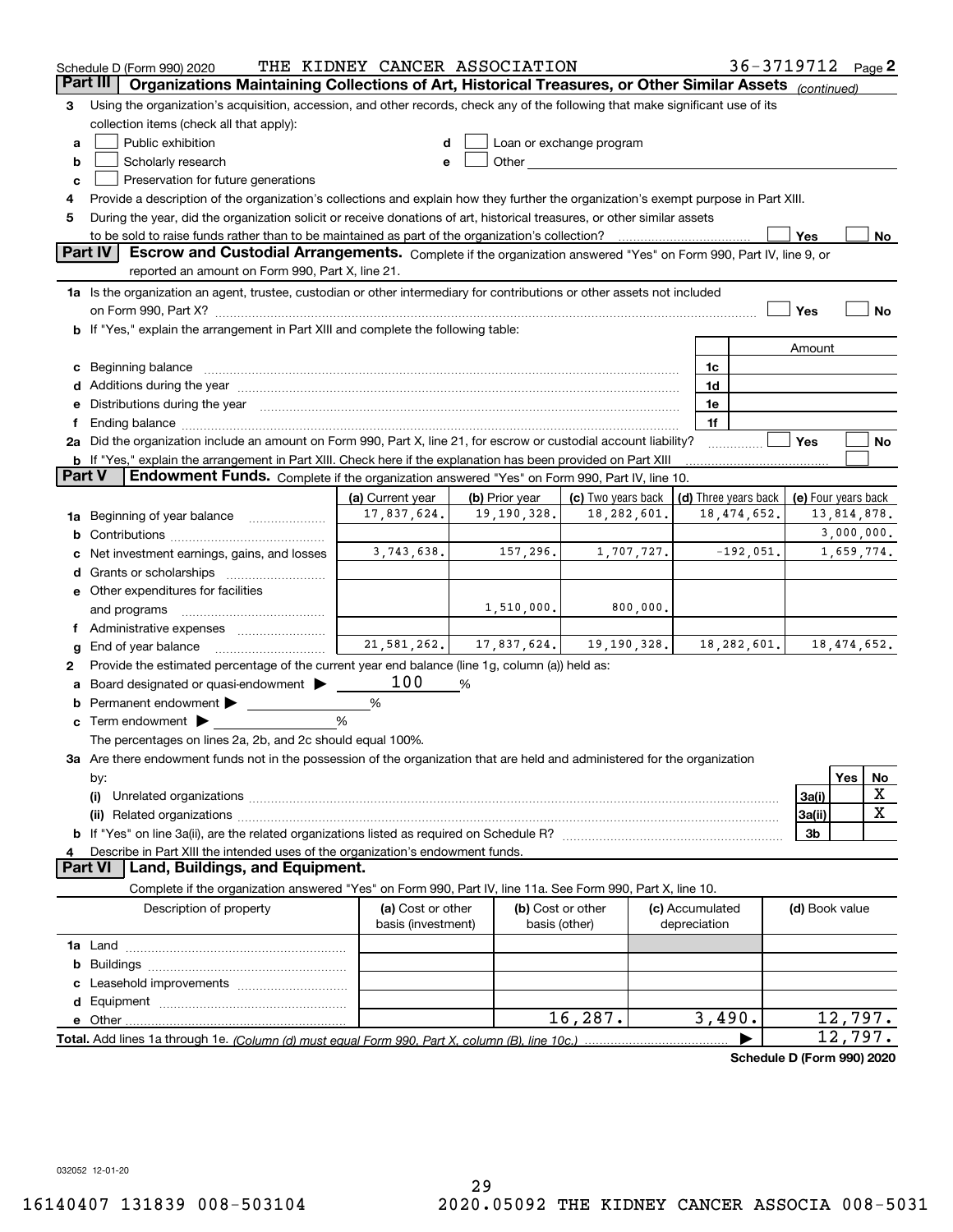| 36-3719712<br>THE KIDNEY CANCER ASSOCIATION<br>Schedule D (Form 990) 2020 | Page |  |
|---------------------------------------------------------------------------|------|--|
|---------------------------------------------------------------------------|------|--|

## **Part VII Investments - Other Securities.**

Complete if the organization answered "Yes" on Form 990, Part IV, line 11b. See Form 990, Part X, line 12.

| (a) Description of security or category (including name of security)                   | (b) Book value | (c) Method of valuation: Cost or end-of-year market value |
|----------------------------------------------------------------------------------------|----------------|-----------------------------------------------------------|
| (1) Financial derivatives                                                              |                |                                                           |
| (2) Closely held equity interests                                                      |                |                                                           |
| $(3)$ Other                                                                            |                |                                                           |
| (A)                                                                                    |                |                                                           |
| (B)                                                                                    |                |                                                           |
| (C)                                                                                    |                |                                                           |
| (D)                                                                                    |                |                                                           |
| (E)                                                                                    |                |                                                           |
| (F)                                                                                    |                |                                                           |
| (G)                                                                                    |                |                                                           |
| (H)                                                                                    |                |                                                           |
| Total. (Col. (b) must equal Form 990, Part X, col. (B) line 12.) $\blacktriangleright$ |                |                                                           |

## **Part VIII Investments - Program Related.**

Complete if the organization answered "Yes" on Form 990, Part IV, line 11c. See Form 990, Part X, line 13.

| (a) Description of investment                                                          | (b) Book value | (c) Method of valuation: Cost or end-of-year market value |
|----------------------------------------------------------------------------------------|----------------|-----------------------------------------------------------|
| (1)                                                                                    |                |                                                           |
| (2)                                                                                    |                |                                                           |
| $\frac{1}{2}$                                                                          |                |                                                           |
| (4)                                                                                    |                |                                                           |
| (5)                                                                                    |                |                                                           |
| (6)                                                                                    |                |                                                           |
| (7)                                                                                    |                |                                                           |
| (8)                                                                                    |                |                                                           |
| (9)                                                                                    |                |                                                           |
| Total. (Col. (b) must equal Form 990, Part X, col. (B) line 13.) $\blacktriangleright$ |                |                                                           |

### **Part IX Other Assets.**

Complete if the organization answered "Yes" on Form 990, Part IV, line 11d. See Form 990, Part X, line 15.

| (a) Description                                                                                                   | (b) Book value |
|-------------------------------------------------------------------------------------------------------------------|----------------|
| (1)                                                                                                               |                |
| (2)                                                                                                               |                |
| $\frac{1}{2}$                                                                                                     |                |
| (4)                                                                                                               |                |
| (5)                                                                                                               |                |
| (6)                                                                                                               |                |
|                                                                                                                   |                |
| (8)                                                                                                               |                |
| (9)                                                                                                               |                |
|                                                                                                                   |                |
| <b>Part X</b><br><b>Other Liabilities.</b>                                                                        |                |
| Complete if the organization answered "Yes" on Form 990, Part IV, line 11e or 11f. See Form 990, Part X, line 25. |                |

| 1.                  | (a) Description of liability | (b) Book value |
|---------------------|------------------------------|----------------|
|                     | (1) Federal income taxes     |                |
| (2)                 |                              |                |
| $\qquad \qquad (3)$ |                              |                |
| (4)                 |                              |                |
| $\frac{1}{2}$ (5)   |                              |                |
| (6)                 |                              |                |
| (7)                 |                              |                |
| (8)                 |                              |                |
| (9)                 |                              |                |
|                     |                              |                |

*(Column (b) must equal Form 990, Part X, col. (B) line 25.)* 

**2.**Liability for uncertain tax positions. In Part XIII, provide the text of the footnote to the organization's financial statements that reports the organization's liability for uncertain tax positions under FASB ASC 740. Check here if the text of the footnote has been provided in Part XIII  $\boxed{\text{X}}$ 

**Schedule D (Form 990) 2020**

032053 12-01-20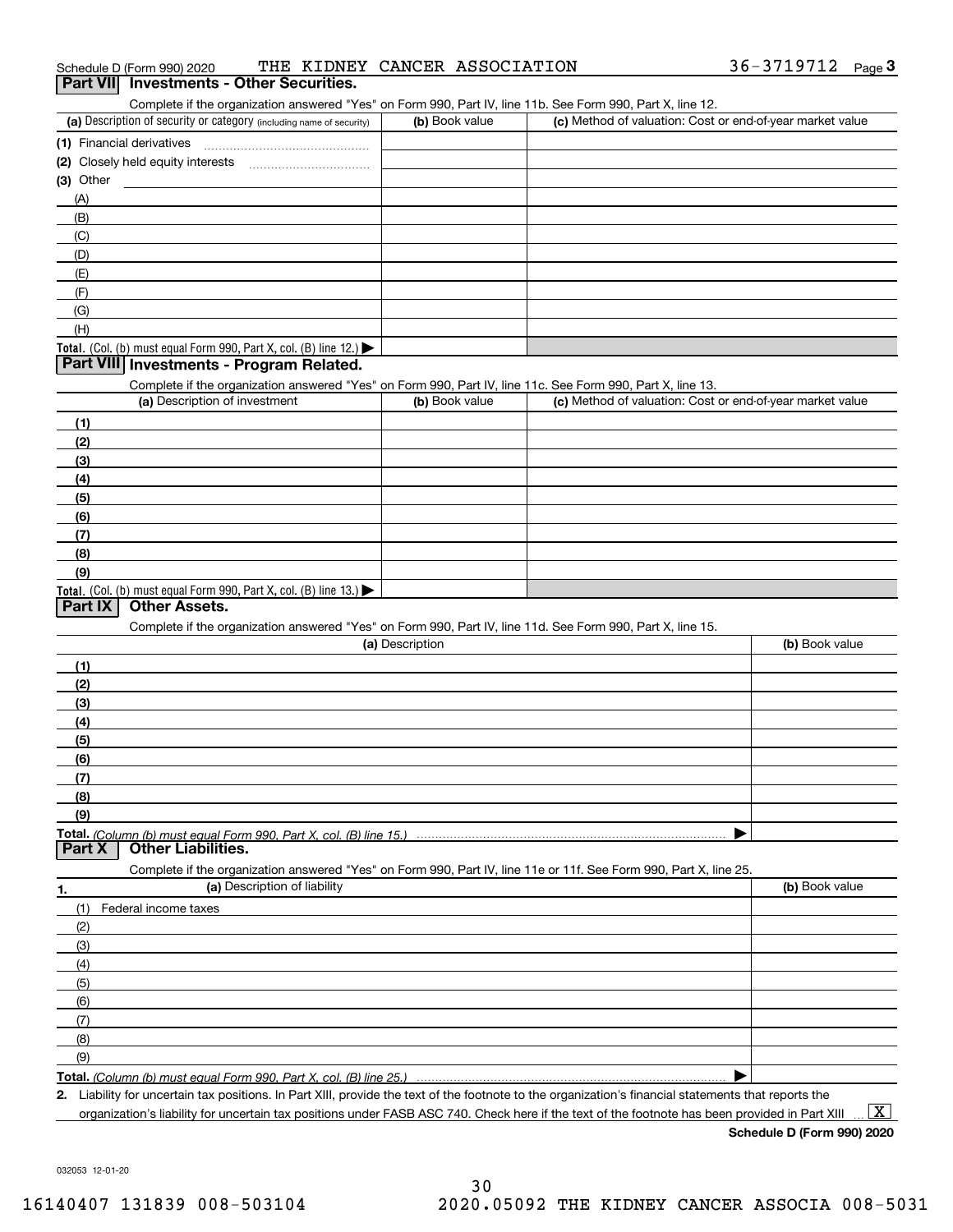|    | THE KIDNEY CANCER ASSOCIATION<br>Schedule D (Form 990) 2020                                                                                                                                                                          |                |                         |                | 36-3719712<br>Page 4    |
|----|--------------------------------------------------------------------------------------------------------------------------------------------------------------------------------------------------------------------------------------|----------------|-------------------------|----------------|-------------------------|
|    | Part XI<br>Reconciliation of Revenue per Audited Financial Statements With Revenue per Return.                                                                                                                                       |                |                         |                |                         |
|    | Complete if the organization answered "Yes" on Form 990, Part IV, line 12a.                                                                                                                                                          |                |                         |                |                         |
| 1  | Total revenue, gains, and other support per audited financial statements                                                                                                                                                             |                |                         | $\blacksquare$ | $\overline{7,187,751.}$ |
| 2  | Amounts included on line 1 but not on Form 990, Part VIII, line 12:                                                                                                                                                                  |                |                         |                |                         |
| a  |                                                                                                                                                                                                                                      | 2a             | 2,572,177.              |                |                         |
|    |                                                                                                                                                                                                                                      | 2 <sub>b</sub> |                         |                |                         |
|    |                                                                                                                                                                                                                                      | 2c             |                         |                |                         |
| d  | Other (Describe in Part XIII.) <b>Construction Contract Construction</b> Chemistry Chemistry Chemistry Chemistry Chemistry                                                                                                           | 2d             | 65,630.                 |                |                         |
| е  | Add lines 2a through 2d                                                                                                                                                                                                              |                |                         | 2e             | 2,637,807.              |
| 3  |                                                                                                                                                                                                                                      |                |                         | $\overline{3}$ | 4,549,944.              |
| 4  | Amounts included on Form 990, Part VIII, line 12, but not on line 1:                                                                                                                                                                 |                |                         |                |                         |
|    |                                                                                                                                                                                                                                      | ∣ 4a l         | 36, 253.                |                |                         |
|    |                                                                                                                                                                                                                                      | 4 <sub>h</sub> | $\overline{248}$ , 791. |                |                         |
| c. | Add lines 4a and 4b                                                                                                                                                                                                                  |                |                         | 4с             | 285,044.                |
|    |                                                                                                                                                                                                                                      | 5              | 4,834,988.              |                |                         |
|    |                                                                                                                                                                                                                                      |                |                         |                |                         |
|    | Part XII   Reconciliation of Expenses per Audited Financial Statements With Expenses per Return.                                                                                                                                     |                |                         |                |                         |
|    | Complete if the organization answered "Yes" on Form 990, Part IV, line 12a.                                                                                                                                                          |                |                         |                |                         |
| 1. | Total expenses and losses per audited financial statements [11] [12] manuscription and contract the statements [13] manuscription and the statements [13] manuscription and the statements and the statements and the statemen       |                |                         | $\mathbf{1}$   | 4, 164, 553.            |
| 2  | Amounts included on line 1 but not on Form 990, Part IX, line 25:                                                                                                                                                                    |                |                         |                |                         |
| a  |                                                                                                                                                                                                                                      | 2a             |                         |                |                         |
|    |                                                                                                                                                                                                                                      | 2 <sub>b</sub> |                         |                |                         |
| c. | Other losses <b>with a contract the contract of the contract of the contract of the contract of the contract of the contract of the contract of the contract of the contract of the contract of the contract of the contract of </b> | 2 <sub>c</sub> |                         |                |                         |
|    |                                                                                                                                                                                                                                      | 2d             |                         |                |                         |
|    |                                                                                                                                                                                                                                      |                |                         | 2e             | 0.                      |
| 3  |                                                                                                                                                                                                                                      |                |                         | 3              | 4, 164, 553.            |
| 4  | Amounts included on Form 990, Part IX, line 25, but not on line 1:                                                                                                                                                                   |                |                         |                |                         |
| a  |                                                                                                                                                                                                                                      | 4a             | 36, 253.                |                |                         |
| b  |                                                                                                                                                                                                                                      | 4 <sub>h</sub> | 248,791.                |                |                         |
|    | Add lines 4a and 4b                                                                                                                                                                                                                  |                |                         | 4с             | 285,044.                |
|    | Part XIII Supplemental Information.                                                                                                                                                                                                  |                |                         | 5              | 4,449,597.              |

Provide the descriptions required for Part II, lines 3, 5, and 9; Part III, lines 1a and 4; Part IV, lines 1b and 2b; Part V, line 4; Part X, line 2; Part XI, lines 2d and 4b; and Part XII, lines 2d and 4b. Also complete this part to provide any additional information.

## PART V, LINE 4:

|  | THE ASSOCIATION ESTABLISHED A RESERVE TO FUND FUTURE OPERATIONS AND AN |  |  |  |  |  |  |  |  |  |
|--|------------------------------------------------------------------------|--|--|--|--|--|--|--|--|--|
|--|------------------------------------------------------------------------|--|--|--|--|--|--|--|--|--|

ENDOWMENT FUND FOR RESEARCH AND PATIENT SERVICES.

PART X, LINE 2:

THE ASSOCIATION QUALIFIES AS A TAX-EXEMPT ORGANIZATION UNDER SECTION

501(C)(3) OF THE INTERNAL REVENUE CODE AND, THEREFORE, HAS NO PROVISION

FOR FEDERAL INCOME TAXES. IT IS ALSO EXEMPT FROM STATE INCOME TAX UNDER

THE ILLINOIS CHARITABLE TRUST ACT.

## THE ASSOCIATION FOLLOWS THE GUIDANCE OF ACCOUNTING STANDARDS CODIFICATION

032054 12-01-20 **Schedule D (Form 990) 2020** (ASC) 740, ACCOUNTING FOR INCOME TAXES, RELATED TO UNCERTAINTIES IN INCOME 31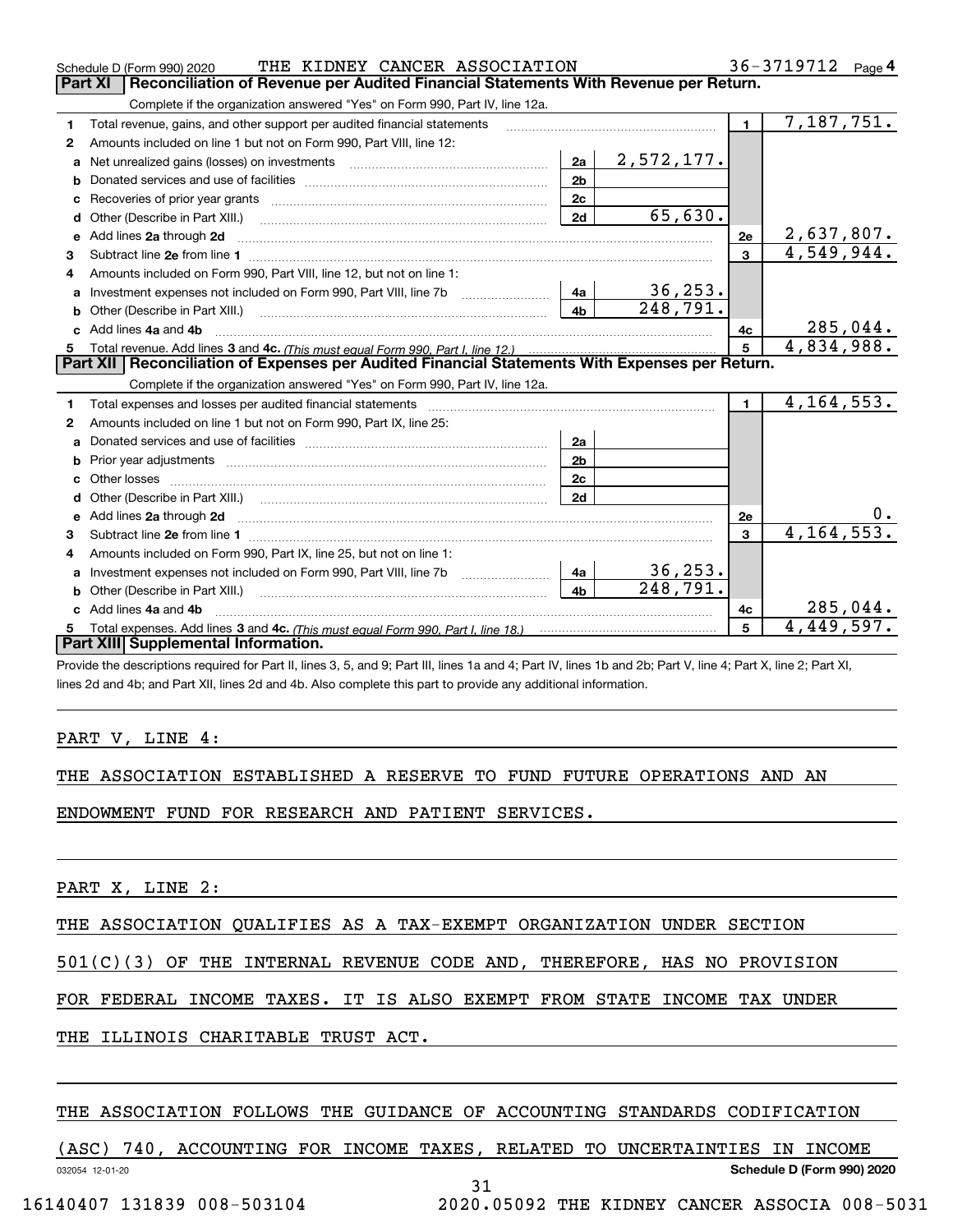| THE KIDNEY CANCER ASSOCIATION<br>Schedule D (Form 990) 2020<br><b>Part XIII Supplemental Information</b> (continued) | 36-3719712 Page 5 |
|----------------------------------------------------------------------------------------------------------------------|-------------------|
| TAXES, WHICH PRESCRIBES A THRESHOLD OF MORE LIKELY THAN NOT FOR                                                      |                   |
| RECOGNITION AND DERECOGNITION OF TAX POSITIONS TAKEN OR EXPECTED                                                     | TO BE             |
| TAKEN IN A TAX RETURN. THERE ARE NO SUCH UNCERTAIN TAX POSITIONS FOR THE                                             |                   |
| ASSOCIATION FOR THE YEARS ENDED OCTOBER 31, 2021 AND 2020.                                                           |                   |
|                                                                                                                      |                   |
| PART XI, LINE 2D - OTHER ADJUSTMENTS:                                                                                |                   |
| IN VALUE - SPLIT INTEREST AGREEMENT<br>CHANGE                                                                        | 65,630.           |
|                                                                                                                      |                   |
| PART XI, LINE 4B - OTHER ADJUSTMENTS:                                                                                |                   |
| COST OF GOODS SOLD                                                                                                   | $-1, 209.$        |
| RECOVERIES OF PRIOR YEAR GRANTS                                                                                      | 250,000.          |
| TOTAL TO SCHEDULE D, PART XI, LINE 4B                                                                                | 248,791.          |
|                                                                                                                      |                   |
| PART XII, LINE 4B - OTHER ADJUSTMENTS:                                                                               |                   |
| COST OF GOODS SOLD                                                                                                   | $-1, 209.$        |
| RECOVERIES OF PRIOR YEAR GRANTS                                                                                      | 250,000.          |
| TOTAL TO SCHEDULE D, PART XII, LINE 4B                                                                               | 248,791.          |
|                                                                                                                      |                   |
|                                                                                                                      |                   |
|                                                                                                                      |                   |
|                                                                                                                      |                   |
|                                                                                                                      |                   |
|                                                                                                                      |                   |
|                                                                                                                      |                   |
|                                                                                                                      |                   |
|                                                                                                                      |                   |
|                                                                                                                      |                   |

**Schedule D (Form 990) 2020**

032055 12-01-20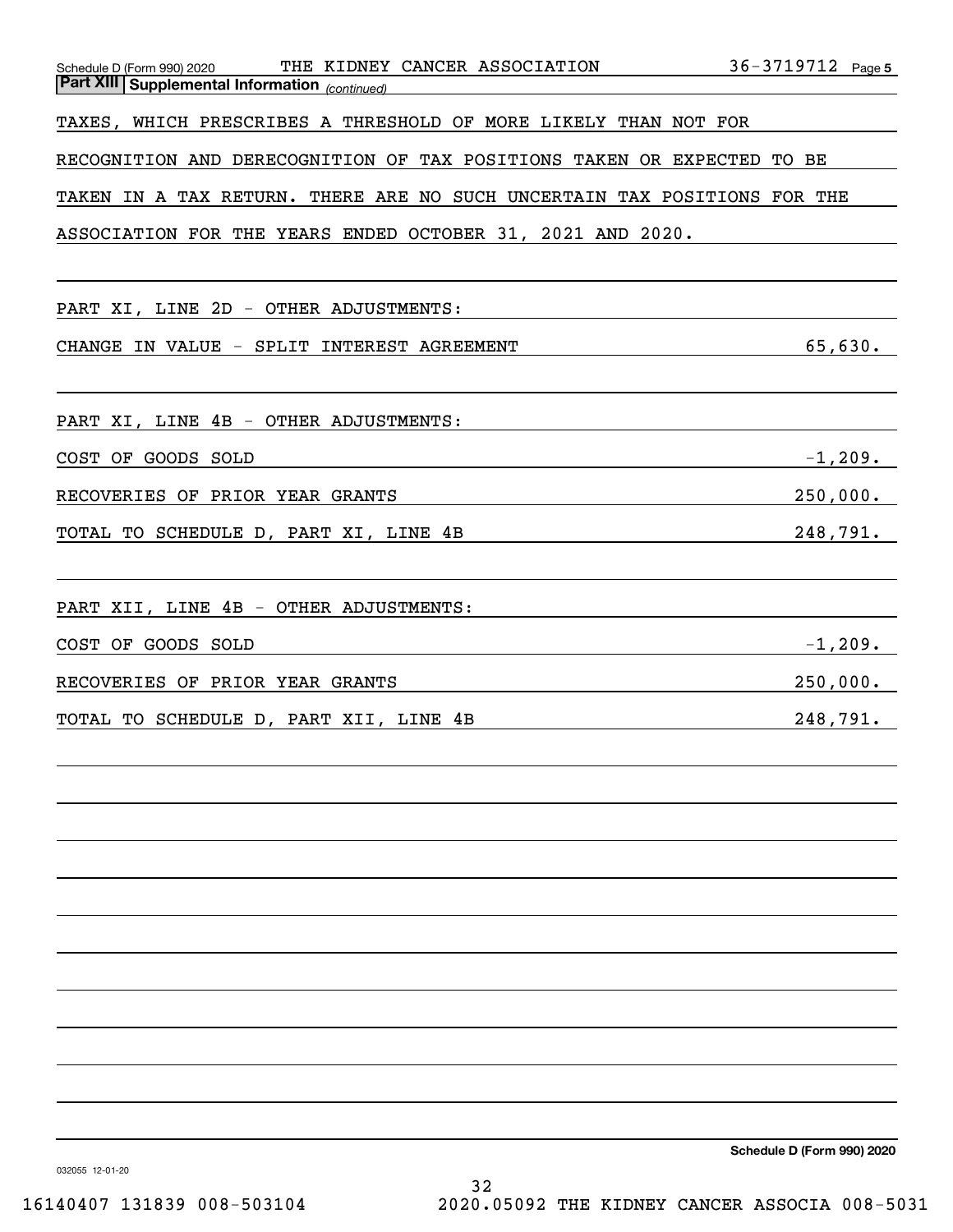| Name of the organization              |                                           |                                                                          |                                                                                                                                                               |                       | <b>Employer identification number</b>                                                                           |                                                                      |
|---------------------------------------|-------------------------------------------|--------------------------------------------------------------------------|---------------------------------------------------------------------------------------------------------------------------------------------------------------|-----------------------|-----------------------------------------------------------------------------------------------------------------|----------------------------------------------------------------------|
| THE KIDNEY CANCER ASSOCIATION         |                                           |                                                                          |                                                                                                                                                               |                       | 36-3719712                                                                                                      |                                                                      |
| Part I                                |                                           |                                                                          | General Information on Activities Outside the United States. Complete if the organization answered "Yes" on                                                   |                       |                                                                                                                 |                                                                      |
| Form 990, Part IV, line 14b.          |                                           |                                                                          |                                                                                                                                                               |                       |                                                                                                                 |                                                                      |
| 1                                     |                                           |                                                                          | For grantmakers. Does the organization maintain records to substantiate the amount of its grants and other assistance,                                        |                       |                                                                                                                 |                                                                      |
|                                       |                                           |                                                                          | the grantees' eligibility for the grants or assistance, and the selection criteria used to award the grants or assistance?                                    |                       | $\boxed{\text{X}}$ Yes                                                                                          | No                                                                   |
|                                       |                                           |                                                                          | For grantmakers. Describe in Part V the organization's procedures for monitoring the use of its grants and other assistance outside the                       |                       |                                                                                                                 |                                                                      |
| 2<br>United States.                   |                                           |                                                                          |                                                                                                                                                               |                       |                                                                                                                 |                                                                      |
| з                                     |                                           |                                                                          | Activities per Region. (The following Part I, line 3 table can be duplicated if additional space is needed.)                                                  |                       |                                                                                                                 |                                                                      |
| (a) Region                            | (b) Number of<br>offices<br>in the region | (c) Number of<br>employees,<br>agents, and<br>independent<br>contractors | (d) Activities conducted in the region<br>(by type) (such as, fundraising, pro-<br>gram services, investments, grants to<br>recipients located in the region) |                       | (e) If activity listed in (d)<br>is a program service,<br>describe specific type<br>of service(s) in the region | (f) Total<br>expenditures<br>for and<br>investments<br>in the region |
|                                       |                                           | in the region                                                            |                                                                                                                                                               |                       |                                                                                                                 |                                                                      |
|                                       |                                           |                                                                          |                                                                                                                                                               |                       |                                                                                                                 |                                                                      |
| EUROPE (INCLUDING                     |                                           |                                                                          |                                                                                                                                                               | VIRTUAL INTERNATIONAL |                                                                                                                 |                                                                      |
| ICELAND & GREENLAND)                  | 0                                         | 0                                                                        | PROGRAM SERVICES                                                                                                                                              |                       | KIDENY CANCER SYMPOSIUM                                                                                         | 0.                                                                   |
|                                       |                                           |                                                                          |                                                                                                                                                               |                       |                                                                                                                 |                                                                      |
|                                       |                                           |                                                                          |                                                                                                                                                               |                       |                                                                                                                 |                                                                      |
| NORTH AMERICA                         | 0                                         | 1                                                                        | PROGRAM SERVICES                                                                                                                                              | AND SCORE SUBMISSIONS | <b>RESEARCH GRANTS - REVIEW</b>                                                                                 | 500.                                                                 |
|                                       |                                           |                                                                          |                                                                                                                                                               |                       |                                                                                                                 |                                                                      |
|                                       |                                           |                                                                          |                                                                                                                                                               |                       |                                                                                                                 |                                                                      |
|                                       |                                           |                                                                          |                                                                                                                                                               |                       |                                                                                                                 |                                                                      |
| SOUTH AMERICA                         | 0                                         | 0                                                                        | GRANTS AWARDED                                                                                                                                                |                       |                                                                                                                 | 75,000.                                                              |
|                                       |                                           |                                                                          |                                                                                                                                                               |                       |                                                                                                                 |                                                                      |
|                                       |                                           |                                                                          |                                                                                                                                                               |                       |                                                                                                                 |                                                                      |
|                                       |                                           |                                                                          |                                                                                                                                                               |                       |                                                                                                                 |                                                                      |
|                                       |                                           |                                                                          |                                                                                                                                                               |                       |                                                                                                                 |                                                                      |
|                                       |                                           |                                                                          |                                                                                                                                                               |                       |                                                                                                                 |                                                                      |
|                                       |                                           |                                                                          |                                                                                                                                                               |                       |                                                                                                                 |                                                                      |
|                                       |                                           |                                                                          |                                                                                                                                                               |                       |                                                                                                                 |                                                                      |
|                                       |                                           |                                                                          |                                                                                                                                                               |                       |                                                                                                                 |                                                                      |
|                                       |                                           |                                                                          |                                                                                                                                                               |                       |                                                                                                                 |                                                                      |
|                                       |                                           |                                                                          |                                                                                                                                                               |                       |                                                                                                                 |                                                                      |
|                                       |                                           |                                                                          |                                                                                                                                                               |                       |                                                                                                                 |                                                                      |
|                                       |                                           |                                                                          |                                                                                                                                                               |                       |                                                                                                                 |                                                                      |
|                                       |                                           |                                                                          |                                                                                                                                                               |                       |                                                                                                                 |                                                                      |
|                                       |                                           |                                                                          |                                                                                                                                                               |                       |                                                                                                                 |                                                                      |
|                                       |                                           |                                                                          |                                                                                                                                                               |                       |                                                                                                                 |                                                                      |
|                                       |                                           |                                                                          |                                                                                                                                                               |                       |                                                                                                                 |                                                                      |
| 3 a Subtotal                          | 0                                         | $\mathbf{1}$                                                             |                                                                                                                                                               |                       |                                                                                                                 | 75,500.                                                              |
| .<br><b>b</b> Total from continuation |                                           |                                                                          |                                                                                                                                                               |                       |                                                                                                                 |                                                                      |
| sheets to Part I                      | 0                                         | 0                                                                        |                                                                                                                                                               |                       |                                                                                                                 | 0,                                                                   |
| c Totals (add lines 3a                |                                           |                                                                          |                                                                                                                                                               |                       |                                                                                                                 |                                                                      |
| and 3b)                               | 0                                         | 1                                                                        |                                                                                                                                                               |                       |                                                                                                                 | 75,500.                                                              |

**For Paperwork Reduction Act Notice, see the Instructions for Form 990. Schedule F (Form 990) 2020** LHA

032071 12-03-20

Department of the Treasury Internal Revenue Service

**(Form 990)**

# **SCHEDULE F Statement of Activities Outside the United States**

**| Complete if the organization answered "Yes" on Form 990, Part IV, line 14b, 15, or 16.**

OMB No. 1545-0047

**2020**

**Open to Public Inspection**

**| Attach to Form 990.**

**| Go to www.irs.gov/Form990 for instructions and the latest information.**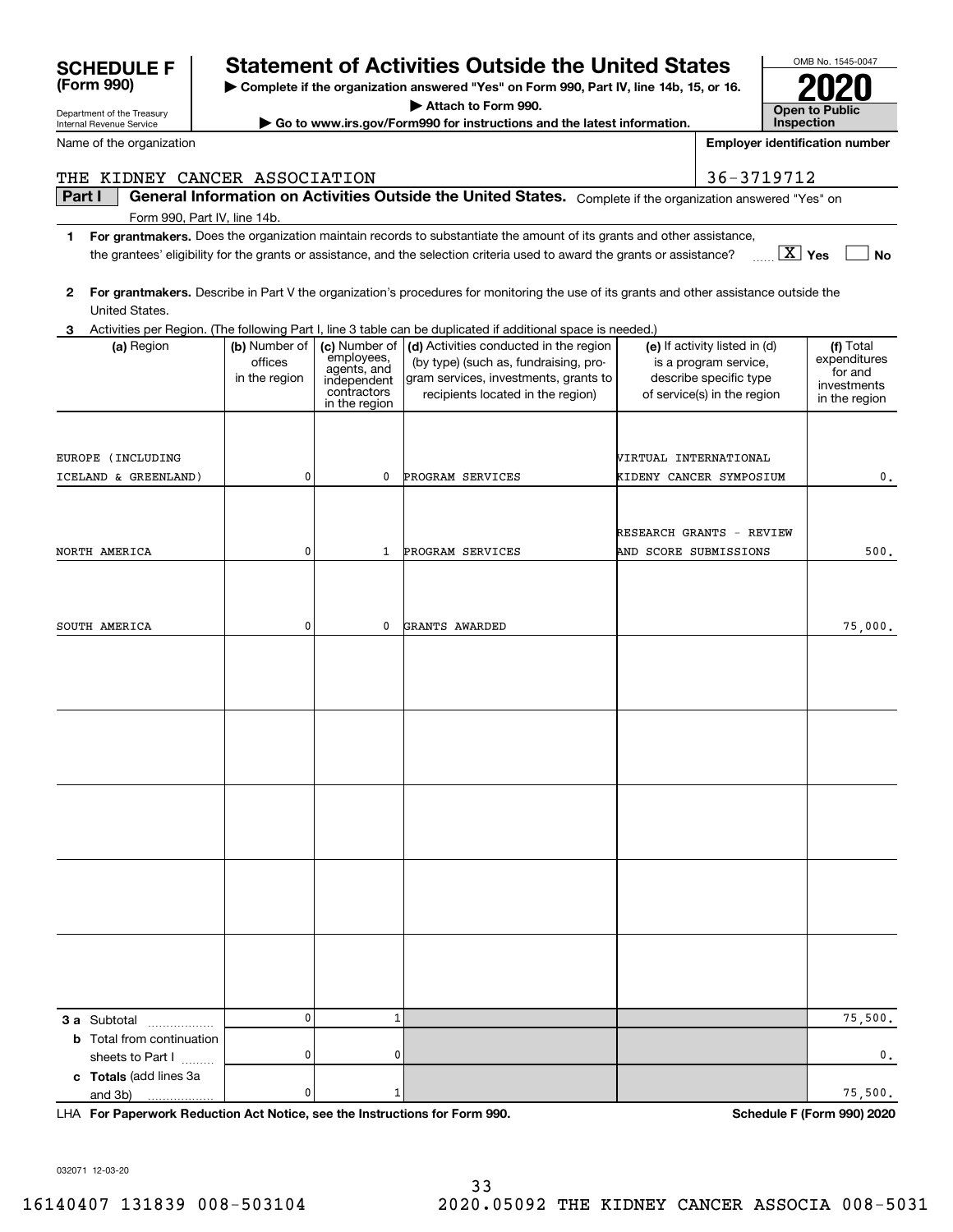Schedule F (Form 990) 2020 Page THE KIDNEY CANCER ASSOCIATION 36-3719712

Part II | Grants and Other Assistance to Organizations or Entities Outside the United States. Complete if the organization answered "Yes" on Form 990, Part IV, line 15, for any recipient who received more than \$5,000. Part II can be duplicated if additional space is needed.

| $\mathbf{0}$ .<br>75,000. WIRE TRANSFER<br>SOUTH AMERICA<br><b>RESEARCH</b>                                                                             | 1<br>(a) Name of organization | (b) IRS code section<br>and EIN (if applicable) | (c) Region | (d) Purpose of<br>grant | (e) Amount<br>of cash grant | (f) Manner of<br>cash disbursement | (g) Amount of<br>noncash<br>assistance | (h) Description<br>of noncash<br>assistance | (i) Method of<br>valuation (book, FMV,<br>appraisal, other) |
|---------------------------------------------------------------------------------------------------------------------------------------------------------|-------------------------------|-------------------------------------------------|------------|-------------------------|-----------------------------|------------------------------------|----------------------------------------|---------------------------------------------|-------------------------------------------------------------|
|                                                                                                                                                         |                               |                                                 |            |                         |                             |                                    |                                        |                                             |                                                             |
|                                                                                                                                                         |                               |                                                 |            |                         |                             |                                    |                                        |                                             |                                                             |
|                                                                                                                                                         |                               |                                                 |            |                         |                             |                                    |                                        |                                             |                                                             |
|                                                                                                                                                         |                               |                                                 |            |                         |                             |                                    |                                        |                                             |                                                             |
|                                                                                                                                                         |                               |                                                 |            |                         |                             |                                    |                                        |                                             |                                                             |
|                                                                                                                                                         |                               |                                                 |            |                         |                             |                                    |                                        |                                             |                                                             |
|                                                                                                                                                         |                               |                                                 |            |                         |                             |                                    |                                        |                                             |                                                             |
|                                                                                                                                                         |                               |                                                 |            |                         |                             |                                    |                                        |                                             |                                                             |
|                                                                                                                                                         |                               |                                                 |            |                         |                             |                                    |                                        |                                             |                                                             |
|                                                                                                                                                         |                               |                                                 |            |                         |                             |                                    |                                        |                                             |                                                             |
|                                                                                                                                                         |                               |                                                 |            |                         |                             |                                    |                                        |                                             |                                                             |
|                                                                                                                                                         |                               |                                                 |            |                         |                             |                                    |                                        |                                             |                                                             |
|                                                                                                                                                         |                               |                                                 |            |                         |                             |                                    |                                        |                                             |                                                             |
|                                                                                                                                                         |                               |                                                 |            |                         |                             |                                    |                                        |                                             |                                                             |
|                                                                                                                                                         |                               |                                                 |            |                         |                             |                                    |                                        |                                             |                                                             |
|                                                                                                                                                         |                               |                                                 |            |                         |                             |                                    |                                        |                                             |                                                             |
| Enter total number of recipient organizations listed above that are recognized as charities by the foreign country, recognized as a tax<br>$\mathbf{2}$ |                               |                                                 |            |                         |                             |                                    |                                        |                                             |                                                             |
| exempt 501(c)(3) organization by the IRS, or for which the grantee or counsel has provided a section 501(c)(3) equivalency letter<br>3                  |                               |                                                 |            |                         |                             |                                    |                                        |                                             | $\overline{1}$                                              |

**Schedule F (Form 990) 2020**

**2**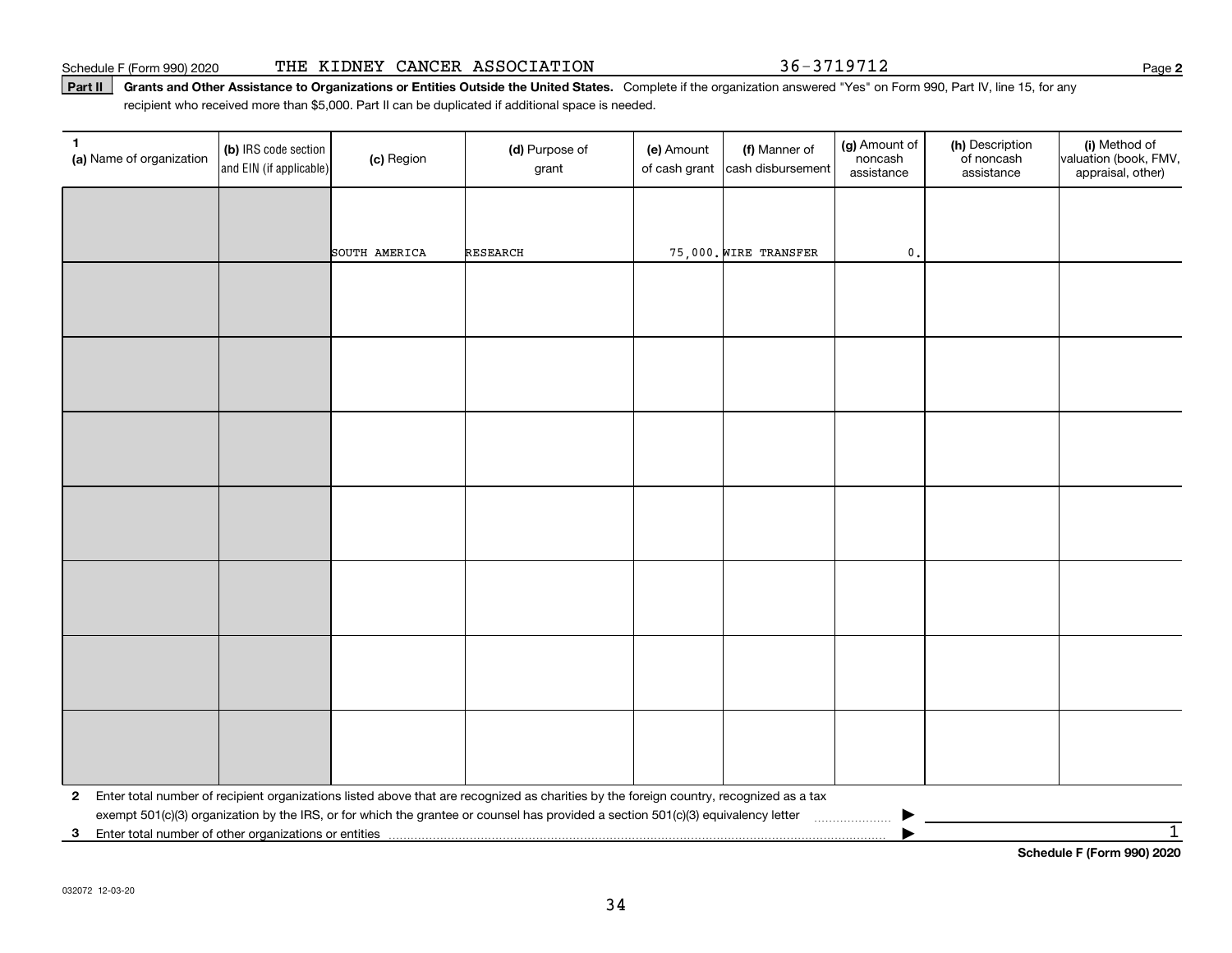|  |  |  |  | THE KIDNEY CANCER ASSOCIATION |  |
|--|--|--|--|-------------------------------|--|
|--|--|--|--|-------------------------------|--|

36-3719712

### Part III Grants and Other Assistance to Individuals Outside the United States. Complete if the organization answered "Yes" on Form 990, Part IV, line 16. Part III can be duplicated if additional space is needed.

| Part in can be duplicated if additional space is needed.<br>(a) Type of grant or assistance | (b) Region | (c) Number of<br>recipients | (d) Amount of<br>cash grant | (e) Manner of<br>cash disbursement | (f) Amount of<br>noncash<br>assistance | (g) Description of<br>noncash assistance | (h) Method of<br>valuation<br>(book, FMV,<br>appraisal, other) |
|---------------------------------------------------------------------------------------------|------------|-----------------------------|-----------------------------|------------------------------------|----------------------------------------|------------------------------------------|----------------------------------------------------------------|
|                                                                                             |            |                             |                             |                                    |                                        |                                          |                                                                |
|                                                                                             |            |                             |                             |                                    |                                        |                                          |                                                                |
|                                                                                             |            |                             |                             |                                    |                                        |                                          |                                                                |
|                                                                                             |            |                             |                             |                                    |                                        |                                          |                                                                |
|                                                                                             |            |                             |                             |                                    |                                        |                                          |                                                                |
|                                                                                             |            |                             |                             |                                    |                                        |                                          |                                                                |
|                                                                                             |            |                             |                             |                                    |                                        |                                          |                                                                |
|                                                                                             |            |                             |                             |                                    |                                        |                                          |                                                                |
|                                                                                             |            |                             |                             |                                    |                                        |                                          |                                                                |
|                                                                                             |            |                             |                             |                                    |                                        |                                          |                                                                |
|                                                                                             |            |                             |                             |                                    |                                        |                                          |                                                                |

**Schedule F (Form 990) 2020**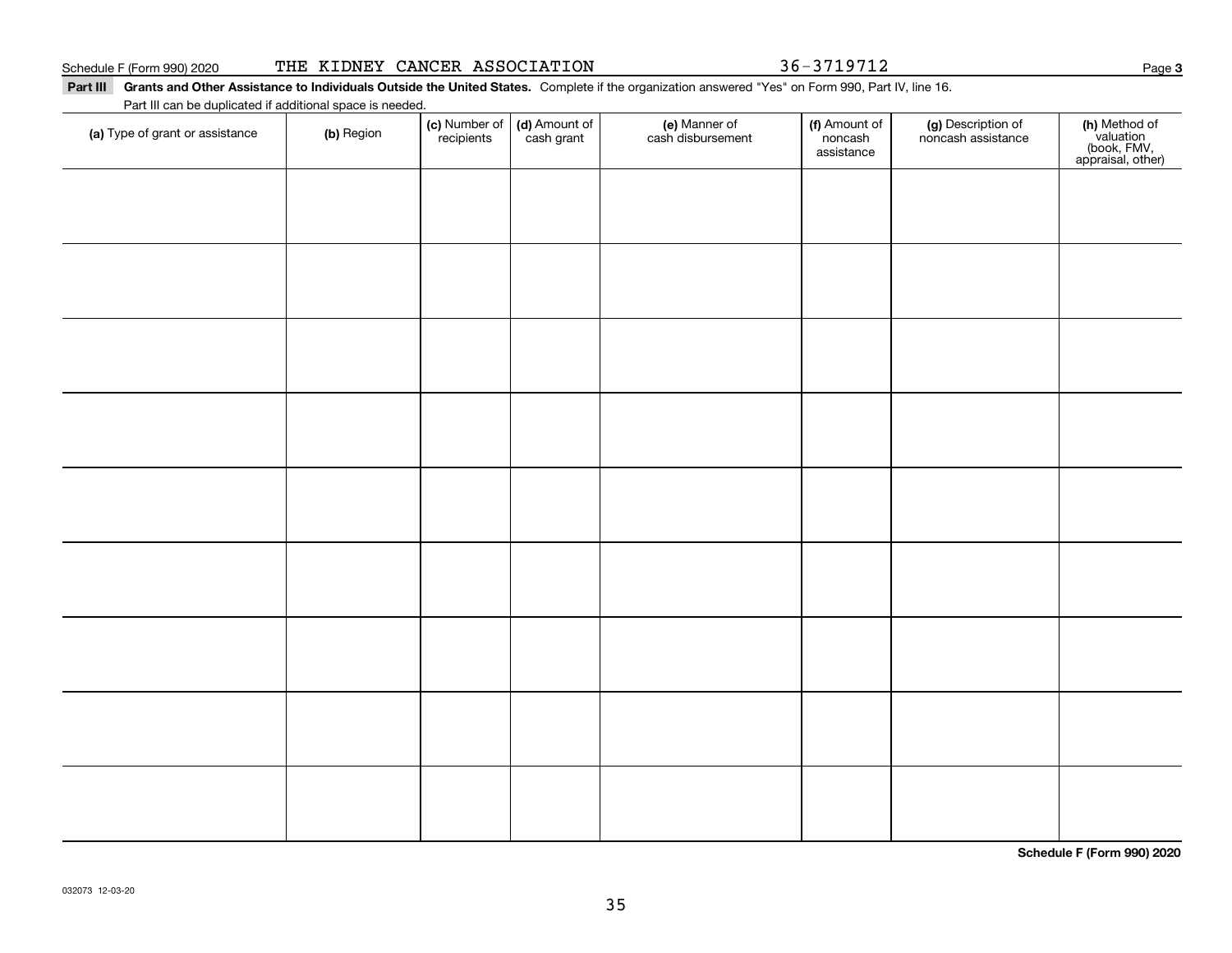| 1            | Was the organization a U.S. transferor of property to a foreign corporation during the tax year? If "Yes."<br>the organization may be required to file Form 926, Return by a U.S. Transferor of Property to a Foreign<br>Corporation (see Instructions for Form 926) (and the content of the content of the corporation (see Instructions for Form 926)                                                                                                                                                                                                 | Yes | $X \mid N_0$         |
|--------------|---------------------------------------------------------------------------------------------------------------------------------------------------------------------------------------------------------------------------------------------------------------------------------------------------------------------------------------------------------------------------------------------------------------------------------------------------------------------------------------------------------------------------------------------------------|-----|----------------------|
| $\mathbf{2}$ | Did the organization have an interest in a foreign trust during the tax year? If "Yes," the organization may<br>be required to separately file Form 3520, Annual Return To Report Transactions With Foreign Trusts and<br>Receipt of Certain Foreign Gifts, and/or Form 3520-A, Annual Information Return of Foreign Trust With a                                                                                                                                                                                                                       | Yes | ⊦X ∣ No              |
| 3            | Did the organization have an ownership interest in a foreign corporation during the tax year? If "Yes,"<br>the organization may be required to file Form 5471, Information Return of U.S. Persons With Respect to                                                                                                                                                                                                                                                                                                                                       | Yes | $X \mid N_0$         |
| 4            | Was the organization a direct or indirect shareholder of a passive foreign investment company or a<br>qualified electing fund during the tax year? If "Yes," the organization may be required to file Form 8621,<br>Information Return by a Shareholder of a Passive Foreign Investment Company or Qualified Electing<br>Fund (see Instructions for Form 8621) manufactured control to the form of the state of the control of the state of the state of the state of the state of the state of the state of the state of the state of the state of the | Yes | ΧI<br>N <sub>0</sub> |
| 5            | Did the organization have an ownership interest in a foreign partnership during the tax year? If "Yes."<br>the organization may be required to file Form 8865, Return of U.S. Persons With Respect to Certain                                                                                                                                                                                                                                                                                                                                           | Yes | ΧI<br><b>No</b>      |
| 6            | Did the organization have any operations in or related to any boycotting countries during the tax year? If<br>"Yes," the organization may be required to separately file Form 5713, International Boycott Report (see                                                                                                                                                                                                                                                                                                                                   | Yes |                      |

**Schedule F (Form 990) 2020**

032074 12-03-20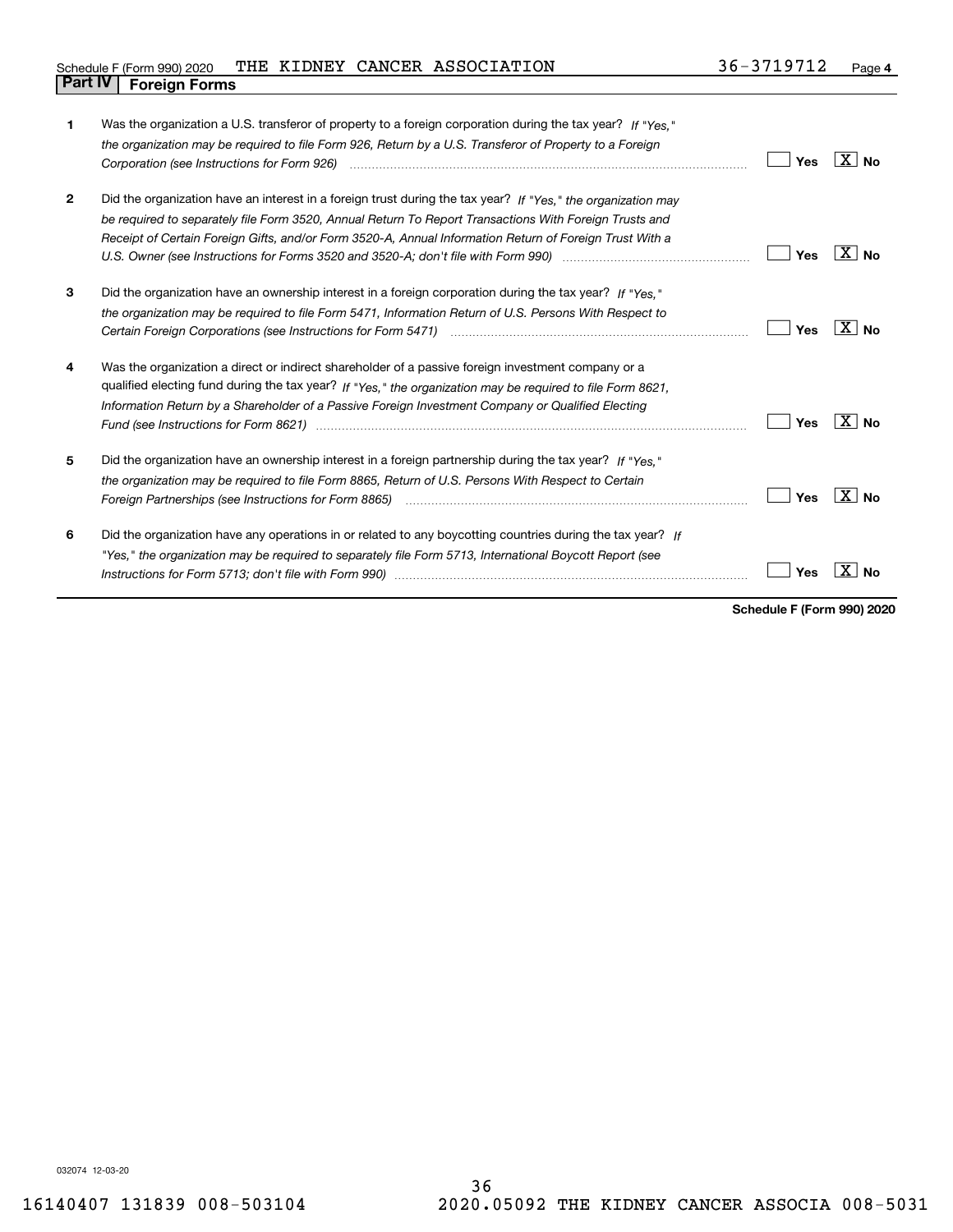|        | Schedule F (Form 990) 2020 |  | THE KIDNEY CANCER ASSOCIATION                                                                                                         | 36-3719712 | Page |
|--------|----------------------------|--|---------------------------------------------------------------------------------------------------------------------------------------|------------|------|
| Part V | Supplemental Information   |  |                                                                                                                                       |            |      |
|        |                            |  | Provide the information required by Part I, line 2 (monitoring of funds); Part I, line 3, column (f) (accounting method; amounts of   |            |      |
|        |                            |  | investments vs. expenditures per region); Part II, line 1 (accounting method); Part III (accounting method); and Part III, column (c) |            |      |

(estimated number of recipients), as applicable. Also complete this part to provide any additional information. See instructions.

PART I, LINE 2:

THE GRANT REVIEW PROCESS THOROUGHLY VETS GRANT APPLICANTS. IF SELECTED TO

RECEIVE A KCA RESEARCH GRANT, THE GRANTEE MUST SIGN A KCA GRANT

ACCEPTANCE AGREEMENT TERMS AND CONDITIONS. THIS AGREEMENT REQUIRES THE

GRANTEE TO SUBMIT A GRANT PROGRESS REPORT WITH OUTCOMES, POSSIBLE FUTURE

RESEARCH DIRECTIONS, REFLECTIVE IMPACT STATEMENT, AND AN ACCOUNTING OF

HOW THE GRANT FUNDS WERE USED.

PART I, LINE 3:

IN PRIOR YEARS, THE KCA'S INTERNATIONAL SYMPOSIUM WAS AN IN-PERSON

EVENT HOSTED IN EUROPE. DUE TO COVID-19, THE INTERNATIONAL SYMPOSIUM

WAS HELD VIRTUALLY IN 2021 AND NONE OF ITS EXPENSES ARE DIRECTLY

SOURCED OUTSIDE OF THE US.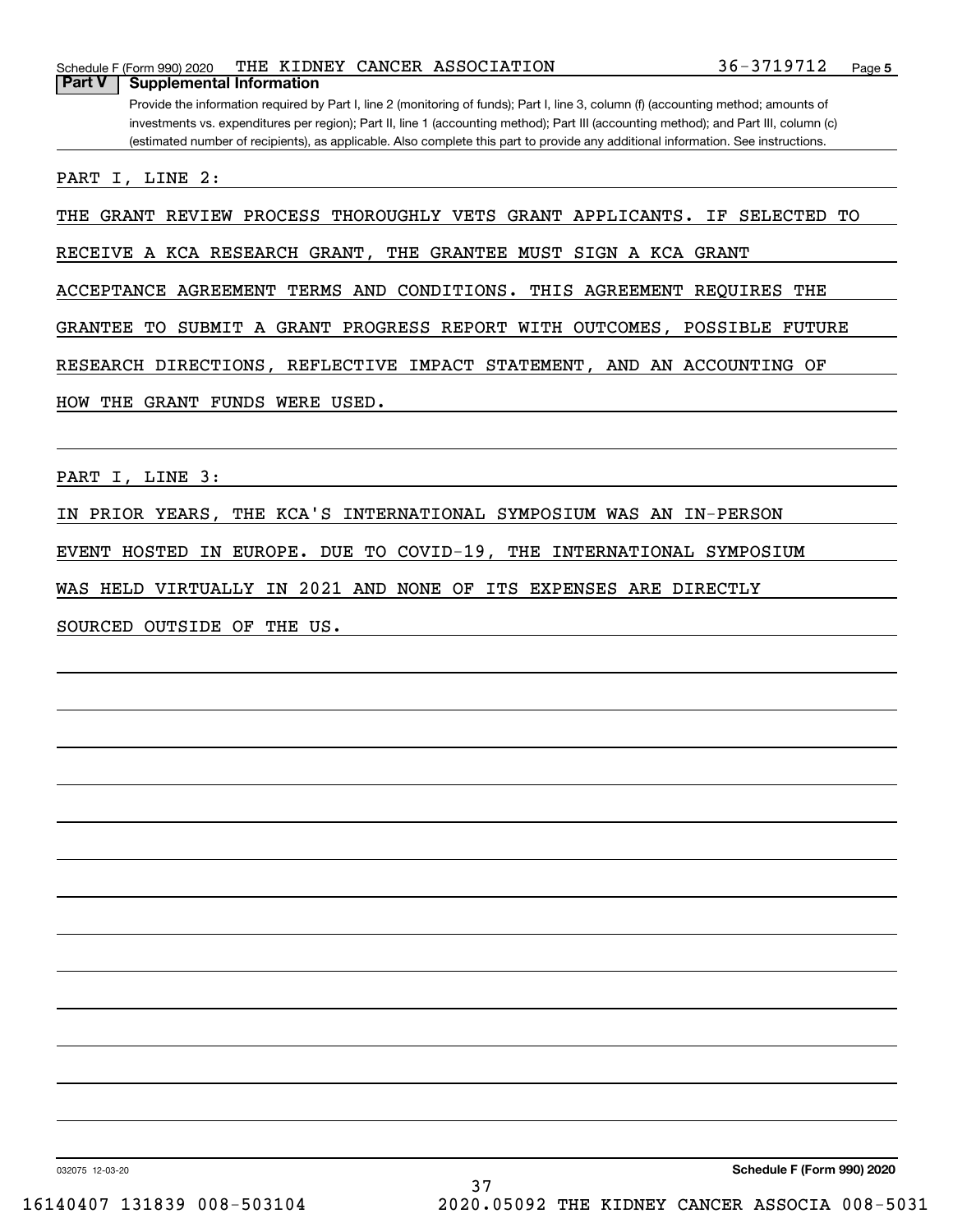| <b>SCHEDULE I</b>                                                                                                                                                              |                                                                                                                                       | <b>Grants and Other Assistance to Organizations,</b> |                                                       |                                         |                                               |                                          | OMB No. 1545-0047                                   |  |  |
|--------------------------------------------------------------------------------------------------------------------------------------------------------------------------------|---------------------------------------------------------------------------------------------------------------------------------------|------------------------------------------------------|-------------------------------------------------------|-----------------------------------------|-----------------------------------------------|------------------------------------------|-----------------------------------------------------|--|--|
| (Form 990)                                                                                                                                                                     | Governments, and Individuals in the United States<br>Complete if the organization answered "Yes" on Form 990, Part IV, line 21 or 22. |                                                      |                                                       |                                         |                                               |                                          |                                                     |  |  |
| Attach to Form 990.<br>Department of the Treasury                                                                                                                              |                                                                                                                                       |                                                      |                                                       |                                         |                                               |                                          |                                                     |  |  |
| Internal Revenue Service                                                                                                                                                       |                                                                                                                                       |                                                      | Go to www.irs.gov/Form990 for the latest information. |                                         |                                               |                                          | Inspection                                          |  |  |
| Name of the organization                                                                                                                                                       | THE KIDNEY CANCER ASSOCIATION                                                                                                         |                                                      |                                                       |                                         |                                               |                                          | <b>Employer identification number</b><br>36-3719712 |  |  |
| Part I<br><b>General Information on Grants and Assistance</b>                                                                                                                  |                                                                                                                                       |                                                      |                                                       |                                         |                                               |                                          |                                                     |  |  |
| Does the organization maintain records to substantiate the amount of the grants or assistance, the grantees' eligibility for the grants or assistance, and the selection<br>1. |                                                                                                                                       |                                                      |                                                       |                                         |                                               |                                          | $\boxed{\text{X}}$ Yes<br>  No                      |  |  |
| Describe in Part IV the organization's procedures for monitoring the use of grant funds in the United States.<br>$\mathbf{2}$                                                  |                                                                                                                                       |                                                      |                                                       |                                         |                                               |                                          |                                                     |  |  |
| Part II<br>Grants and Other Assistance to Domestic Organizations and Domestic Governments. Complete if the organization answered "Yes" on Form 990, Part IV, line 21, for any  |                                                                                                                                       |                                                      |                                                       |                                         |                                               |                                          |                                                     |  |  |
| recipient that received more than \$5,000. Part II can be duplicated if additional space is needed.                                                                            |                                                                                                                                       |                                                      |                                                       |                                         | (f) Method of                                 |                                          |                                                     |  |  |
| 1 (a) Name and address of organization<br>or government                                                                                                                        | (b) EIN                                                                                                                               | (c) IRC section<br>(if applicable)                   | (d) Amount of<br>cash grant                           | (e) Amount of<br>non-cash<br>assistance | valuation (book,<br>FMV, appraisal,<br>other) | (g) Description of<br>noncash assistance | (h) Purpose of grant<br>or assistance               |  |  |
| DANA FARBER CANCER INSTITUTE<br>450 BROOKLINE AVE. PB418                                                                                                                       |                                                                                                                                       |                                                      |                                                       |                                         |                                               |                                          |                                                     |  |  |
| BOSTON, MA 02215                                                                                                                                                               | $04 - 2263040$ 501(C)3                                                                                                                |                                                      | 500,000.                                              | 0.                                      |                                               |                                          | KIDNEY CANCER RESEARCH                              |  |  |
| UNIVERSITY OF TEXAS MD ANDERSON<br>CANCER CENTER - 1515 HOLECOMBE<br>BLVD. - HOUSTON, TX 77030                                                                                 | $74 - 6001118$ 501(C)3                                                                                                                |                                                      | 575,000                                               | 0.                                      |                                               |                                          | KIDNEY CANCER RESEARCH                              |  |  |
| HEALTH RESEARCH INC.<br>ELM AND CARLTON STREETS<br>BUFFALO, NY 14263                                                                                                           | $14 - 1402155$ 501(C)3                                                                                                                |                                                      | 75,000                                                | $\mathbf{0}$ .                          |                                               |                                          | KIDNEY CANCER RESEARCH                              |  |  |
| JOHNS HOPKINS UNIVERSITY<br>3910 KESWICK ROAD<br>BALTIMORE, MD 21211                                                                                                           | $52 - 0595110$ 501(C)3                                                                                                                |                                                      | 75,000                                                | 0.                                      |                                               |                                          | KIDNEY CANCER RESEARCH                              |  |  |
| FRED HUTCHINSON CANCER RESEARCH<br>CENTER - 1100 FAIRVIEW AVE NORTH -<br>SEATTLE, WA 98109                                                                                     | $23 - 7156071$ 501(C)3                                                                                                                |                                                      | 75,000                                                | 0.                                      |                                               |                                          | KIDNEY CANCER RESEARCH                              |  |  |
| Enter total number of section 501(c)(3) and government organizations listed in the line 1 table<br>2<br>3                                                                      |                                                                                                                                       |                                                      |                                                       |                                         |                                               |                                          | 5.<br>0.                                            |  |  |

**For Paperwork Reduction Act Notice, see the Instructions for Form 990. Schedule I (Form 990) 2020** LHA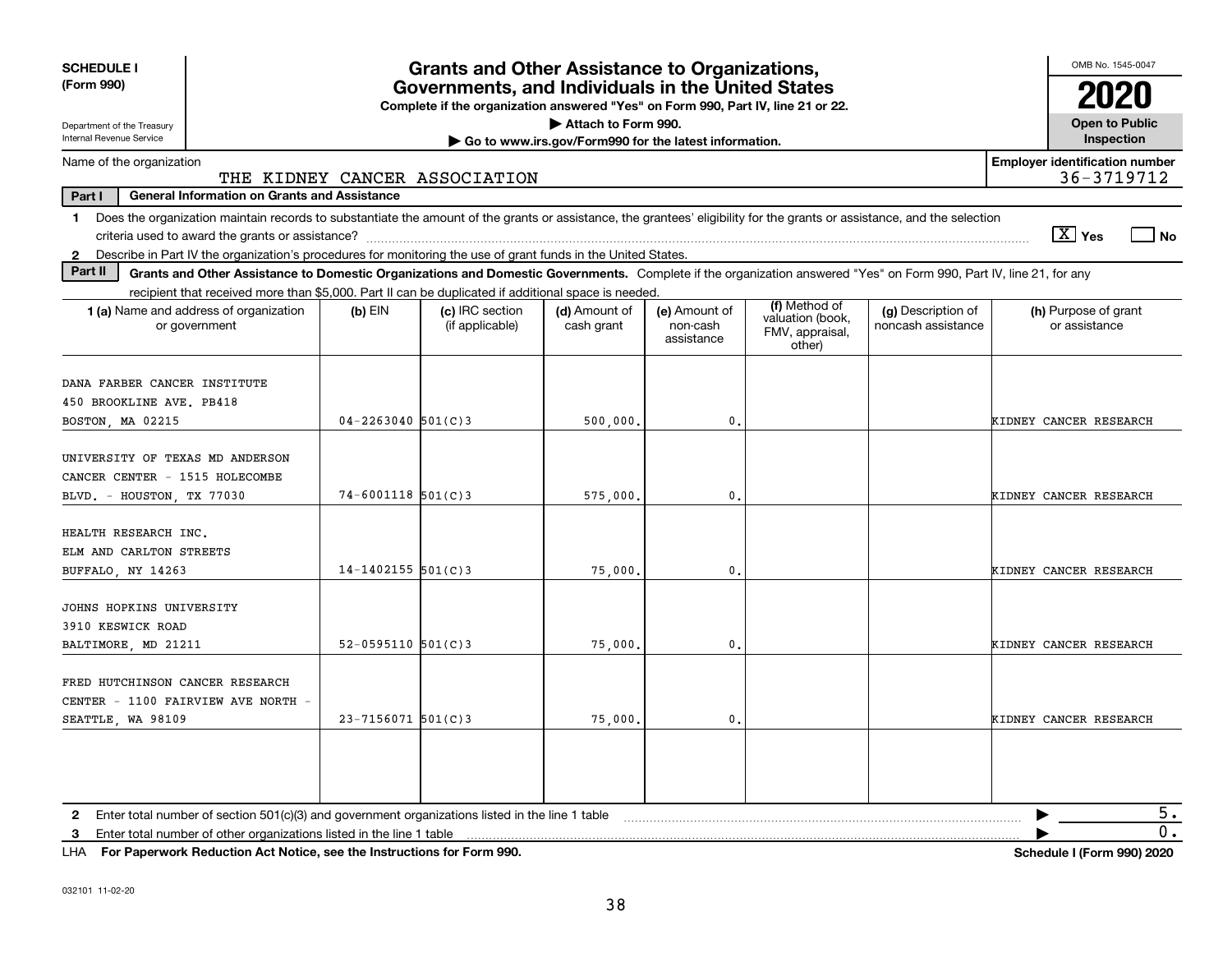## Schedule I (Form 990) 2020 THE KIDNEY CANCER ASSOCIATION 3 6-3719712 Page

**Part III** | Grants and Other Assistance to Domestic Individuals. Complete if the organization answered "Yes" on Form 990, Part IV, line 22. Part III can be duplicated if additional space is needed.

| (a) Type of grant or assistance | (b) Number of<br>recipients | (c) Amount of<br>cash grant | (d) Amount of non-<br>cash assistance | (e) Method of valuation<br>(book, FMV, appraisal, other) | (f) Description of noncash assistance |
|---------------------------------|-----------------------------|-----------------------------|---------------------------------------|----------------------------------------------------------|---------------------------------------|
|                                 |                             |                             |                                       |                                                          |                                       |
|                                 |                             |                             |                                       |                                                          |                                       |
|                                 |                             |                             |                                       |                                                          |                                       |
|                                 |                             |                             |                                       |                                                          |                                       |
|                                 |                             |                             |                                       |                                                          |                                       |
|                                 |                             |                             |                                       |                                                          |                                       |
|                                 |                             |                             |                                       |                                                          |                                       |
|                                 |                             |                             |                                       |                                                          |                                       |
|                                 |                             |                             |                                       |                                                          |                                       |
|                                 |                             |                             |                                       |                                                          |                                       |

Part IV | Supplemental Information. Provide the information required in Part I, line 2; Part III, column (b); and any other additional information.

PART I, LINE 2:

THE ORGANIZATION RECEIVES APPLICATIONS AND USES MEDICAL ADVISORS TO

DETERMINE THE RECIPIENTS. THE GRANTS ARE MOSTLY USED FOR RESEARCH AND THE

ORGANIZATION KEEPS RECORDS OF ALL SIGNED AGREEMENTS. THE ORGANIZATION

RECEIVES FOLLOW UP REPORTS EACH YEAR FOR THE PROJECTS.

**2**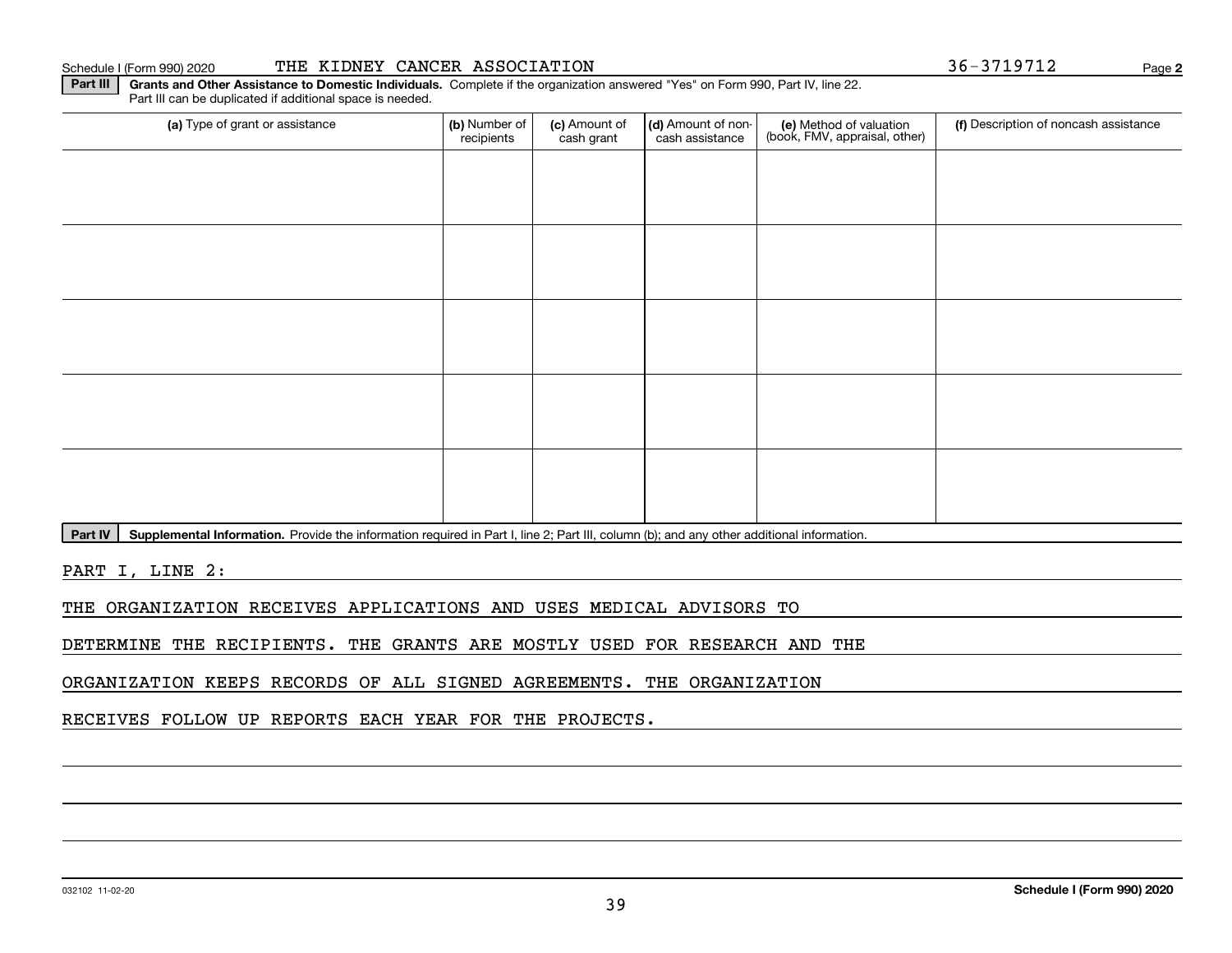|            | <b>SCHEDULE J</b>                                                                                                                                       | <b>Compensation Information</b>                                                                                                                                                                                                      |                                       | OMB No. 1545-0047 |                       |                              |
|------------|---------------------------------------------------------------------------------------------------------------------------------------------------------|--------------------------------------------------------------------------------------------------------------------------------------------------------------------------------------------------------------------------------------|---------------------------------------|-------------------|-----------------------|------------------------------|
| (Form 990) |                                                                                                                                                         | For certain Officers, Directors, Trustees, Key Employees, and Highest                                                                                                                                                                |                                       |                   |                       |                              |
|            | <b>Compensated Employees</b>                                                                                                                            |                                                                                                                                                                                                                                      |                                       |                   |                       |                              |
|            | Complete if the organization answered "Yes" on Form 990, Part IV, line 23.                                                                              |                                                                                                                                                                                                                                      |                                       |                   | <b>Open to Public</b> |                              |
|            | Attach to Form 990.<br>Department of the Treasury<br>Go to www.irs.gov/Form990 for instructions and the latest information.<br>Internal Revenue Service |                                                                                                                                                                                                                                      |                                       |                   | Inspection            |                              |
|            | Name of the organization                                                                                                                                |                                                                                                                                                                                                                                      | <b>Employer identification number</b> |                   |                       |                              |
|            |                                                                                                                                                         | THE KIDNEY CANCER ASSOCIATION                                                                                                                                                                                                        |                                       | 36-3719712        |                       |                              |
|            | Part I                                                                                                                                                  | <b>Questions Regarding Compensation</b>                                                                                                                                                                                              |                                       |                   |                       |                              |
|            |                                                                                                                                                         |                                                                                                                                                                                                                                      |                                       |                   | Yes                   | No.                          |
|            |                                                                                                                                                         | 1a Check the appropriate box(es) if the organization provided any of the following to or for a person listed on Form 990,                                                                                                            |                                       |                   |                       |                              |
|            |                                                                                                                                                         | Part VII, Section A, line 1a. Complete Part III to provide any relevant information regarding these items.                                                                                                                           |                                       |                   |                       |                              |
|            | First-class or charter travel                                                                                                                           | Housing allowance or residence for personal use                                                                                                                                                                                      |                                       |                   |                       |                              |
|            | Travel for companions                                                                                                                                   | Payments for business use of personal residence                                                                                                                                                                                      |                                       |                   |                       |                              |
|            |                                                                                                                                                         | Tax indemnification and gross-up payments<br>Health or social club dues or initiation fees                                                                                                                                           |                                       |                   |                       |                              |
|            |                                                                                                                                                         | Discretionary spending account<br>Personal services (such as maid, chauffeur, chef)                                                                                                                                                  |                                       |                   |                       |                              |
|            |                                                                                                                                                         |                                                                                                                                                                                                                                      |                                       |                   |                       |                              |
|            |                                                                                                                                                         | <b>b</b> If any of the boxes on line 1a are checked, did the organization follow a written policy regarding payment or                                                                                                               |                                       |                   |                       |                              |
|            |                                                                                                                                                         | reimbursement or provision of all of the expenses described above? If "No," complete Part III to explain                                                                                                                             |                                       | 1b                |                       |                              |
| 2          |                                                                                                                                                         | Did the organization require substantiation prior to reimbursing or allowing expenses incurred by all directors,                                                                                                                     |                                       |                   |                       |                              |
|            |                                                                                                                                                         |                                                                                                                                                                                                                                      |                                       | $\mathbf{2}$      |                       |                              |
|            |                                                                                                                                                         |                                                                                                                                                                                                                                      |                                       |                   |                       |                              |
| з          |                                                                                                                                                         | Indicate which, if any, of the following the organization used to establish the compensation of the organization's                                                                                                                   |                                       |                   |                       |                              |
|            |                                                                                                                                                         | CEO/Executive Director. Check all that apply. Do not check any boxes for methods used by a related organization to                                                                                                                   |                                       |                   |                       |                              |
|            |                                                                                                                                                         | establish compensation of the CEO/Executive Director, but explain in Part III.                                                                                                                                                       |                                       |                   |                       |                              |
|            | Compensation committee<br>ΣI.                                                                                                                           | Written employment contract                                                                                                                                                                                                          |                                       |                   |                       |                              |
|            |                                                                                                                                                         | $X$ Compensation survey or study<br>Independent compensation consultant                                                                                                                                                              |                                       |                   |                       |                              |
|            | $ \mathbf{X} $ Form 990 of other organizations                                                                                                          | Approval by the board or compensation committee                                                                                                                                                                                      |                                       |                   |                       |                              |
|            |                                                                                                                                                         |                                                                                                                                                                                                                                      |                                       |                   |                       |                              |
|            |                                                                                                                                                         | During the year, did any person listed on Form 990, Part VII, Section A, line 1a, with respect to the filing                                                                                                                         |                                       |                   |                       |                              |
|            | organization or a related organization:                                                                                                                 |                                                                                                                                                                                                                                      |                                       |                   |                       |                              |
| а          |                                                                                                                                                         | Receive a severance payment or change-of-control payment?                                                                                                                                                                            |                                       | 4a                |                       | х<br>$\overline{\textbf{x}}$ |
|            |                                                                                                                                                         | Participate in or receive payment from a supplemental nonqualified retirement plan?                                                                                                                                                  |                                       | 4b                |                       | $\overline{\mathbf{x}}$      |
|            |                                                                                                                                                         | c Participate in or receive payment from an equity-based compensation arrangement?                                                                                                                                                   |                                       | 4c                |                       |                              |
|            |                                                                                                                                                         | If "Yes" to any of lines 4a-c, list the persons and provide the applicable amounts for each item in Part III.                                                                                                                        |                                       |                   |                       |                              |
|            |                                                                                                                                                         | Only section 501(c)(3), 501(c)(4), and 501(c)(29) organizations must complete lines 5-9.                                                                                                                                             |                                       |                   |                       |                              |
| 5          |                                                                                                                                                         | For persons listed on Form 990, Part VII, Section A, line 1a, did the organization pay or accrue any compensation                                                                                                                    |                                       |                   |                       |                              |
|            | contingent on the revenues of:                                                                                                                          |                                                                                                                                                                                                                                      |                                       |                   |                       |                              |
|            |                                                                                                                                                         | a The organization? <b>Entitled Strategies and Strategies and Strategies and Strategies and Strategies and Strategies and Strategies and Strategies and Strategies and Strategies and Strategies and Strategies and Strategies a</b> |                                       | 5а                |                       | x                            |
|            |                                                                                                                                                         |                                                                                                                                                                                                                                      |                                       | <b>5b</b>         |                       | $\overline{\mathbf{x}}$      |
|            |                                                                                                                                                         | If "Yes" on line 5a or 5b, describe in Part III.                                                                                                                                                                                     |                                       |                   |                       |                              |
|            |                                                                                                                                                         | 6 For persons listed on Form 990, Part VII, Section A, line 1a, did the organization pay or accrue any compensation                                                                                                                  |                                       |                   |                       |                              |
|            | contingent on the net earnings of:                                                                                                                      |                                                                                                                                                                                                                                      |                                       |                   |                       |                              |
|            |                                                                                                                                                         |                                                                                                                                                                                                                                      |                                       | 6а                |                       | х                            |
|            |                                                                                                                                                         |                                                                                                                                                                                                                                      |                                       | 6b                |                       | $\mathbf X$                  |
|            |                                                                                                                                                         | If "Yes" on line 6a or 6b, describe in Part III.                                                                                                                                                                                     |                                       |                   |                       |                              |
|            |                                                                                                                                                         | 7 For persons listed on Form 990, Part VII, Section A, line 1a, did the organization provide any nonfixed payments                                                                                                                   |                                       |                   |                       |                              |
|            |                                                                                                                                                         |                                                                                                                                                                                                                                      |                                       | 7                 |                       | х                            |
| 8          |                                                                                                                                                         | Were any amounts reported on Form 990, Part VII, paid or accrued pursuant to a contract that was subject to the                                                                                                                      |                                       |                   |                       |                              |
|            |                                                                                                                                                         |                                                                                                                                                                                                                                      |                                       |                   |                       | х                            |
| 9          |                                                                                                                                                         | If "Yes" on line 8, did the organization also follow the rebuttable presumption procedure described in                                                                                                                               |                                       |                   |                       |                              |
|            |                                                                                                                                                         |                                                                                                                                                                                                                                      |                                       | 9                 |                       |                              |
|            |                                                                                                                                                         | experience Dedication Ant Notice and the Instructions for Form 000                                                                                                                                                                   |                                       |                   |                       |                              |

LHA For Paperwork Reduction Act Notice, see the Instructions for Form 990. Schedule J (Form 990) 2020

032111 12-07-20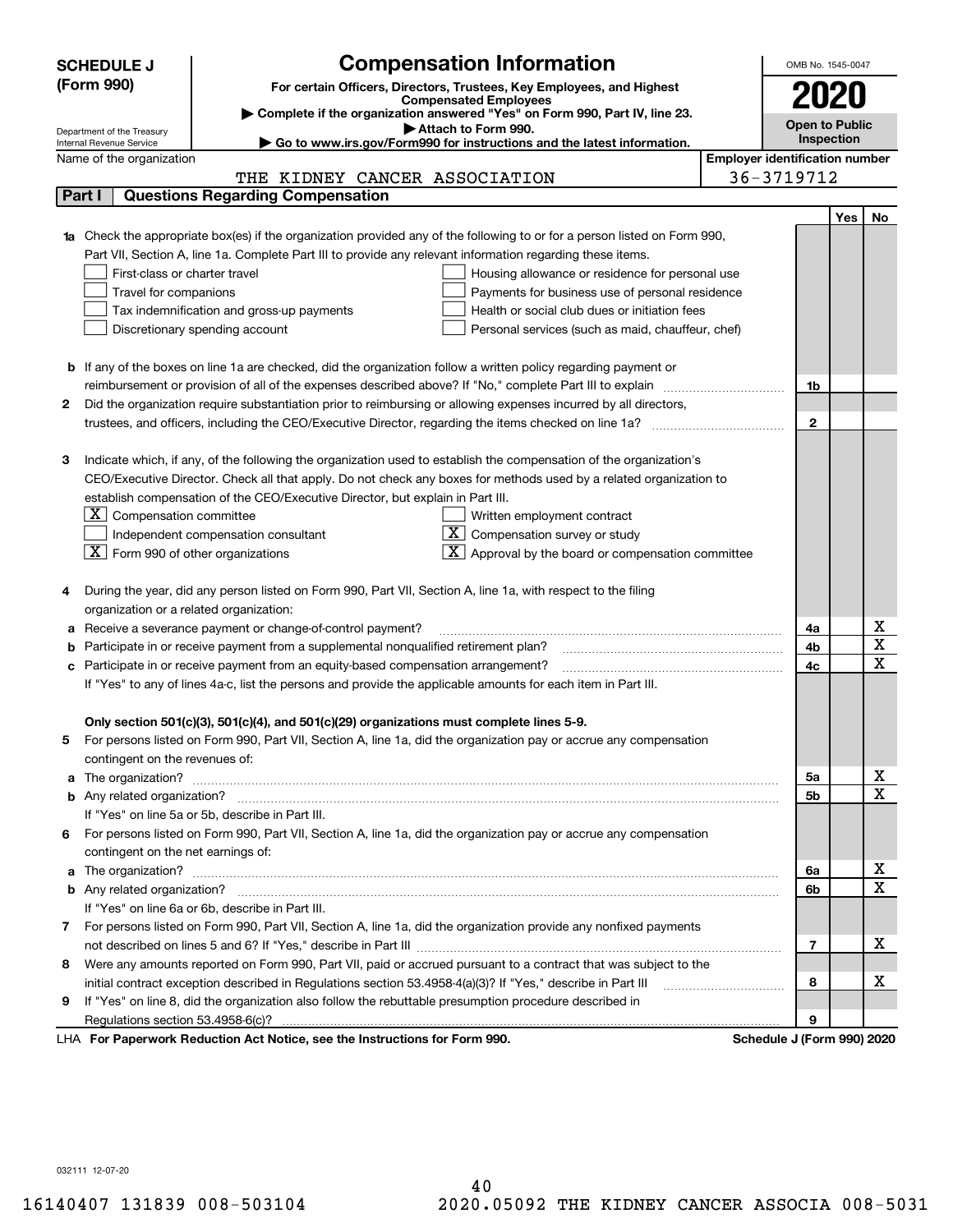THE KIDNEY CANCER ASSOCIATION

# **Part II Officers, Directors, Trustees, Key Employees, and Highest Compensated Employees.**  Schedule J (Form 990) 2020 Page Use duplicate copies if additional space is needed.

For each individual whose compensation must be reported on Schedule J, report compensation from the organization on row (i) and from related organizations, described in the instructions, on row (ii). Do not list any individuals that aren't listed on Form 990, Part VII.

**Note:**  The sum of columns (B)(i)-(iii) for each listed individual must equal the total amount of Form 990, Part VII, Section A, line 1a, applicable column (D) and (E) amounts for that individual.

| (A) Name and Title        |             |                          | (B) Breakdown of W-2 and/or 1099-MISC compensation |                                           | (C) Retirement and             | (D) Nontaxable   | (E) Total of columns | (F) Compensation                                           |
|---------------------------|-------------|--------------------------|----------------------------------------------------|-------------------------------------------|--------------------------------|------------------|----------------------|------------------------------------------------------------|
|                           |             | (i) Base<br>compensation | (ii) Bonus &<br>incentive<br>compensation          | (iii) Other<br>reportable<br>compensation | other deferred<br>compensation | benefits         | $(B)(i)$ - $(D)$     | in column (B)<br>reported as deferred<br>on prior Form 990 |
| GRETCHEN VAUGHAN<br>(1)   | (i)         | 225, 230.                | 25,000.                                            | 1,200.                                    | 9,395.                         | 24,097.          | 284,922.             | 0.                                                         |
| PRESIDENT & CEO           | (ii)        | 0.                       | $\overline{0}$ .                                   | $\overline{0}$ .                          | $\overline{0}$ .               | $\overline{0}$ . | $\overline{0}$ .     | $\overline{0}$ .                                           |
| (2) KENDALL MOORE         | (i)         | 171,044.                 | 18,000.                                            | 1,200.                                    | 9,680.                         | 36,937.          | 236,861.             | $\overline{0}$ .                                           |
| CHIEF ADVANCEMENT OFFICER | (ii)        | $\overline{0}$ .         | $\overline{0}$ .                                   | $\overline{0}$ .                          | 0.                             | $\overline{0}$ . | $\overline{0}$ .     | $\overline{0}$ .                                           |
|                           | $(\sf{i})$  |                          |                                                    |                                           |                                |                  |                      |                                                            |
|                           | (i)         |                          |                                                    |                                           |                                |                  |                      |                                                            |
|                           | $(\sf{i})$  |                          |                                                    |                                           |                                |                  |                      |                                                            |
|                           | (ii)        |                          |                                                    |                                           |                                |                  |                      |                                                            |
|                           | (i)         |                          |                                                    |                                           |                                |                  |                      |                                                            |
|                           | (ii)        |                          |                                                    |                                           |                                |                  |                      |                                                            |
|                           | $(\sf{i})$  |                          |                                                    |                                           |                                |                  |                      |                                                            |
|                           | (ii)        |                          |                                                    |                                           |                                |                  |                      |                                                            |
|                           | (i)         |                          |                                                    |                                           |                                |                  |                      |                                                            |
|                           | (ii)        |                          |                                                    |                                           |                                |                  |                      |                                                            |
|                           | $(\sf{i})$  |                          |                                                    |                                           |                                |                  |                      |                                                            |
|                           | (ii)        |                          |                                                    |                                           |                                |                  |                      |                                                            |
|                           | (i)         |                          |                                                    |                                           |                                |                  |                      |                                                            |
|                           | (ii)        |                          |                                                    |                                           |                                |                  |                      |                                                            |
|                           | $(\sf{i})$  |                          |                                                    |                                           |                                |                  |                      |                                                            |
|                           | (ii)        |                          |                                                    |                                           |                                |                  |                      |                                                            |
|                           | (i)         |                          |                                                    |                                           |                                |                  |                      |                                                            |
|                           | (ii)        |                          |                                                    |                                           |                                |                  |                      |                                                            |
|                           | $(\sf{i})$  |                          |                                                    |                                           |                                |                  |                      |                                                            |
|                           | (i)         |                          |                                                    |                                           |                                |                  |                      |                                                            |
|                           | (i)         |                          |                                                    |                                           |                                |                  |                      |                                                            |
|                           | (ii)        |                          |                                                    |                                           |                                |                  |                      |                                                            |
|                           | (i)<br>(ii) |                          |                                                    |                                           |                                |                  |                      |                                                            |
|                           | $(\sf{i})$  |                          |                                                    |                                           |                                |                  |                      |                                                            |
|                           | (ii)        |                          |                                                    |                                           |                                |                  |                      |                                                            |
|                           | (i)         |                          |                                                    |                                           |                                |                  |                      |                                                            |
|                           | (ii)        |                          |                                                    |                                           |                                |                  |                      |                                                            |
|                           |             |                          |                                                    |                                           |                                |                  |                      |                                                            |

41

**Schedule J (Form 990) 2020**

36-3719712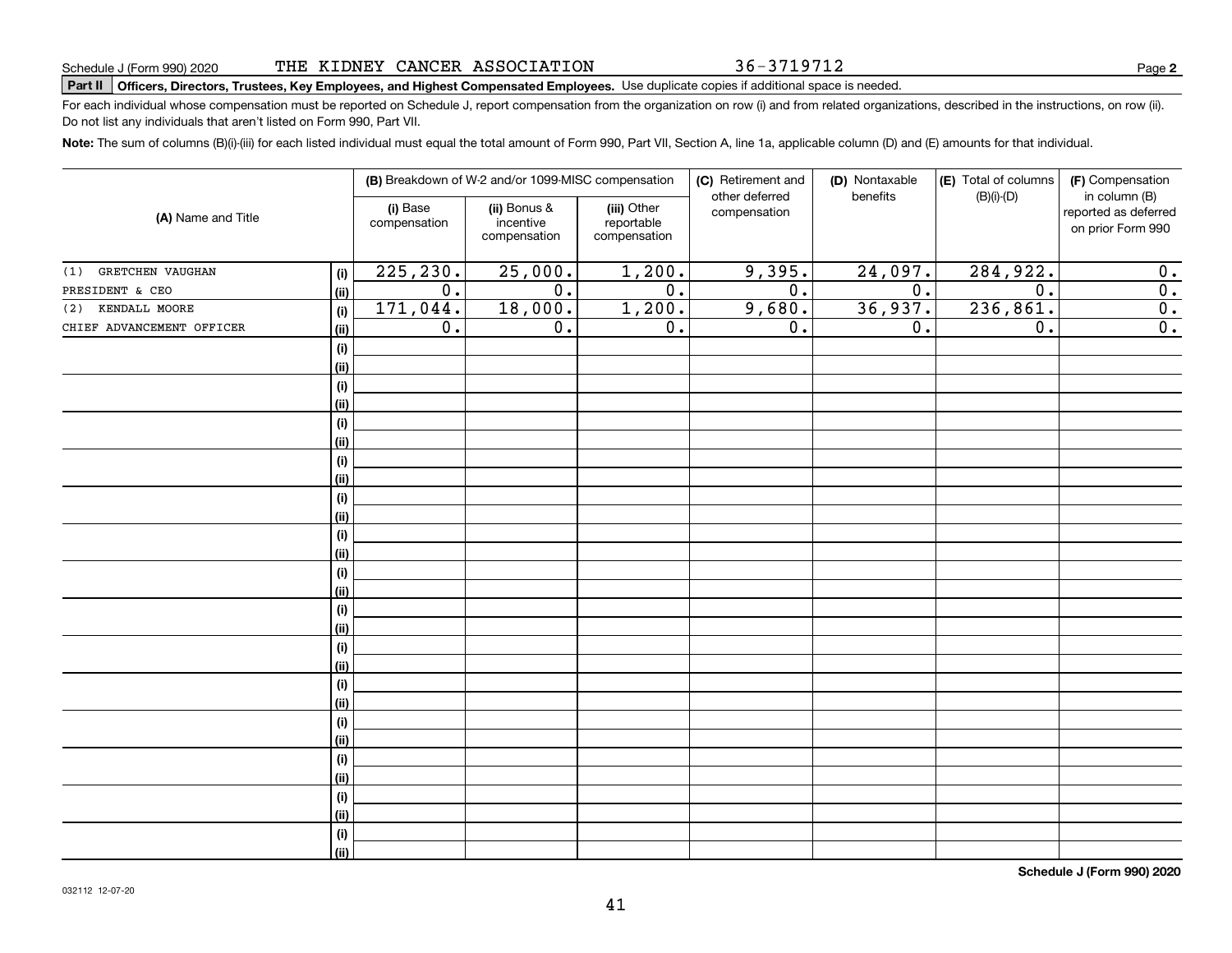## **Part III Supplemental Information**

Schedule J (Form 990) 2020 THE KIDNEY CANCER ASSOCIATION 36-3719712<br>Part III Supplemental Information<br>Provide the information, explanation, or descriptions required for Part I, lines 1a, 1b, 3, 4a, 4b, 4c, 5a, 5b, 6a, 6b,

**Schedule J (Form 990) 2020**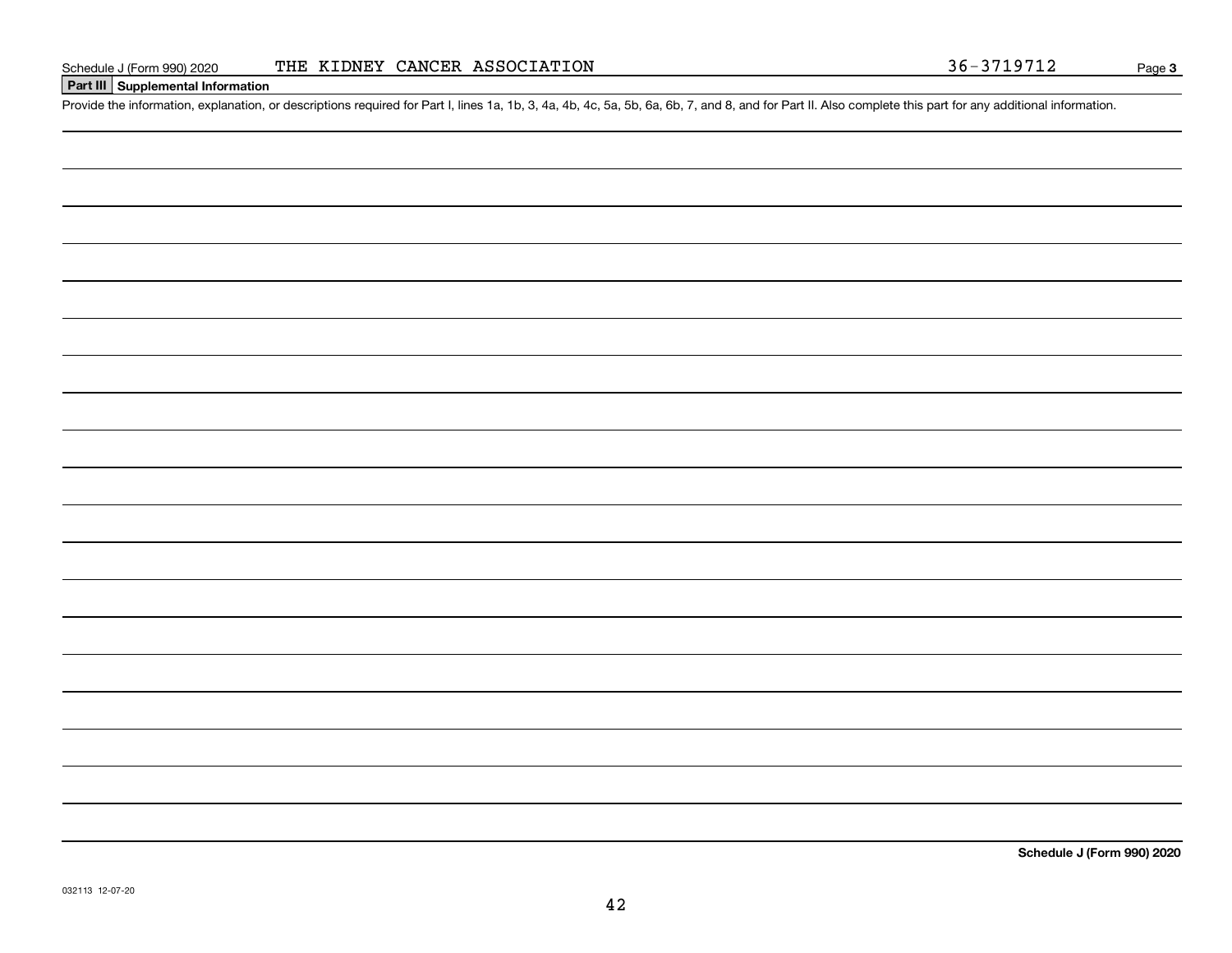**(Form 990 or 990-EZ)**

**Complete to provide information for responses to specific questions on SCHEDULE O Supplemental Information to Form 990 or 990-EZ**

**Form 990 or 990-EZ or to provide any additional information. | Attach to Form 990 or 990-EZ. | Go to www.irs.gov/Form990 for the latest information.**

OMB No. 1545-0047 **Open to Public Inspection2020**

Department of the Treasury Internal Revenue Service Name of the organization

THE KIDNEY CANCER ASSOCIATION 136-3719712

**Employer identification number**

FORM 990, PART I, LINE 1, DESCRIPTION OF ORGANIZATION MISSION:

ADVOCACY, RESEARCH, AND EDUCATION.

FORM 990, PART III, LINE 2, NEW PROGRAM SERVICES:

DATA FEDERATION - DURING THE 2021 FISCAL YEAR, THE KIDNEY CANCER

ASSOCIATION (KCA) BEGAN A PROJECT WITH SECURE AI LABS (SAIL) TO PROVIDE

SECURE DATABASE TO TRACK AND TRACE THE USE OF PATIENT DATA IN

COLLABORATIVE RESEARCH. WITH SAIL'S PLATFORM, KCA WILL BE ABLE TO MAKE

USE OF CRITICAL MEDICAL DATA FROM PARTICIPATING HOSPITALS AROUND THE

COUNTRY TO EXPAND THEIR RESEARCH PROGRAMS AND OFFERINGS. THE KCA DATA

FEDERATION WILL GIVE MORE RESEARCHERS A CHANCE TO ACCESS A LARGER, MORE

DIVERSE SET OF DATA FROM THESE DISPARATE INSTITUTIONS QUICKLY AND

COMPLIANTLY WITH SAIL'S PLATFORM, WHICH WILL SPEED UP THE RESEARCH

PROCESS.

FORM 990, PART VI, SECTION A, LINE 8B:

THE ORGANIZATION DOES NOT HAVE A COMMITTEE WITH AUTHORITY TO ACT ON BEHALF OF THE GOVERNING BODY.

FORM 990, PART VI, SECTION B, LINE 11B:

THE 990 IS REVIEWED IN DETAIL BY THE DIRECTOR OF FINANCE AND THE

PRESIDENT/CEO BEFORE SIGNING. THE RETURN IS MADE AVAILABLE TO THE FULL

BOARD OF DIRECTORS AT THE MARCH BOARD MEETING. IF THE RETURN IS NOT READY

BY THE MARCH BOARD MEETING, THEN IT IS SENT VIA EMAIL TO THE BOARD PRIOR TO FILING.

032211 11-20-20 LHA For Paperwork Reduction Act Notice, see the Instructions for Form 990 or 990-EZ. Schedule O (Form 990 or 990-EZ) 2020 43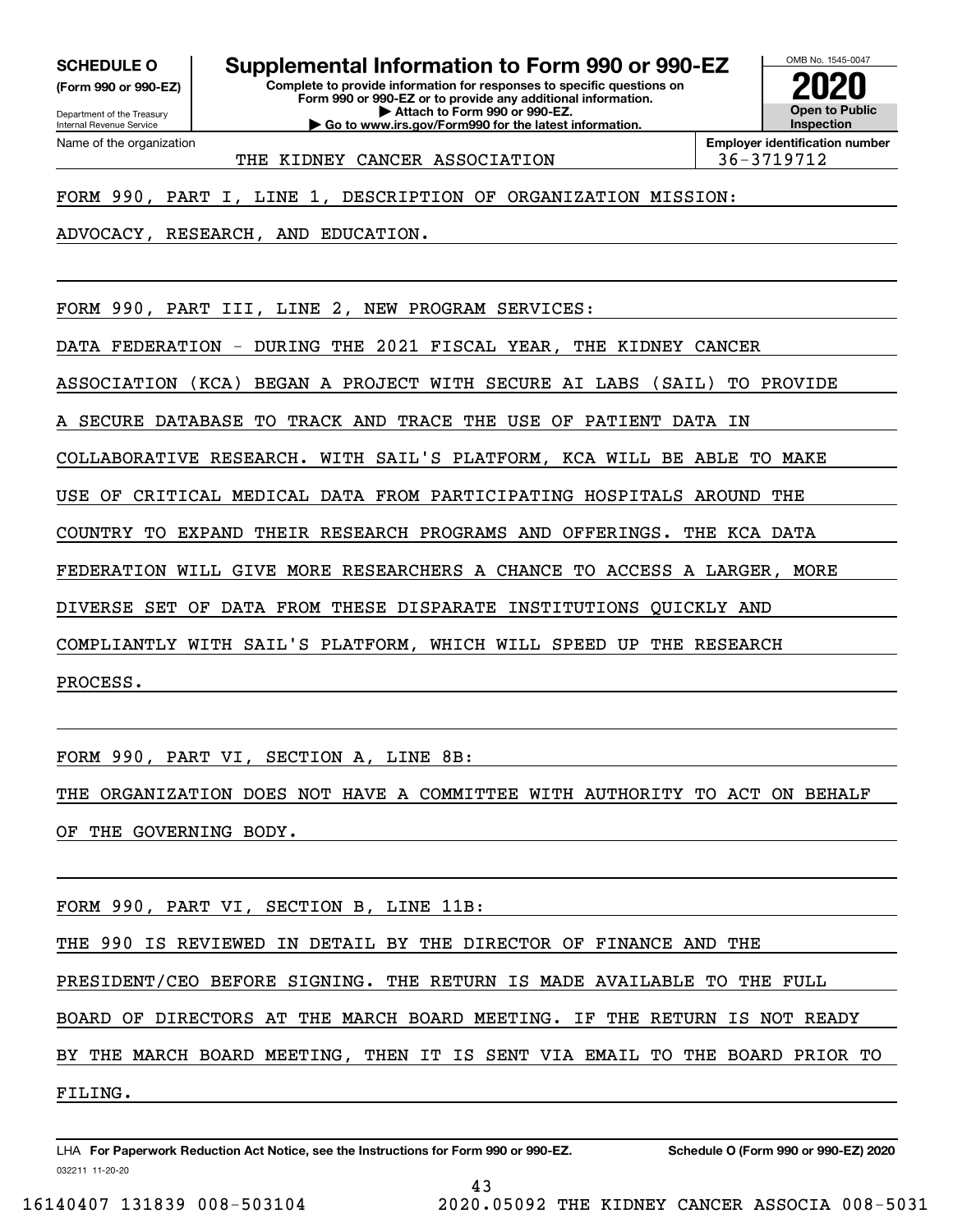| Schedule O (Form 990 or 990-EZ) 2020                                              | Page 2                                              |
|-----------------------------------------------------------------------------------|-----------------------------------------------------|
| Name of the organization<br>THE KIDNEY CANCER ASSOCIATION                         | <b>Employer identification number</b><br>36-3719712 |
| FORM 990, PART VI, SECTION B, LINE 12C:                                           |                                                     |
| ORGANIZATION HAS A WRITTEN CONFLICT OF INTEREST POLICY THAT REQUIRES<br>THE       |                                                     |
| EMPLOYEES AND BOARD MEMBERS TO ANNUALLY DISCLOSE INTERESTS                        | THAT COULD GIVE                                     |
| CONFLICTS. AT THE<br>NOVEMBER BOARD MEETING, EVERY BOARD MEMBER<br>RISE<br>TО     | ΙS                                                  |
| COMPLETE A CONFLICT OF INTEREST QUESTIONNAIRE ACKNOWLEDGING<br>REOUIRED<br>TO     |                                                     |
| THE POLICY AND DISCLOSING ANY CONFLICTS OF<br>UNDERSTAND<br>THEY                  | INTEREST THEY                                       |
| ARE AWARE OF. THROUGHOUT THE YEAR, SIGNIFICANT CONTRACTS                          | AND<br><b>TRANSACTIONS</b>                          |
| BY THE DIRECTOR OF<br>ARE REVIEWED<br>FINANCE AND CEO FOR POTENTIAL CONFLICTS. IF |                                                     |
| ACTUAL OR POTENTIAL CONFLICT IS IDENTIFIED, THE ASSOCIATION ACQUIRES AT<br>AN     |                                                     |
| OTHER QUOTES TO PRESENT TO THE FINANCE COMMITTEE<br>LEAST TWO                     | FOR APPROVAL                                        |
| PRIOR TO<br>WITH THE BOARD OF<br>DIRECTORS. THE CONFLICTED<br>RATIFYING           | MEMBER IS                                           |
|                                                                                   |                                                     |

RECUSED FROM VOTING ON MATTERS IN WHICH THE CONFLICT IS IDENTIFIED.

FORM 990, PART VI, SECTION B, LINE 15:

THE BOARD CHAIR AND THE NOMINATING AND GOVERNANCE COMMITTEE (NGC) IS RESPONSIBLE FOR ADMINISTERING THE ANNUAL PERFORMANCE EVALUATION OF THE PRESIDENT/CEO. THE NGC REVIEWS COMPENSATION DATA THAT IS AVAILABLE ON SITES LIKE CHARITY NAVIGATOR AND GUIDESTAR AS WELL AS THE 990 RETURNS OF SIMILAR NONPROFIT ORGANIZATIONS. THE NGC MAKES A RECOMMENDATION TO THE BOARD AND THE BOARD VOTES ON THE COMPENSATION OF THE PRESIDENT/CEO.

THE PRESIDENT/CEO, CHIEF ADVANCEMENT OFFICER, DIRECTOR OF OPERATIONS, AND DIRECTOR OF FINANCE WORKED TOGETHER TO REVIEW THE MERIT INCREASES AND BONUSES OF THE STAFF. THE FACTORS CONSIDERED IN AWARDING INCREASES WAS PERFORMANCE REVIEW RATING, ACCOMPLISHMENT OF GOALS, LENGTH OF SERVICE, ANY RECENT PROMOTIONS, AND THE APPROVED ANNUAL BUDGET.

44

THIS PROCESS WAS MOST RECENTLY UNDERTAKEN IN 2021.

**Schedule O (Form 990 or 990-EZ) 2020**

032212 11-20-20